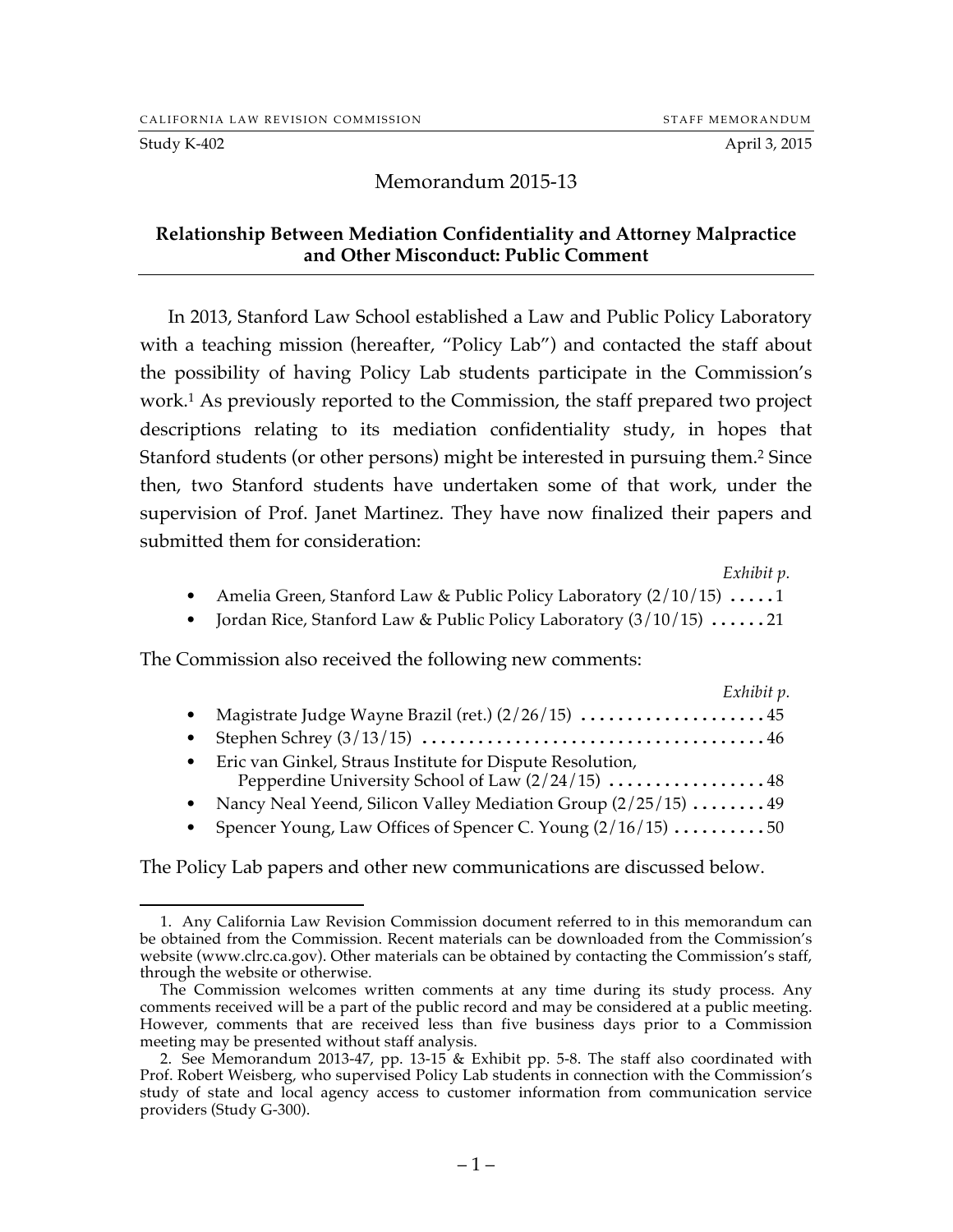### POLICY LAB PAPERS

The Commission is fortunate to have the benefit of the papers prepared by Amelia Green and Jordan Rice. The staff wishes to express its appreciation for their contributions to this study.

# **Amelia Green's Paper:** *Mediation Confidentiality and Attorney Malpractice: The Potential for the Use of* **In Camera** *Proceedings to Balance Confidentiality with Accountability*

Amelia Green's paper is entitled *Mediation Confidentiality and Attorney Malpractice: The Potential for the Use of* In Camera *Proceedings to Balance Confidentiality with Accountability.* Her paper "does not seek to express a view as to whether the creation of a new exception to California's mediation confidentiality statutes is a favorable policy."3 Rather, it "explores whether, in the event that the Commission finds that creating an attorney malpractice exception is appropriate, the use of *in camera* proceedings would be a viable procedural mechanism that might assist in balancing the policy interests of maintaining confidentiality in mediation and holding attorneys accountable for malpractice."4

The paper begins by providing background information on mediation confidentiality. <sup>5</sup> It then discusses how courts have used *in camera* proceedings in connection with exceptions to the attorney-client privilege<sup>6</sup> and the informant privilege.7 Ms. Green next explores "how *in camera* proceedings might be used in the context of mediation confidentiality and attorney malpractice."8 Finally, she examines the potential advantages and disadvantages of such an approach.<sup>9</sup>

Ms. Green's paper will be valuable as the Commission begins to evaluate different options, especially if the Commission is interested in exploring an *in camera* approach. The staff will refer back to it as this study proceeds.

- 4. *Id*.
- 5. See Exhibit pp. 2-9.
- 6. See Exhibit pp. 9-14.
- 7. See Exhibit pp. 14-16.
- 8. See Exhibit pp. 16-18.

 <sup>3.</sup> Exhibit p. 1.

<sup>9.</sup> See Exhibit pp. 18-20.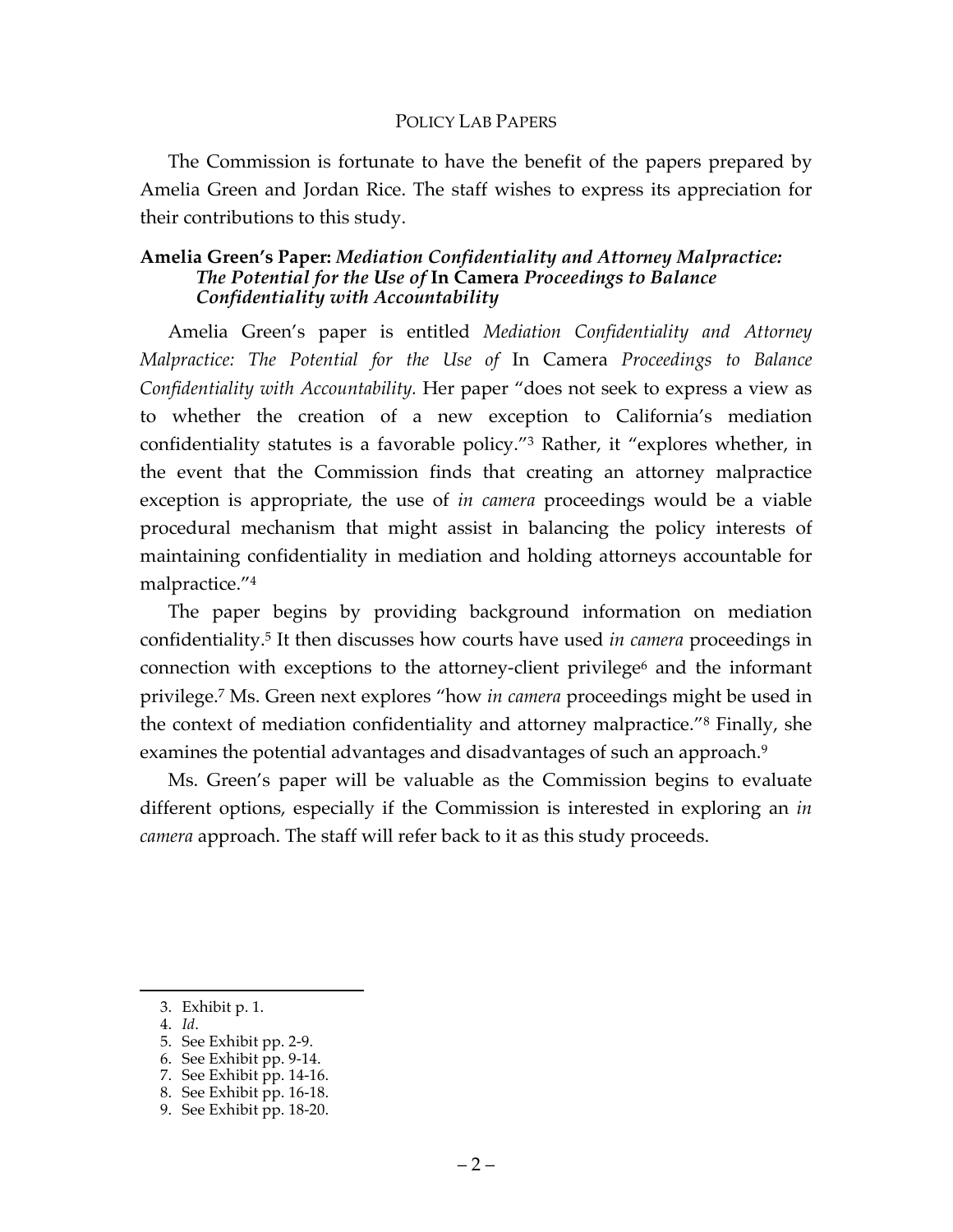# **Jordan Rice's Paper:** *Balancing Mediation Confidentiality with the Need to Admit Evidence of Attorney Malpractice: Evidentiary Corroboration Requirements as a Potential Solution*

In addressing how to balance the competing interests at stake in this study, some sources have questioned whether the allegations of a single unhappy mediation participant should be sufficient to warrant disclosure of mediation communications that were made with an expectation of confidentiality. That led the staff to wonder (without any preconceived notions, one way or the other) whether some kind of corroboration requirement could be useful in this context.

Jordan Rice's paper (entitled *Balancing Mediation Confidentiality with the Need to Admit Evidence of Attorney Malpractice: Evidentiary Corroboration Requirements as a Potential Solution*) addresses that point. After providing background information on mediation confidentiality, $10$  it examines some existing corroboration requirements in other contexts.11 Mr. Rice then explains "how a corroboration requirement could be used to strike a balance between mediation confidentiality and attorney accountability,"12 and assesses "the potential advantages and drawbacks of adding a corroboration requirement in this context ....<sup>"13</sup> He recommends against the use of such a requirement.<sup>14</sup>

Mr. Rice plans to attend the upcoming meeting with Prof. Martinez. He will give a short presentation of his paper. We look forward to hearing what he has to say and being able to ask him a few questions.

# OTHER COMMENTS

The other new communications address a variety of points, as discussed below. Input from knowledgeable sources is critical in the Commission's study process, and the Commission is grateful for the time and effort the commentators put into reviewing Commission materials and sharing their thoughts.

## **Comments of Magistrate Judge Brazil**

In his comments, Magistrate Judge Wayne Brazil (ret.) compliments the Commission on Memorandum 2015-5 (empirical data).15 He also describes two recent articles with empirical data:

 <sup>10.</sup> See Exhibit pp. 24-28.

<sup>11.</sup> See Exhibit pp. 28-39.

<sup>12.</sup> See Exhibit pp. 39-43.

<sup>13.</sup> See *id.*

<sup>14.</sup> See Exhibit pp. 43-44.

<sup>15.</sup> See Exhibit p. 45.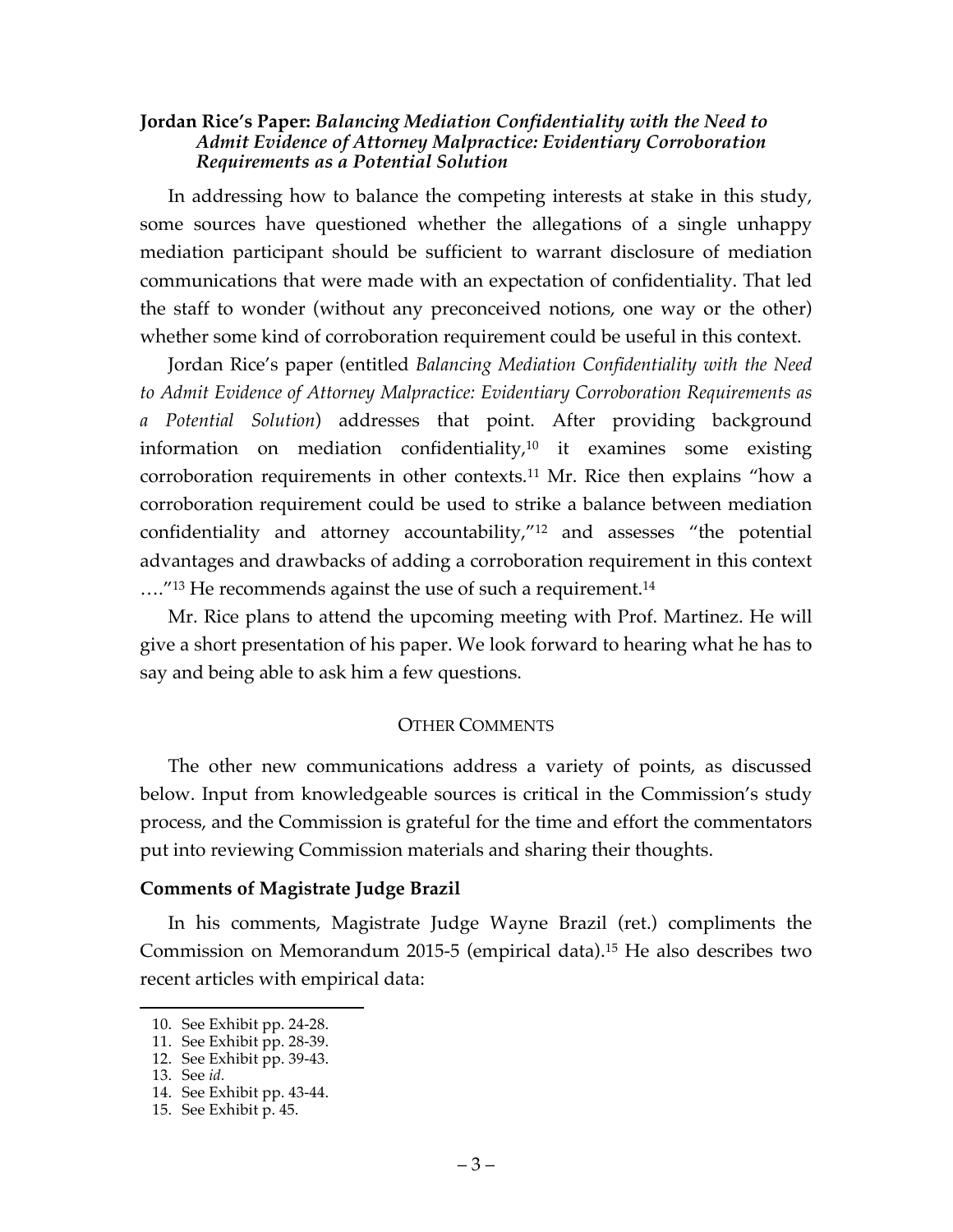- (1) A publication he wrote entitled *A Broad Brush Interpretive History of ADR in the United States and An Exploration of the Sources, Character, and Implications of Formalism in a Court-Sponsored ADR* Program. Judge Brazil points out that this publication "presents and explores the implications of some of the data from the Northern District's ADR program, data that further support the view that litigants and lawyers value ADR, especially mediation."16
- (2) An article by Daniel and Lisa Klerman of USC Gould School of Law, entitled *Inside the Caucus: An Empirical Analysis of Mediation from Within*. Judge Brazil says this article "has no bearing, directly, on confidentiality issues, but does lend some support to the broader notion that mediation can be valuable — and is valued by litigants and lawyers in many cases."17 He also notes that the "universe about which this article speaks is very limited: one mediator, only employment cases, only in southern California, etc."18

The staff has not yet carefully reviewed the sources identified by Judge Brazil. We will do so before the upcoming meeting and share what we learn with the Commission.

# **Comments of Stephen Schrey**

Stephen Schrey is "a full-time ADR neutral in a mediation and arbitration practice in San Francisco and Northern California."19 Before commencing his current practice in 2013, he was "a partner in large law firms, trying and litigating a variety of civil cases for most of [his] 38+ years in practice in California and other jurisdictions."20 He developed his ADR practice while he was still litigating, and he "represented clients in dozens of mediations as an advocate."21

He says that he and his clients "regarded mediation confidentiality as a fundamental aspect of the mediation process."22 In explaining this point, he emphasizes the importance of finality in resolving a dispute:

Without the long-standing protection of confidentiality for mediations in California, it is safe to say that many if not all of my clients would have balked even at the prospect of entering into a mediation where any of the discussions  $\frac{1}{x}$  depending on the

- 17. *Id.*
- 18. *Id.*
- 19. Exhibit p. 46. 20. *Id.*
- 21. *Id.*
- 22. *Id.*

 $-4-$ 

 <sup>16.</sup> *Id.*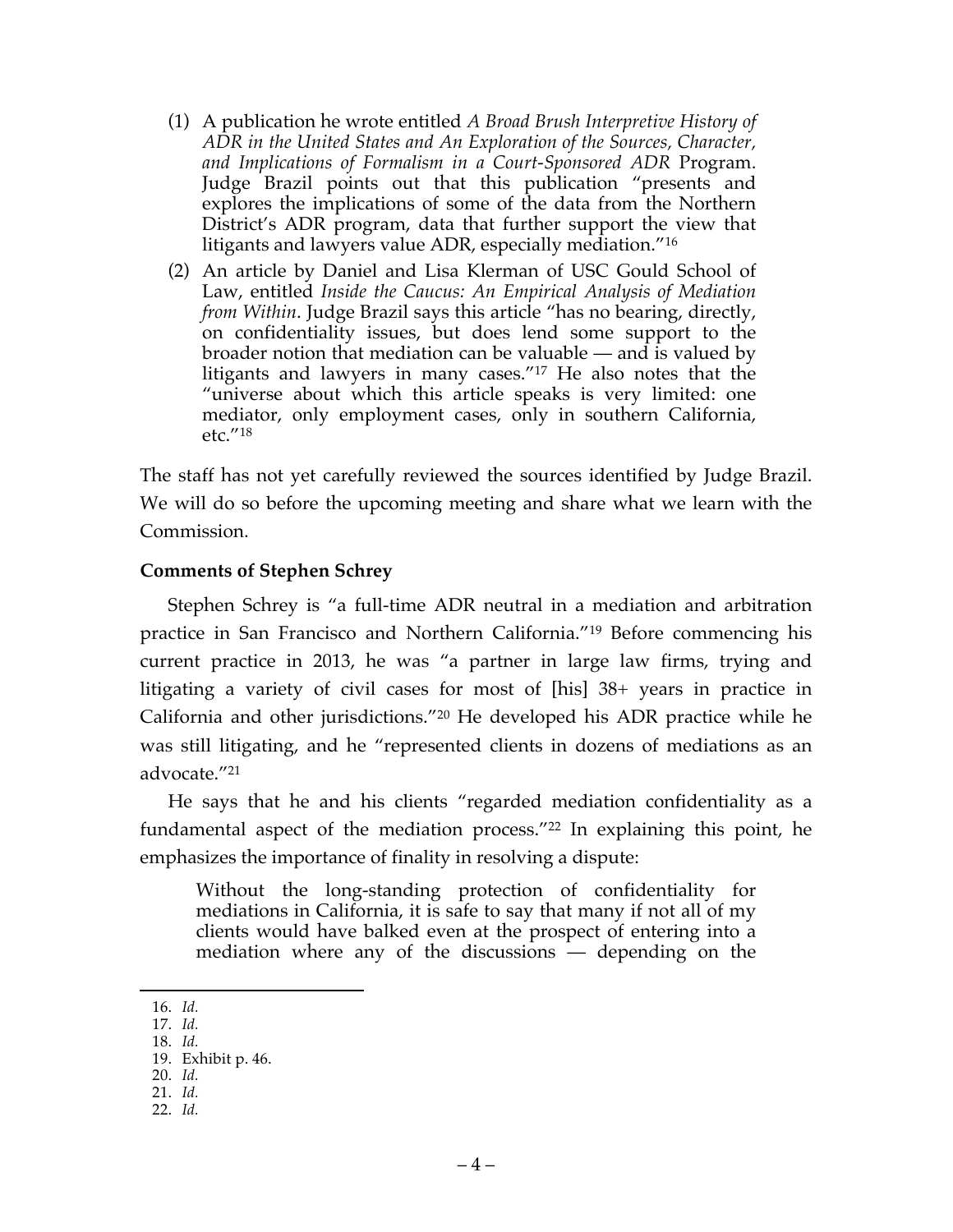alleged issue — could later be sought in discovery. The concept of a mediated resolution of disputes is largely founded on the finality of any settlement reached in the confidential mediation process. *If a seemingly final resolution of a dispute would still leave a risk that in a potential malpractice claim between the opposing lawyer and his client, my clients and/or myself could be forced to testify as to communications between them, the incentive to use mediation would drastically diminish.* This is particularly so for institutional parties such as banks and insurance companies.23

Mr. Schrey further notes that "little, if any, data exists" on "alleged legal malpractice occurring during the mediation process ...."<sup>24</sup> He suspects that there are "several reasons for this paucity of data other than a plague of lawyer malfeasance being unfairly shielded by the Evidence Code."25 Specifically, he says:

- (1) Lawyering skills "vary in mediation advocacy just as in trial," but such differences in ability alone "do not support a cognizable legal malpractice claim."26
- (2) "[A] party's unhappiness with the outcome of a mediation after it has concluded is far from unusual — hence the cliché that if both sides are a little unhappy with a settlement it must have been a good one — but not one infected with lawyer negligence."27
- (3) "[I]t is more likely than not that the few reported cases of alleged lawyer malpractice were in reality cases of serious buyer's remorse as much as lawyer incompetence."28

Mr. Schrey thus strenuously disagrees with the notion of revising California's existing mediation confidentiality statutes.<sup>29</sup> He explains:

When this lack of any substantial evidence of lawyer malpractice in mediation is weighed against the probability that current users of mediation in California will cease doing so, it seems clear this would be a consequence our judicial system cannot afford. Even if parties continue to mediate, moreover, if they cannot be candid in a process where candor is critical …, the damage to our entire mediation scheme would be enormous, reducing mediation to an exchange of pre-existing talking points that would typically preclude any resolution. I believe that on balance it is clear that no change is warranted. The notion of changing our

 <sup>23.</sup> *Id.* (emphasis added).

<sup>24.</sup> *Id.*

<sup>25.</sup> *Id.*

<sup>26.</sup> *Id.*

<sup>27.</sup> Exhibit pp. 46-47.

<sup>28.</sup> Exhibit p. 47.

<sup>29.</sup> Exhibit p. 46.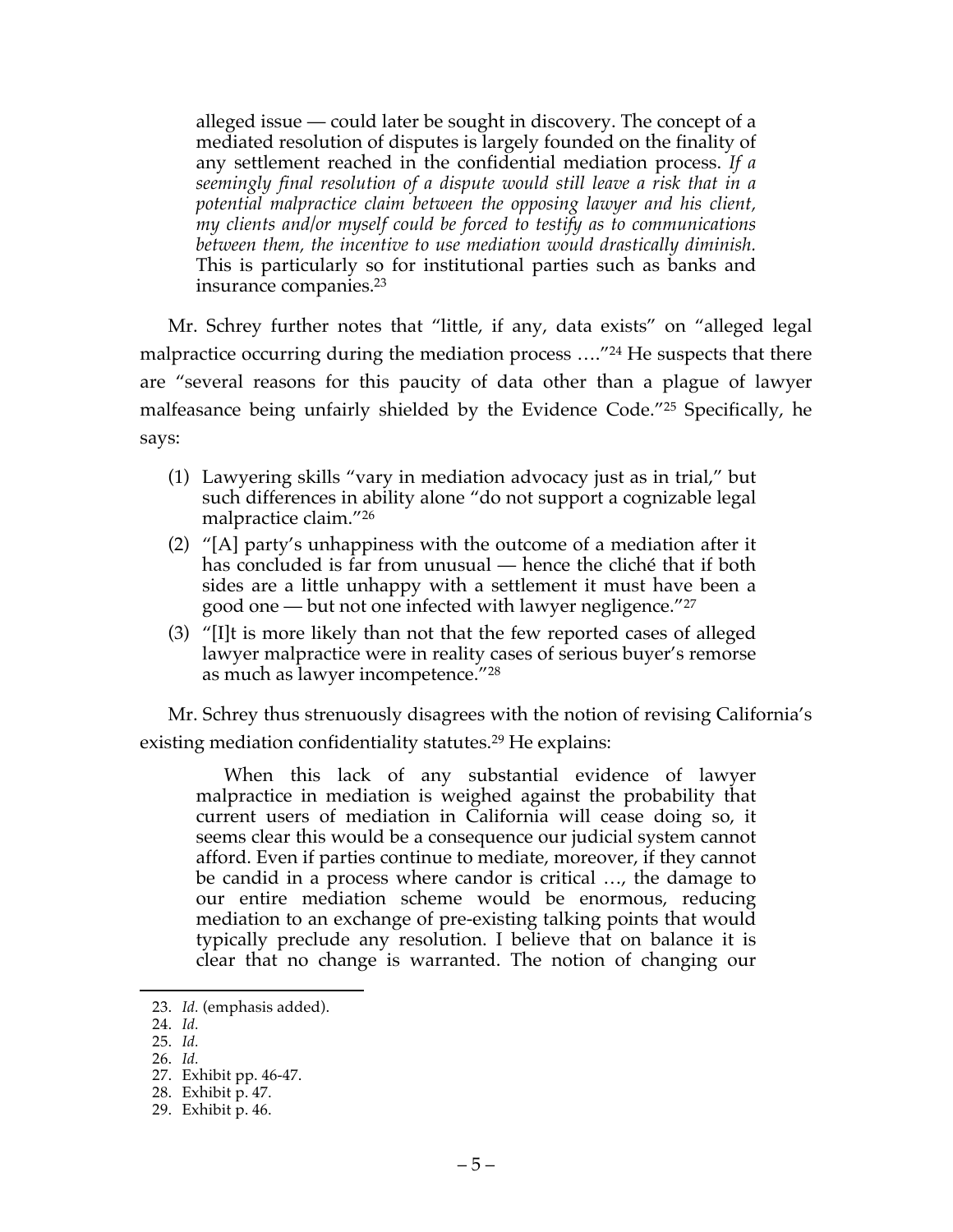mediation protections is a misguided solution in search of a problem that simply doesn't exist.<sup>30</sup>

# **Comments of Eric van Ginkel**

Like Judge Brazil, Prof. Eric van Ginkel (Straus Institute for Dispute Resolution, Pepperdine University School of Law) compliments the Commission on Memorandum 2015-5 (empirical data).<sup>31</sup> He adds one remark to the discussion in that memorandum: "[E]ach Commissioner should decide for him/herself whether the quantitative analysis of dissatisfaction should be a guideline to what laws to adopt regarding mediation in general and mediation confidentiality in particular."32

Prof. van Ginkel also says there appears to be a recurring problem that mediators conduct marathon sessions that continue "deep into the night when there comes a time that the parties are numb and sign just about anything that is put in front of them."33 He views this as "[a]n example of a situation many people just accept and which is hard to challenge in California given the extent to which our confidentiality laws bar disclosure about this course of action."34

# **Comments of Nancy Yeend**

In her comments, mediator Nancy Yeend raises a series of questions:

- *ADA violation.* "What if the mediation was scheduled to be held at the offices of one of the attorneys, or perhaps the mediator's office, and there was an ADA violation?"35 "Would the present confidentiality statute preclude the individual, who was not accommodated, from being able to fully participate and would the ADA violations be hidden by confidentiality?"36
- *Slip and fall during mediation.* "What if a person slipped and fell during the mediation? How would the private insurance claim investigation be handled. Would the information regarding the accident be precluded from disclosure by the present mediation confidentiality statute?"
- *State Bar monitoring of attorney conduct.* According to Memorandum 2005-5, "the Bar has no data on attorney malpractice during mediations, but then how could it with the present law? How can

 <sup>30.</sup> Exhibit p. 47.

<sup>31.</sup> Exhibit p. 48.

<sup>32.</sup> *Id.*

<sup>33.</sup> *Id.*

<sup>34.</sup> *Id.*

<sup>35.</sup> Exhibit p. 49.

<sup>36.</sup> *Id.*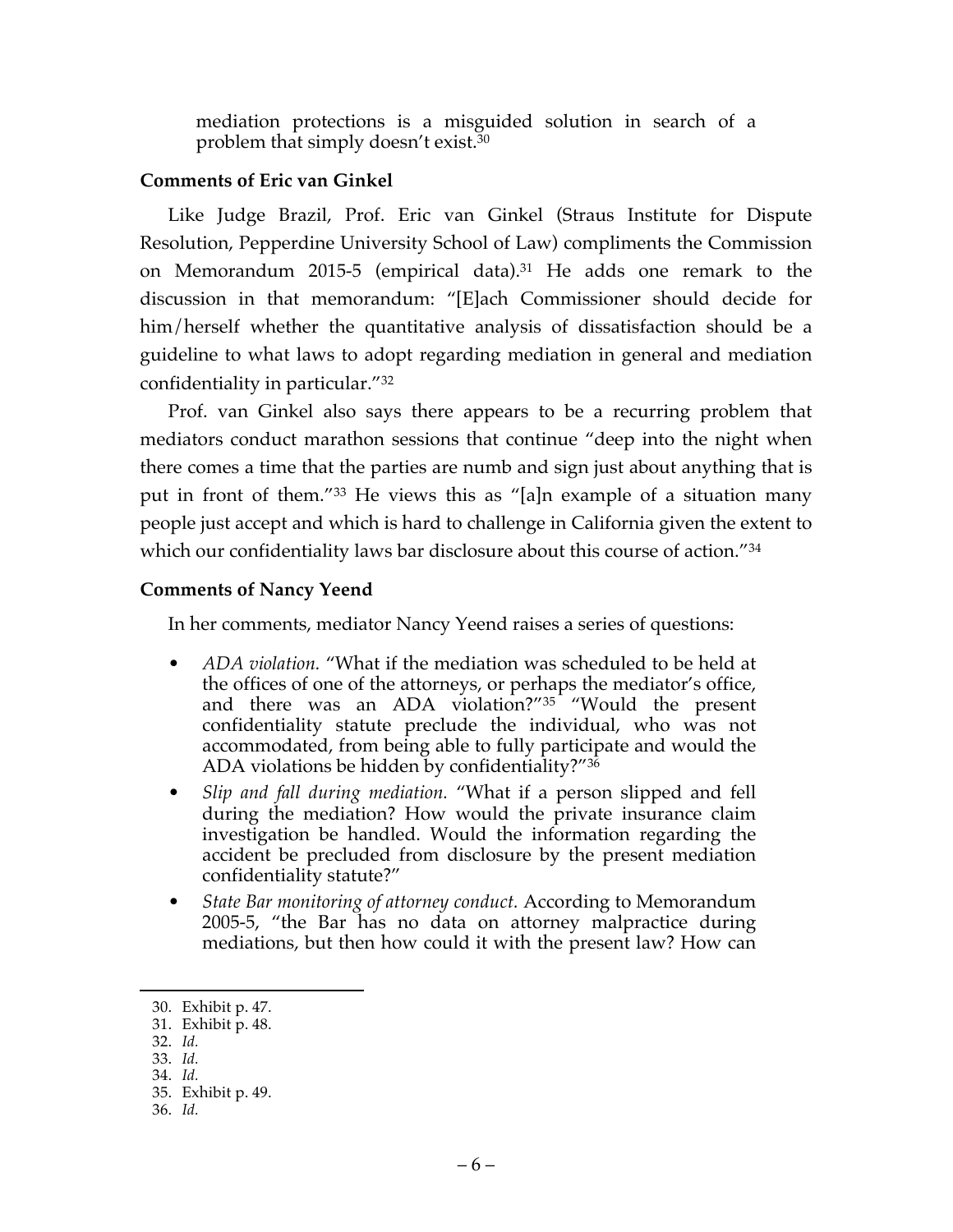the California State Bar effectively protect the public, when attorney malpractice is protected?"37

Ms. Yeend concludes by saying that it "is one thing to protect the conversations and negotiations that occur between the parties as they attempt to find a settlement, but it appears to be a very different situation to protect other instances that might occur that have no relationship to finding a resolution."38 She queries whether California's "exceedingly broad confidentiality statutes" could "violate other laws or deny other rights to the participants."39

# **Comments of Spencer Young**

Spencer Young says that his law office "supports confidentiality in mediations."40 He explains:

It is in the public interest for people to be able to speak frankly during settlement discussions and know that the[ir] words will not become evidence. This is particularly important given the strain on the courts today and the need to resolve cases efficiently and fairly.41

He urges the Commission to "uphold the current protections for the benefit of the citizens of California."42

Respectfully submitted,

Barbara Gaal Chief Deputy Counsel

 <sup>37.</sup> *Id.*

<sup>38.</sup> *Id.*

<sup>39.</sup> *Id.* 40. Exhibit p. 50.

<sup>41.</sup> *Id.*

<sup>42.</sup> *Id.*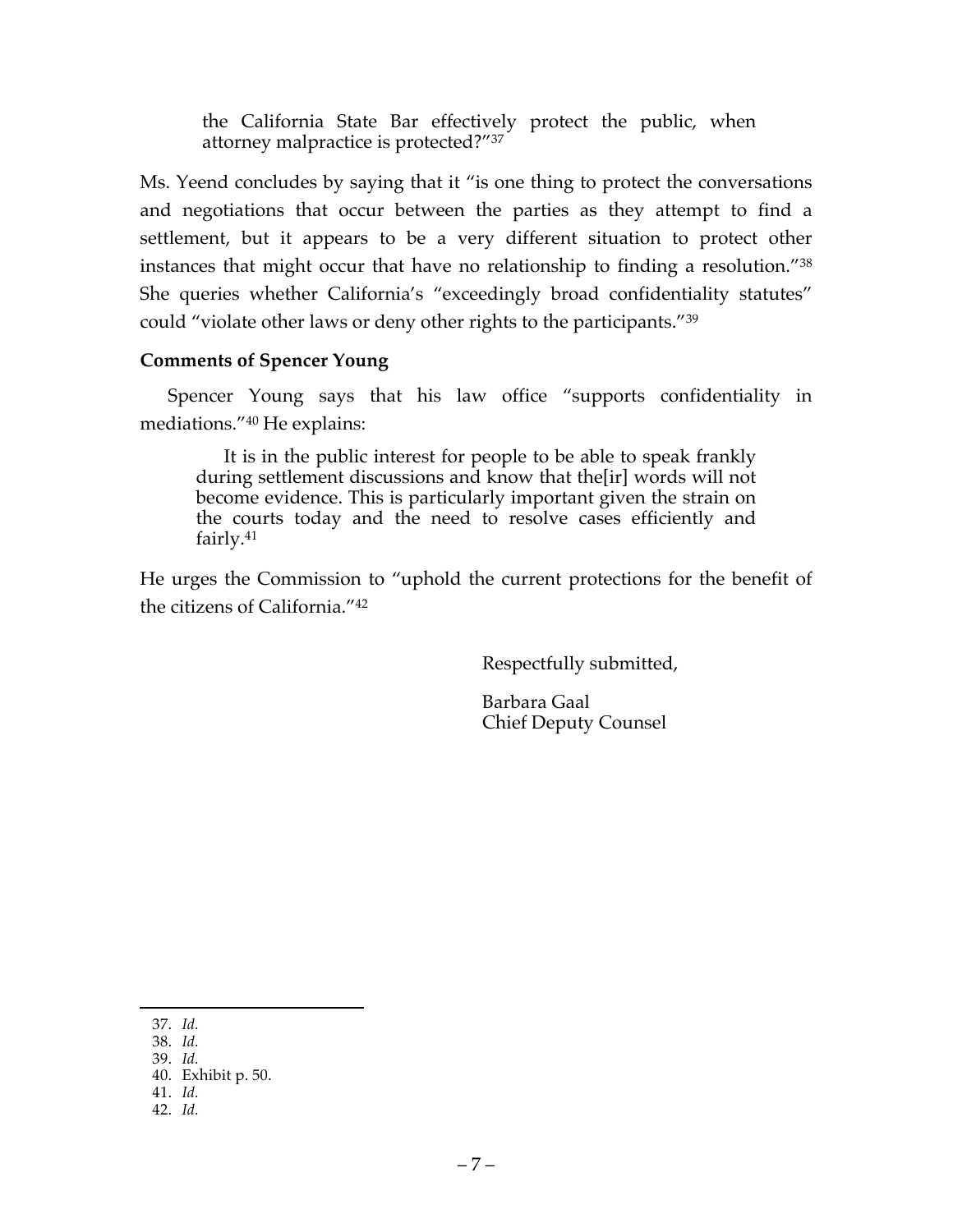### **Mediation Confidentiality and Attorney Malpractice: The Potential for the Use of** *In Camera* **Proceedings to Balance Confidentiality with Accountability**

By Amelia Green

### **Introduction**

Pursuant to the request of the California legislature, the California Law Revision Commission is conducting a study exploring the relationship between California's current mediation confidentiality law and attorney malpractice and other misconduct. Under California's current law, mediation communications are generally protected from disclosure in subsequent civil proceedings. Moreover, the current law does not allow for an exception to this rule when a party is seeking to bring a suit against her mediation attorney for committing malpractice in connection with the attorney's representation of her in the mediation. The California legislature has tasked the Law Revision Commission with "mak[ing] any recommendations that it deems appropriate for the revision of California law to balance the competing public interests between confidentiality and accountability."<sup>1</sup> This paper does not seek to express a view as to whether the creation of a new exception to California's mediation confidentiality statutes is a favorable policy. Instead, this paper explores whether, in the event that the Commission finds that creating an attorney malpractice exception is appropriate, the use of *in camera* proceedings would be a viable procedural mechanism that might assist in balancing the policy interests of maintaining confidentiality in mediation and holding attorneys accountable for malpractice.

With the goal of examining how *in camera* proceedings might balance confidentiality with accountability, this paper first explains California's current statutes governing mediation confidentiality. Next the paper explores how California courts have interpreted the mediation confidentiality statutes, including in the context of attorney malpractice suits. What follows is a

!!!!!!!!!!!!!!!!!!!!!!!!!!!!!!!!!!!!!!!!!!!!!!!!!!!!!!!

 $1$  2012 Cal. Stat. res. ch. 108 (ACR 98 (Wagner & Gorrell)).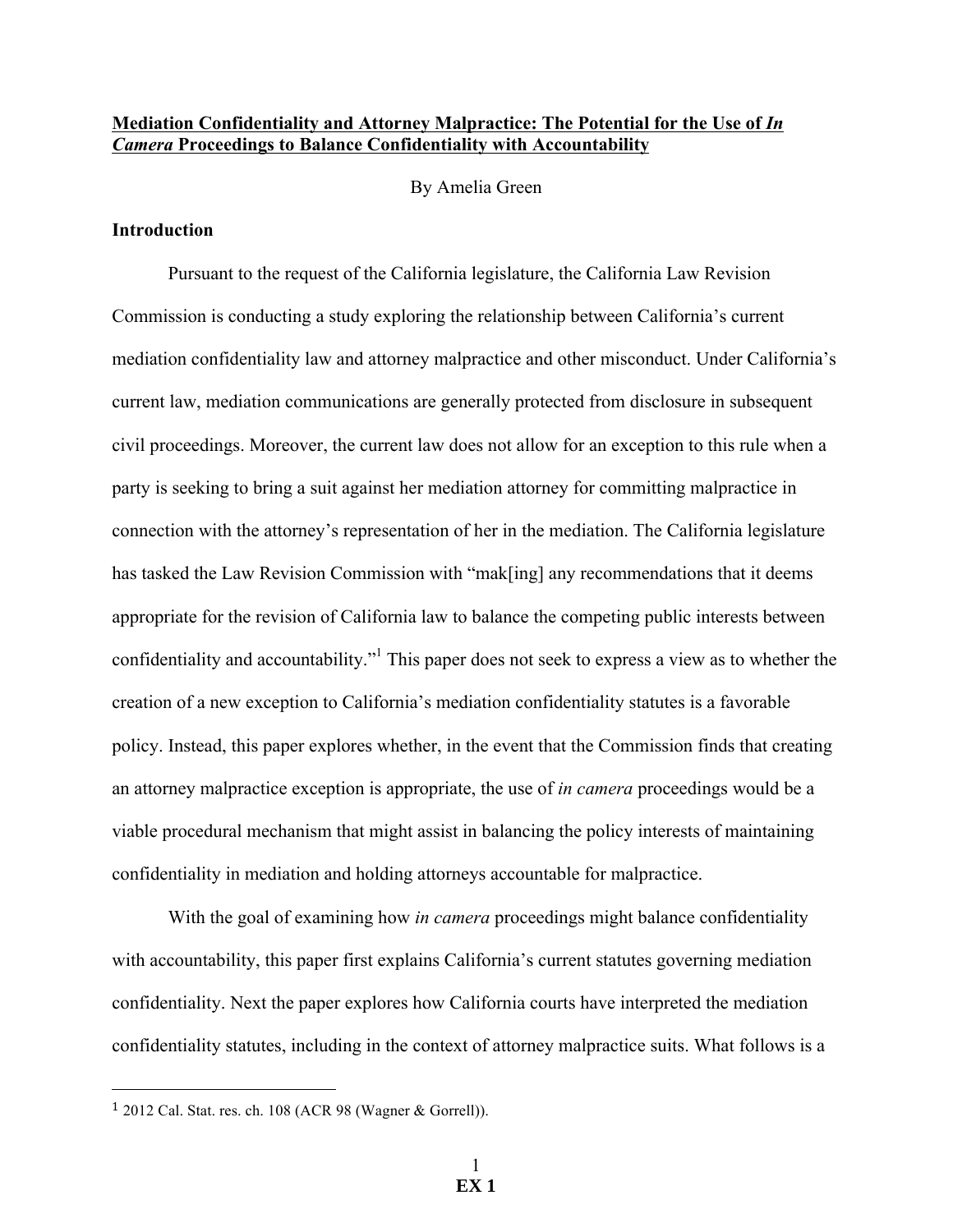discussion of how the courts have invoked *in camera* proceedings as a procedural mechanism in determining exceptions to attorney-client privilege and the informant privilege. Finally, this paper concludes with a discussion of how *in camera* proceedings might be used in the context of mediation confidentiality and attorney malpractice and the advantages and disadvantages of such an approach.

## **I. California's Current Law with Respect to Mediation Confidentiality**

California's Evidence Code describes the current statutory scheme governing the confidentiality of mediation communications and reflects a strong policy in favor of protecting the confidentiality of mediation communications. In particular, Evidence Code section 1119 operates as the primary statute protecting mediation communications from disclosure and does so in two key ways. First, the statute restricts the use of mediation communications in subsequent court proceedings. The statute provides that any oral communication or writing "made for the purpose of, in the course of, or pursuant to, a mediation" *shall not* be "admissible or subject to discovery . . . in any arbitration, administrative adjudication, civil action or other noncriminal proceeding."<sup>2</sup> Second, the statute includes a general confidentiality provision, providing that "all communications, negotiations or settlement discussions by and between participants in the course of a mediation . . . shall remain confidential."<sup>3</sup> By protecting communications of "all participants," the statute protects not only the communications of the disputants in a mediation, but also the communications of their attorneys, the mediator and any other persons that participate in the mediation. The disclosure restrictions of section 1119 are given further power by their broad application. Pursuant to the Evidence Code, mediation is defined broadly to

 $^2$  Cal. Evid. Code § 1119 (a)-(b).<br> $^3$  Evid. Code § 1119(c).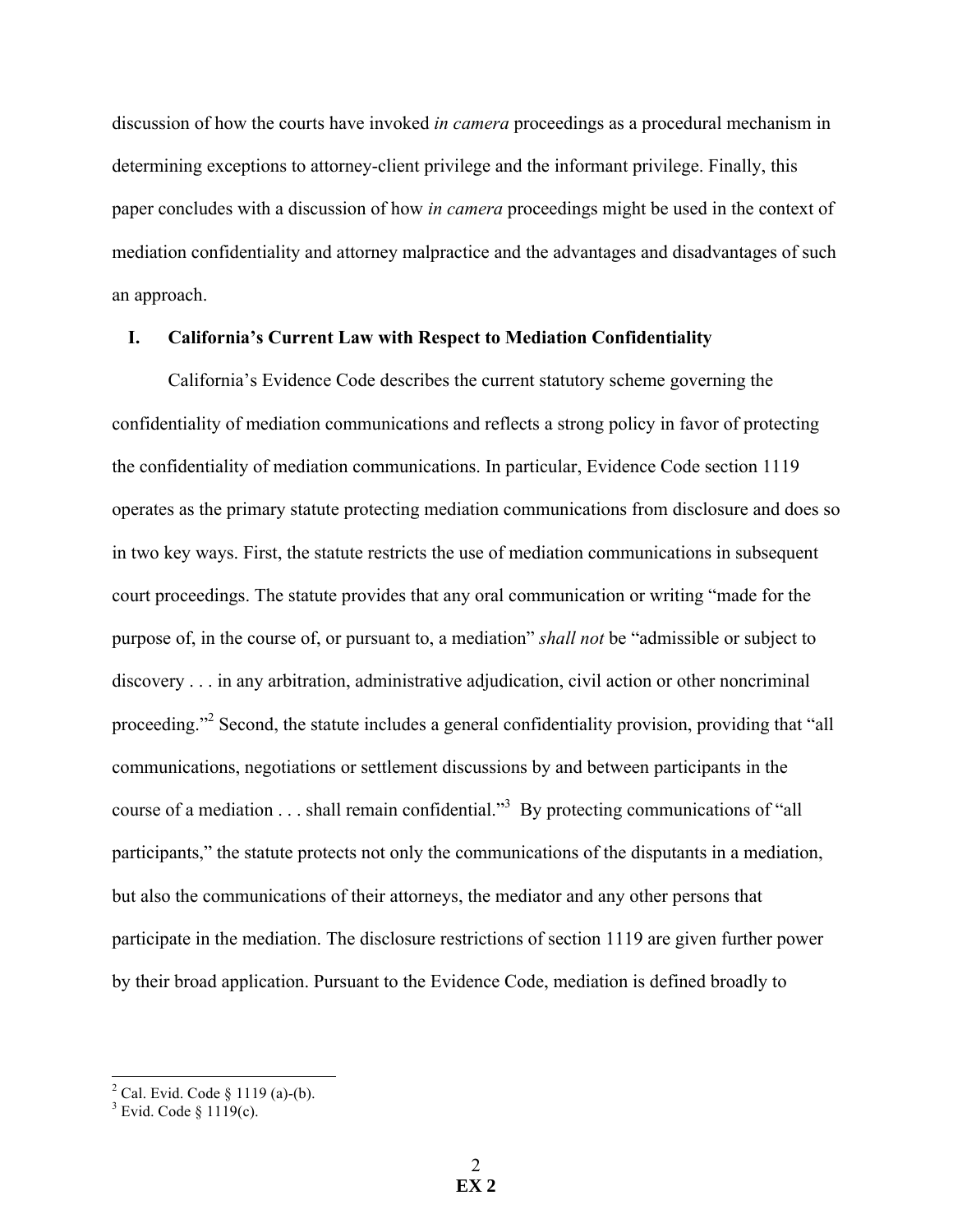include any "process in which a neutral person or persons facilitate communications between disputants to assist them in reaching a mutually acceptable agreement."4

Other sections of the California Evidence Code stand to bolster the confidentiality provisions established by section 1119. For example, subject to limited exceptions, the Evidence Code precludes mediators from testifying in subsequent civil proceedings with regard to statements or conduct that occurred during a mediation.<sup>5</sup> Moreover, in the absence of the express agreement of the parties, a mediator is prohibited from reporting to a judge or other decisionmaker about what occurred during a mediation "other than a report that is mandated by court rule or other law and states only whether an agreement has been reached."<sup>6</sup>

While the Evidence Code does proscribe some statutory exceptions to the strict rules of mediation confidentiality, the exceptions are narrowly defined. For example, mediation confidentiality may be waived with regard to a particular communication but only if *all persons* participating in the mediation, including the disputants' attorneys and the mediator, expressly agree to do so.<sup>7</sup> Moreover, written settlement agreements reached during mediation are subject to disclosure only if the agreement itself provides that it is not confidential or otherwise includes express terms indicating that it is enforceable or binding.<sup>8</sup>

California's strict statutory scheme protecting mediation communications from disclosure reflects a legislative decision to promote the use of mediation as an alternative to litigation. The legislature has found that "it is in the public interest for mediation to be encouraged," and heralded mediation as a "simplified and economical procedure for obtaining prompt and

<sup>!!!!!!!!!!!!!!!!!!!!!!!!!!!!!!!!!!!!!!!!!!!!!!!!!!!!!!!</sup> <sup>4</sup> Evid. Code § 1115(a). 5 *See* Evid. Code § 703.5. 6 Evid. Code § 1121.

 $^7$  Evid. Code § 1122.<br><sup>8</sup> Evid. Code § 1123.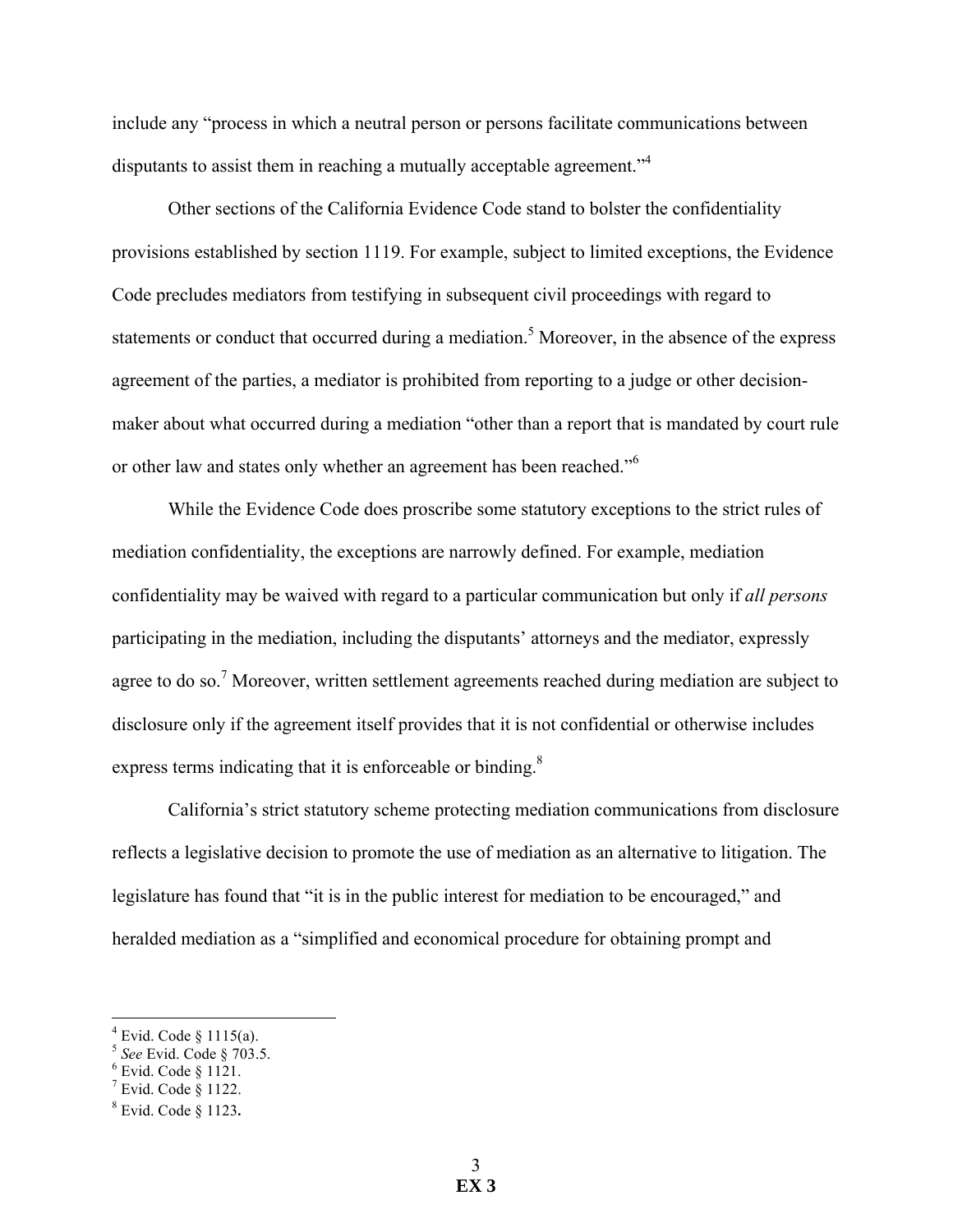equitable resolutions of . . . disputes."9 To this end, California's statutory scheme reflects the legislative judgment that confidentiality is essential to the promotion of mediation as an effective dispute resolution mechanism. As the California Supreme Court has noted, the purpose of confidentiality in mediation is to "promote a candid and informal exchange regarding events in the past. This frank exchange is achieved only if the participants know that what is said in the mediation will not be used to their detriment through later court proceedings."<sup>10</sup> Thus, behind California's statutory scheme protecting the confidentiality of mediation communications lies the legislature's policy judgment that candor leads to successful mediation and successful mediation encourages the future use of mediation to resolve disputes.

### **II. Judicial Interpretation of California's Mediation Confidentiality Statutes**

California courts have construed the legislature's terms of mediation confidentiality strictly, finding the confidentiality provisions of the statutory scheme to be "clear and absolute,"<sup>11</sup> "unqualifiedly bar[ring] disclosure of communications made during mediation absent an express statutory exception."<sup>12</sup> The California Supreme Court has held that judicially crafted exceptions to the statute are only appropriate when the application of mediation confidentiality would violate due process or lead to absurd results that clearly undermine the statutory purpose.<sup>13</sup>

The court has held true to its stated reluctance to create exceptions to the mediation confidentiality statutes even when the equities of a case or countervailing policy considerations have suggested that an exception might be appropriate. For example, in *Foxgate Homeowners Association, Inc. v. Bramalea California, Inc.*, the California Supreme Court disapproved a lower

!!!!!!!!!!!!!!!!!!!!!!!!!!!!!!!!!!!!!!!!!!!!!!!!!!!!!!!

<sup>9</sup> Cal. Civ. Code § 1775(c).

<sup>&</sup>lt;sup>10</sup> Foxgate Homeowners' Ass'n, Inc. v. Bramalea Cal., Inc., 26 Cal. 4th 1, 14 (2001).<br><sup>11</sup> Cassel v. Superior Court, 51 Cal. 4th 113, 118 (2011).<br><sup>12</sup> *Foxgate*, 26 Cal. 4th at 15.

<sup>13</sup> *Cassel*, 51 Cal 4th at 119.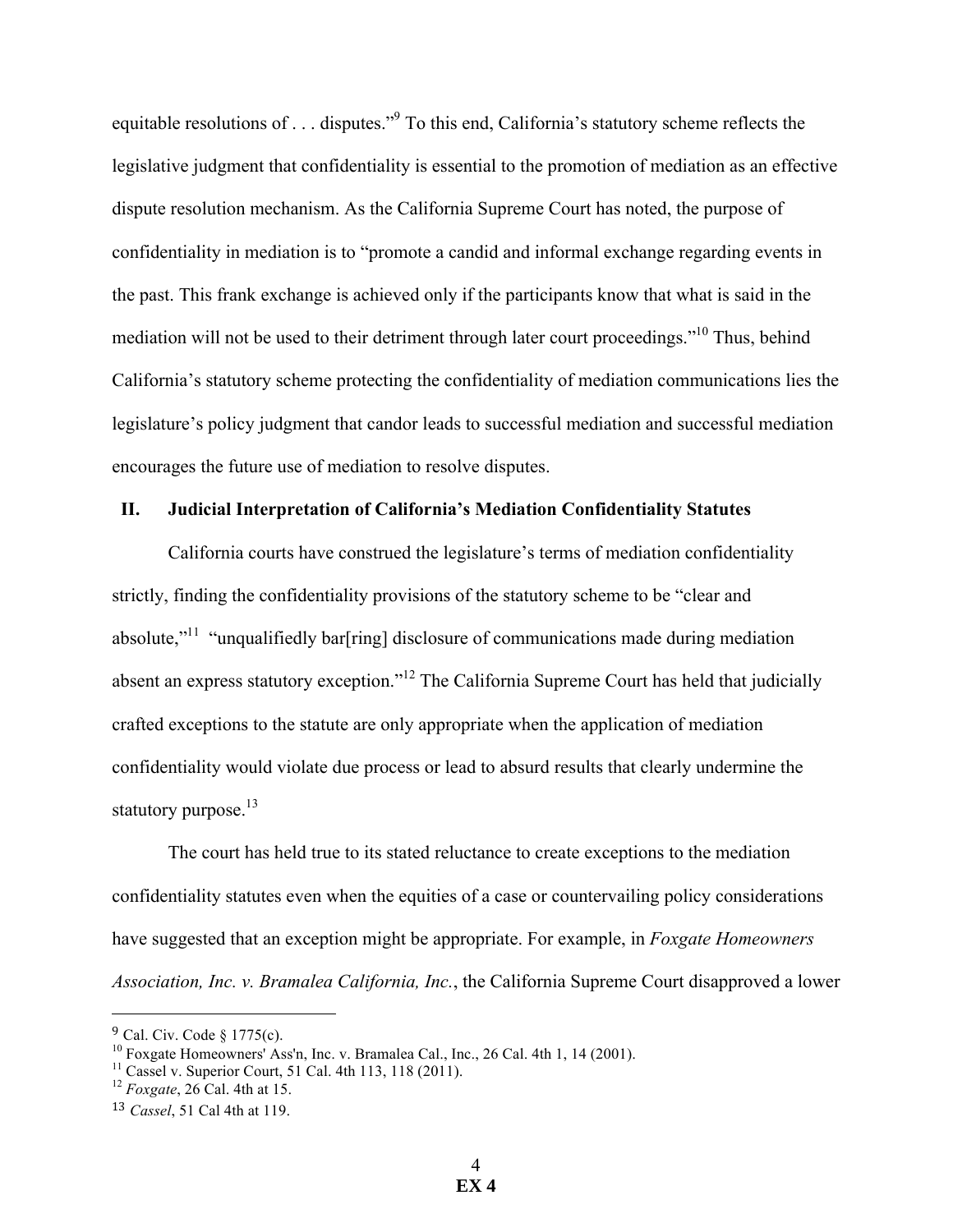court's creation of an implied exception to the mediation confidentiality statutes in order to consider the report of a mediator that a defendant may have engaged in bad faith tactics in mediation.14 The California Supreme Court found that setting aside a lower court's order imposing sanctions was appropriate because the lower court's consideration of the mediator's report was impermissible under the relevant mediation confidentiality statute.<sup>15</sup>

Three years later, in *Rojas v. Superior Court*, <sup>16</sup> the California Supreme Court again found that equitable considerations would not warrant a judicial exception to the statutory scheme for mediation confidentiality. The court held that the mediation statutes were not subject to a "good cause" exception and precluded tenants that were suing the owner of an apartment complex from compelling the disclosure of evidence from a prior mediation that might have proven that toxic molds at the complex had created health hazards.<sup>17</sup>

Although the California Supreme Court has refused to create exceptions to the mediation confidentiality statutes pursuant to equitable considerations, some California courts have allowed for exceptions as warranted by due process. For example, in *Rinaker v. Superior Court*, <sup>18</sup> the California Court of Appeal for the Third District considered a case in which a juvenile accused of vandalism sought to compel a mediator to testify in his juvenile delinquency proceeding to statements made by the victim in a related mediation. Although the *Rinaker* court recognized that juvenile delinquency proceedings are civil actions and section 1119 of the Evidence Code precludes the introduction of mediation communications in civil proceedings, the court still found that it may be appropriate to compel the mediator to testify about the victim's mediation statements in order to protect the juvenile's constitutional due process right to cross-examine and

<sup>&</sup>lt;sup>14</sup> *Foxgate,* 26 Cal. 4th at 9.<br><sup>15</sup> *Id.* at 4, 18.<br><sup>16</sup> 33 Cal. 4th 407 (2004).<br><sup>17</sup> *Id.* at 412-13.<br><sup>18</sup> Rinaker v. Superior Court, 62 Cal. App. 4th 155 (1998).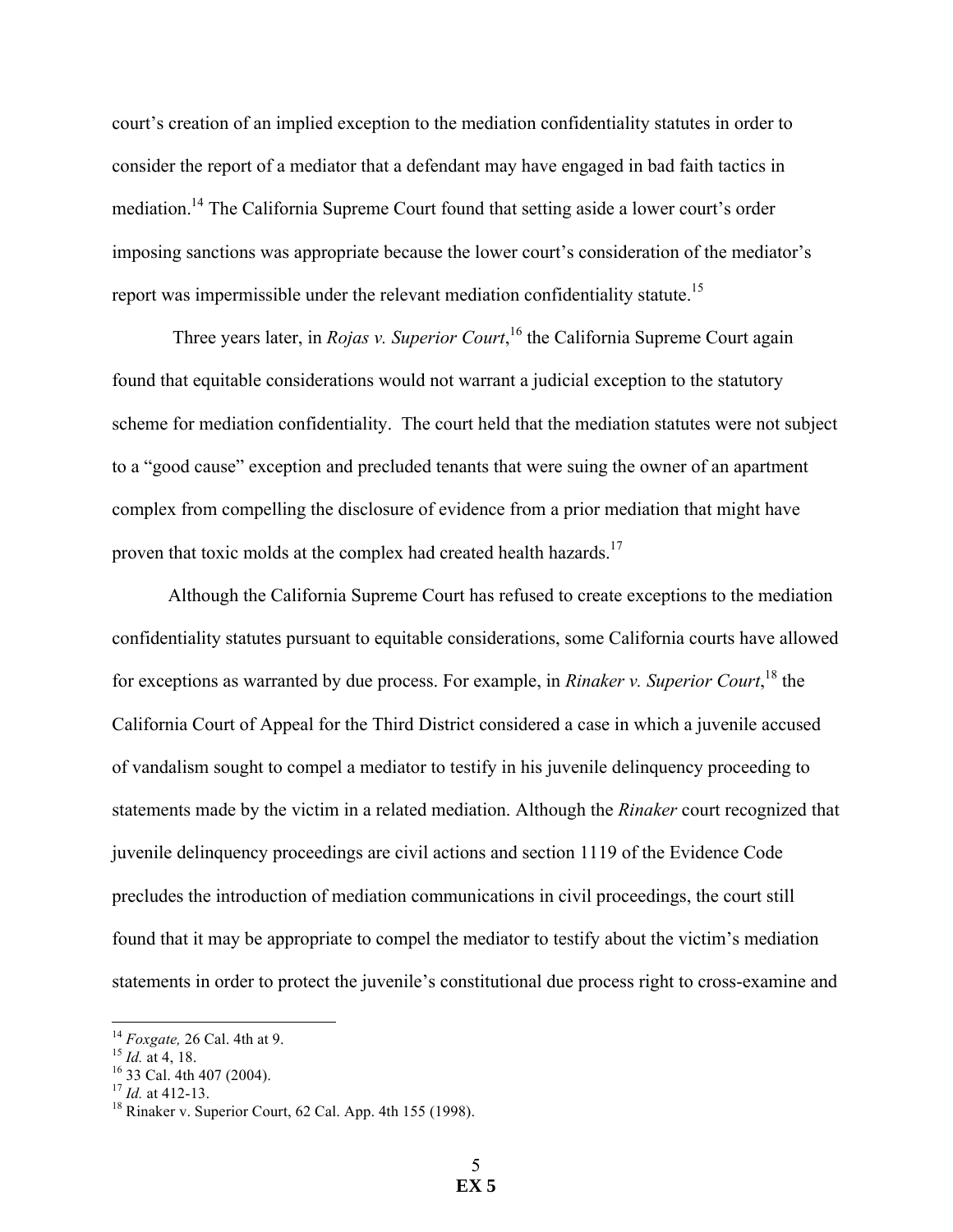impeach an adverse witness.<sup>19</sup> Notably, however, the Court of Appeals ordered that on remand the lower court conduct an *in camera* hearing to determine whether having the mediator testify in open court would be warranted.20 The court explained that an *in camera* hearing would "permit the juvenile court to maintain the confidentiality of the mediation process while the court considers factors bearing upon whether the minors' right to effective impeachment compels breach of the confidential mediation process."<sup>21</sup>

### **III. Mediation Confidentiality and Attorney Malpractice**

The focus of the current study before the California Law Revision Commission is the relationship between mediation confidentiality and attorney malpractice and other misconduct. As discussed, California's mediation confidentiality statutes do include some narrow exceptions, however there is no express exception to the statutes allowing for the admissibility of mediation communications in malpractice suits. In *Cassel v. Superior Court*, *<sup>22</sup>* the California Supreme Court took up the question of the applicability of the mediation confidentiality statutes to legal malpractice actions. The court found that mediation-related discussions between an attorney and a client are confidential and are neither discoverable nor admissible to prove a legal malpractice claim.<sup>23</sup>

In *Cassel*, a plaintiff brought a malpractice lawsuit against his former attorney, claiming that the attorney had coerced him to settle in a mediation for a lower amount than he had agreed.<sup>24</sup> In the malpractice suit, the plaintiff sought to introduce into evidence private discussions with his former attorney concerning mediation settlement strategies.<sup>25</sup> Nevertheless,

- 
- 
- <sup>19</sup> *Id.* at 160-61.<br><sup>20</sup> *Id.* at 169-71.<br><sup>21</sup> *Id.* at 171.<br><sup>22</sup> 54 Cal. 4th 113 (2011).<br><sup>23</sup> *Id.* at 118. <sup>25</sup> *Id.* at 118.
- 
-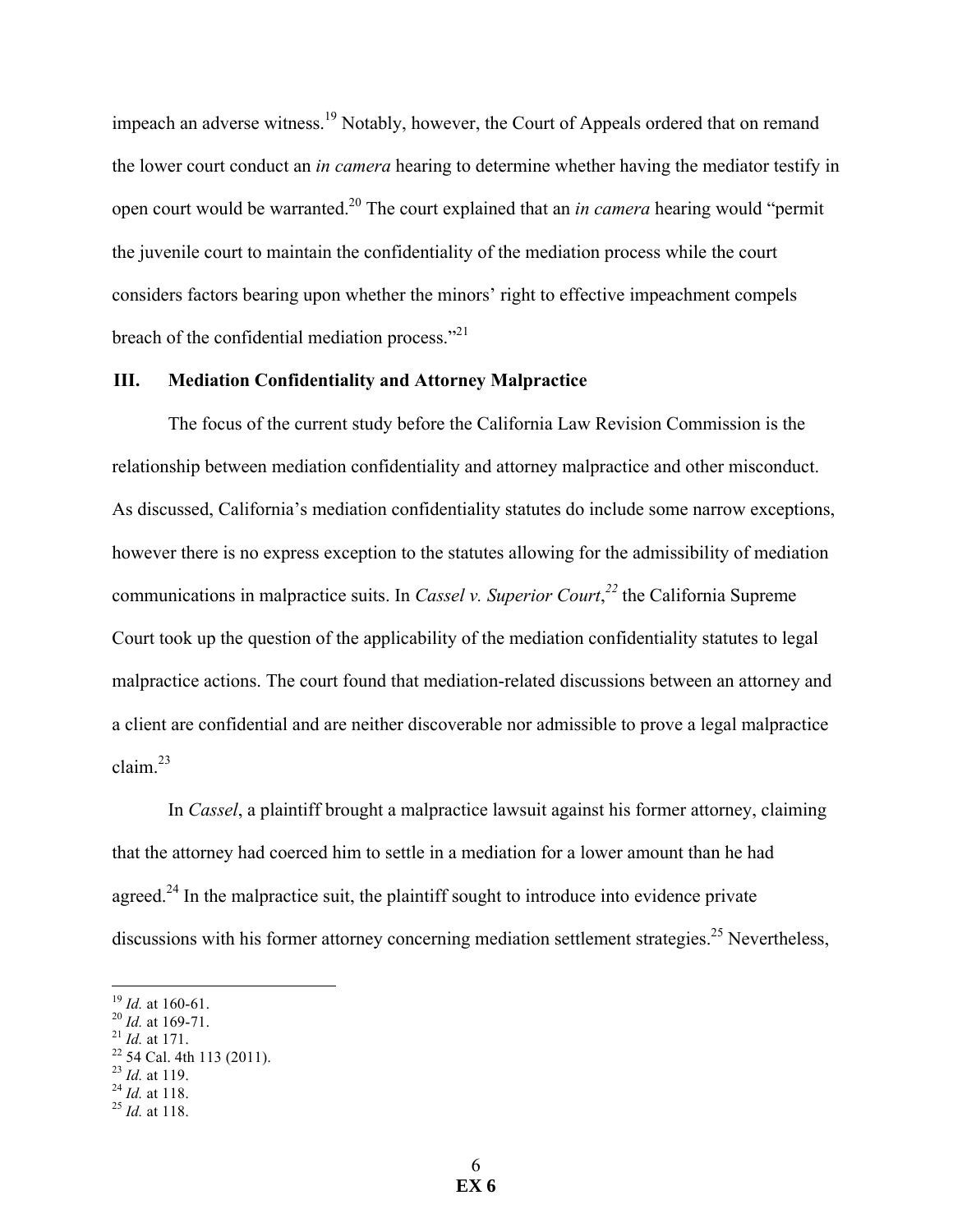the *Cassel* court found that the plain language of the mediation confidentiality statutes precluded the introduction of such communications into evidence.

First, the *Cassel* court found that even though the attorney-client communications in question had occurred outside of the presence of the mediator and the other disputants, they were still inadmissible. The court reasoned that because the mediation confidentiality statutes protect "anything said or any admission made" for the "purpose of" or "pursuant to" mediation, discussions in preparation for or during a mediation are protected, regardless of whether they are private communications between a disputant and his attorney.<sup>26</sup> Furthermore, the court explained that because the mediation statutes expressly protect mediation communications by and between all "participants," the disclosure protections not only extend to statements made by the disputants in connection to the mediation, but also to their attorneys.<sup>27</sup> The court emphasized that the legislature had designed mediation confidentiality statutes broadly for the "maximum protection for the privacy of communications in the mediation context" and that the resolution of any competing policy concerns should be left to the legislature.<sup>28</sup>

In light of the *Cassel* decision, many have called for revisions to the mediation confidentiality statutes to provide for an exception in the case of attorney malpractice suits. Given that the statutes preclude the introduction of evidence of any communications or writings made for the purpose of or pursuant to a mediation, it is very difficult for any disputant who brings a mediation-related malpractice suit against her attorney to prove that the attorney did not adequately represent her. As one court recognized, the strict application of the mediation confidentiality statutes means that "when . . . clients participate in mediation, they are, in effect, relinquishing all claims for new and independent torts arising from mediation, including legal

<sup>&</sup>lt;sup>26</sup>*Id.* at 128. *See also* Evid. Code § 1119.<br><sup>27</sup> *Cassel*, 51 Cal. 4th at 132-34. <sup>28</sup> *Id.* at 124, 132-33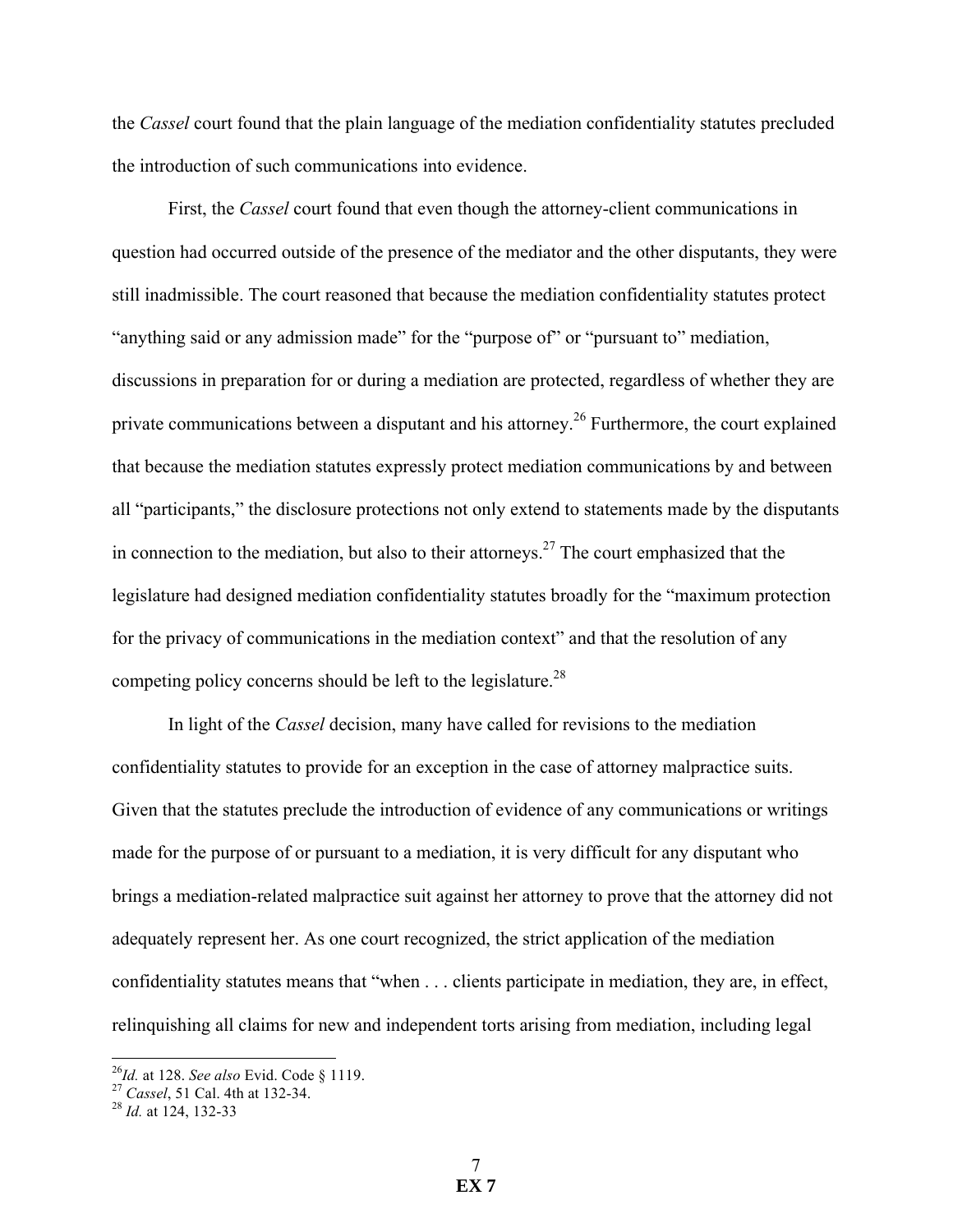malpractice actions against their own counsel."<sup>29</sup> Some argue that if the mediation confidentiality statutes were revised to incorporate an exception for attorney malpractice suits, a mediation disputant's right to bring an action against her attorney for malpractice during the mediation would be more adequately protected.

To be sure, the current mediation confidentiality statutes do not preclude the introduction of *all* potential evidence that might be useful in bringing a legal malpractice claim against a mediation attorney. For example, the statutes provide that if documentary evidence would be admissible outside the context of a mediation, the documentary evidence does not become inadmissible simply because it was used in a mediation.<sup>30</sup> Thus, a plaintiff in a legal malpractice case may introduce into evidence any writings that were used in a mediation, as long as they were not prepared for the purpose of the mediation. Furthermore, while mediation-related attorney-client *communications* are protected under the statutes, there is no prohibition from a client introducing evidence of her attorney's *conduct* during the mediation*. 31*

Nevertheless, California's current mediation confidentiality statutory scheme poses a major challenge to parties who seek to bring a legal malpractice suit against their mediation attorneys. Some have questioned the wisdom of the current statutory scheme, calling for a clear exception to mediation statutes so that attorneys who commit malpractice during mediation proceedings may be held accountable. Indeed, other jurisdictions have deemed such exceptions to mediation confidentiality law appropriate. For example, the Uniform Mediation Act, which has been adopted in close to a dozen states, includes an express exception to its protection of mediation communications when such communications are "sought or offered to prove or

!!!!!!!!!!!!!!!!!!!!!!!!!!!!!!!!!!!!!!!!!!!!!!!!!!!!!!!

<sup>29</sup> Wimsatt v. Superior Court, 152 Cal. App. 4th 137 (2007).

<sup>&</sup>lt;sup>30</sup> Evid. Code § 1120(a).<br><sup>31</sup> While California Evidence Code section 1121 prohibits mediators from reporting to a court regarding the conduct of parties during a mediation, the statutes impose no such similar limitations on disputants.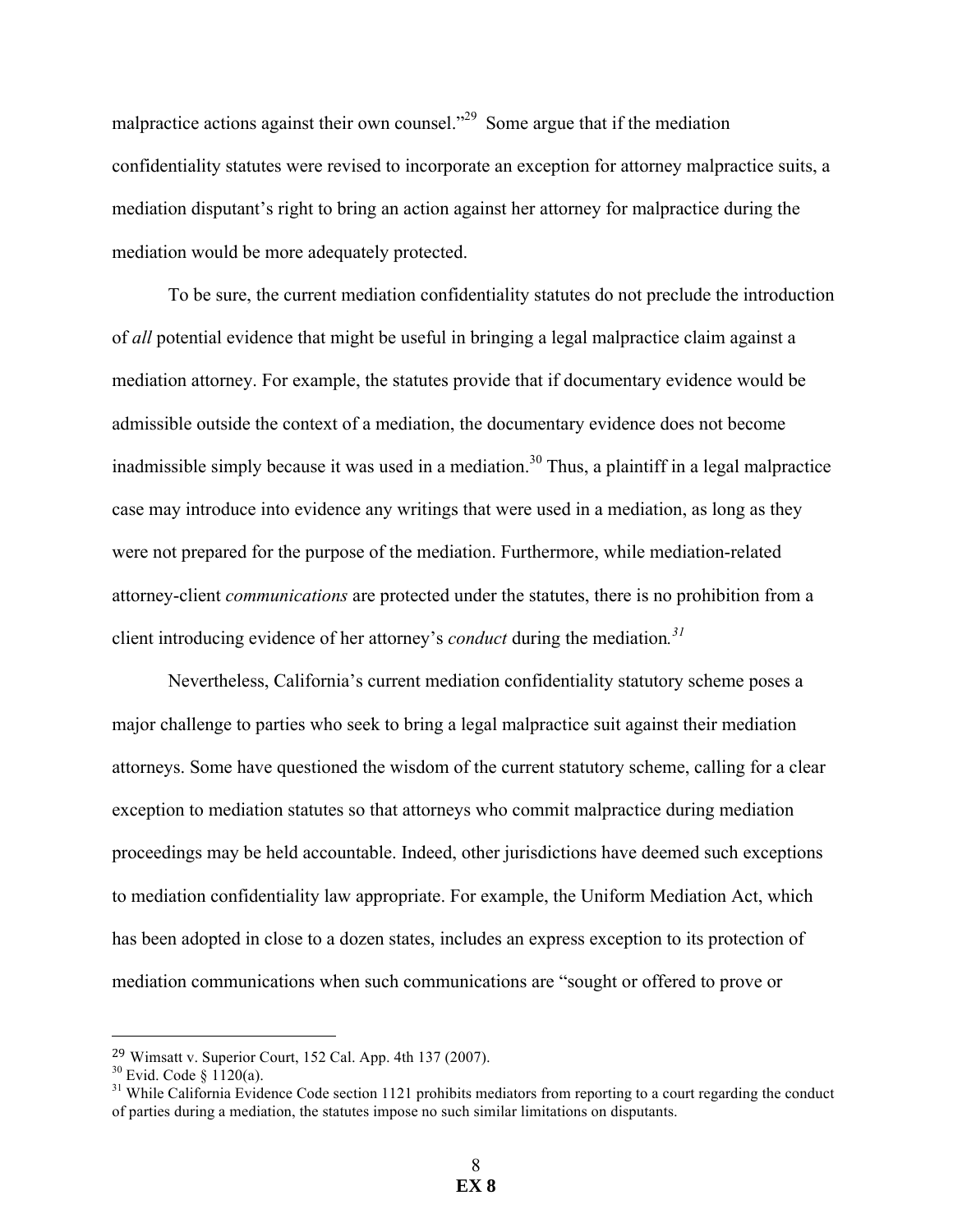disprove a claim or complaint of professional misconduct or malpractice filed against . . . a representative of a party based on conduct occurring during a mediation."32 Nevertheless, other commentators have cautioned against creating exceptions to California's mediation confidentiality scheme, highlighting the risk that reduced confidentiality protections would have a chilling effect on the use of mediation to resolve disputes.

The California Law Revision Commission has been tasked by the California legislature with "mak[ing] any recommendations that it deems appropriate for the revision of California law to balance the competing public interests between confidentiality and accountability" with respect to the intersection between mediation confidentiality and attorney malpractice or misconduct.<sup>33</sup> This paper does not seek to express a view as to whether California's mediation confidentiality statutes should be revised to provide for an exception in the case of attorney malpractice cases or what the scope of such an exception should be. Instead, this paper seeks to analyze the potential usefulness of *in camera* proceedings as a procedural technique to balance the competing confidentiality and disclosure interests in the event that the Law Revision Commission and the California legislature find that creating an exception to mediation confidentiality in attorney malpractice suits is appropriate.

#### **IV. The** *In Camera* **Proceeding**

An *in camera* proceeding is conducted in the "the judge's private chambers" or in "the courtroom with all spectators excluded."34 Courts have commonly used *in camera* proceedings as a procedural technique to balance a need for disclosure of relevant information in a court proceeding against a need to limit access to that information. For example, if one party in litigation is seeking to compel the disclosure of certain information but the opposing party asserts

<sup>&</sup>lt;sup>32</sup> Uniform Mediation Act § 6(a)(6).<br><sup>33</sup> 2012 Cal. Stat. res. ch. 108 (ACR 98 (Wagner & Gorrell)). <sup>34</sup> BLACK'S LAW DICTIONARY (9th ed. 2009).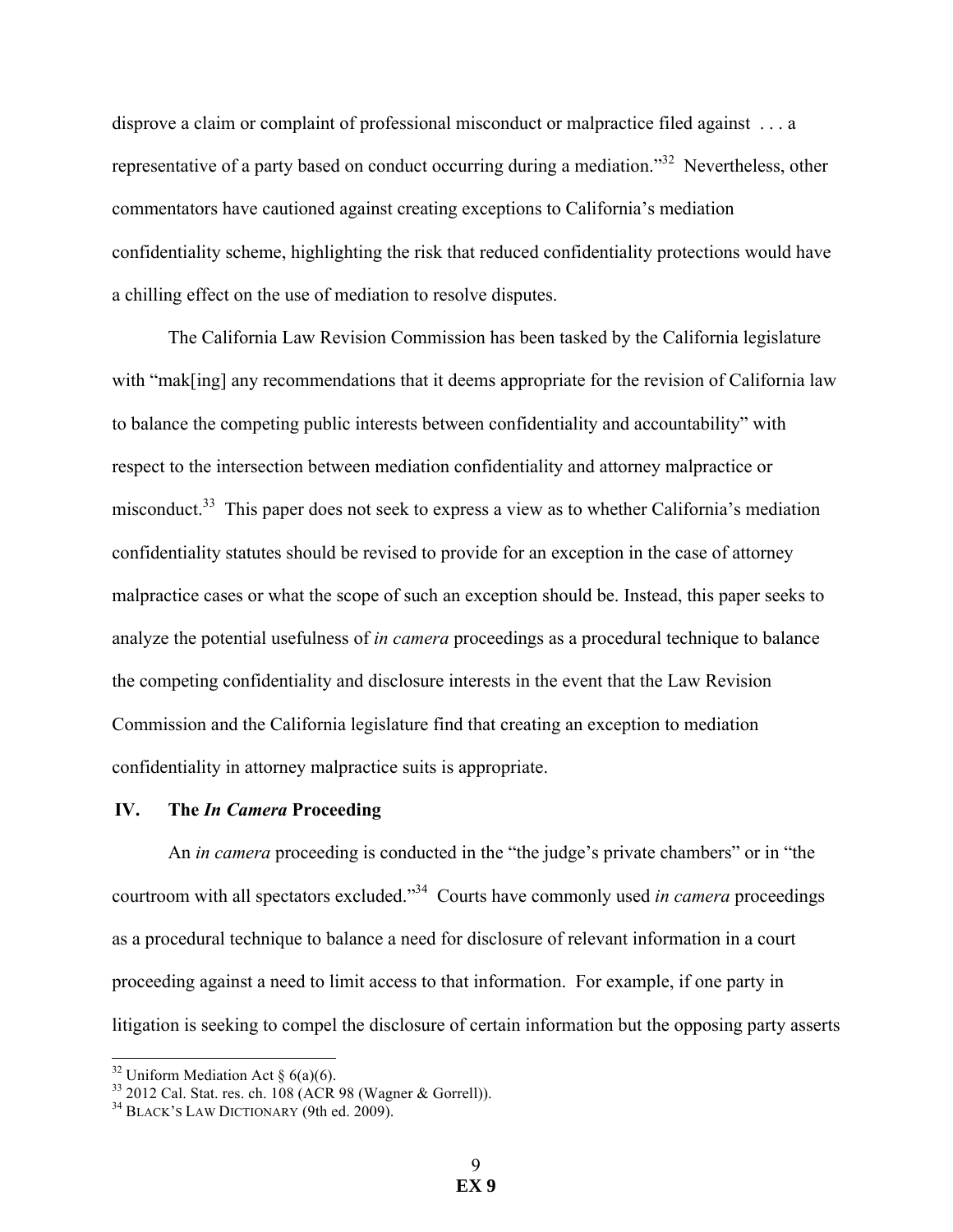that the information is confidential or privileged, an *in camera* proceeding can help resolve the dispute without compromising potentially confidential information. In practice, the judge could hold an *in camera* hearing or inspection of the contested information to protect the information from public disclosure while she determines whether the information is in fact appropriate for disclosure in open court or otherwise inadmissible evidence.

This paper seeks to explore the potential for use of *in camera* proceedings in the event that an attorney malpractice exception is created to California's mediation confidentiality statutes. This section first analyzes how courts have availed *in camera* proceedings when determining whether to apply exceptions to attorney-client privilege and the informant privilege. The section then discusses how the law that has developed around the use of *in camera*  proceedings in these specific contexts might inform whether the use of such proceedings would be appropriate in the context of creating an attorney malpractice exception to California's mediation confidentiality statutes.

#### **A.** *In Camera* **Proceedings and the Crime-Fraud Exception**

In federal courts, judges have routinely used *in camera* proceedings to determine whether the crime-fraud exception to attorney-client privilege is applicable in a case. The attorney-client privilege, developed from and governed by common law, is the evidentiary privilege protecting a client's communications to her attorney from disclosure to third parties. Similar to California's mediation confidentiality statutes, the rationale for the attorney-client privilege is best understood as being motivated by a desire for candor. The attorney-client privilege seeks to encourage "full and frank communication between attorneys and clients" in order to "promote broad public interests in the observance of law and the administration of justice."<sup>35</sup> In other words, for attorneys to be able to render effective and comprehensive legal advice, clients must

<sup>&</sup>lt;sup>35</sup> Upjohn Co. v. United States, 449 U.S. 383, 389 (1981).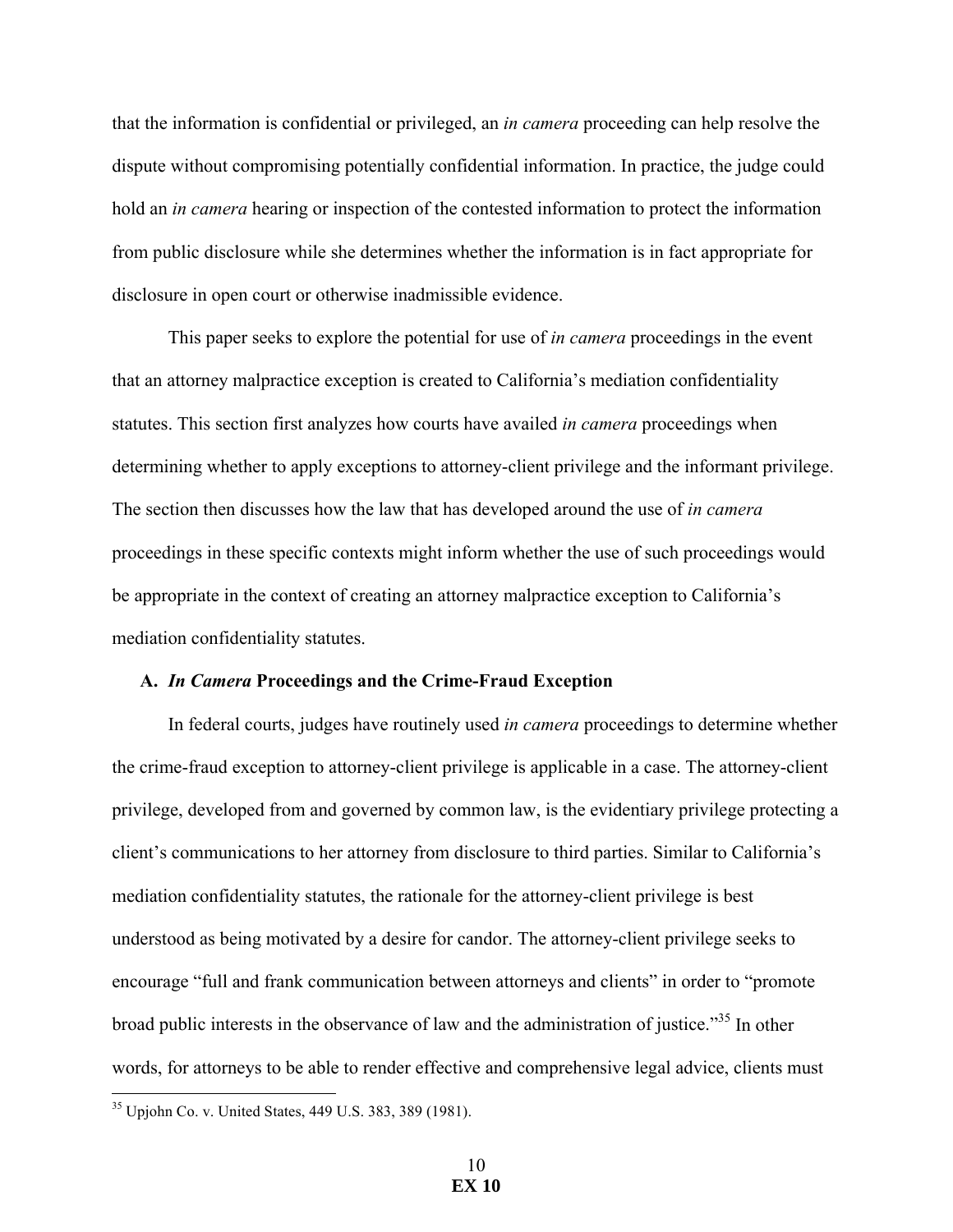feel at liberty to disclose information to them about past crimes and indiscretions without fear that such information will be shared with third parties.

Despite the importance of the attorney-client privilege in fostering candor between the attorney and client, "the privilege takes flight if the relation is abused."36 According to the crimefraud exception, when a client consults with her attorney for the purpose of advice in furtherance of a crime or fraud, those attorney-client communications are not protected.<sup>37</sup> In federal court proceedings, the proponent of the crime-fraud exception seeking disclosure of an attorney-client communication generally must make a prima facie showing that (1) a crime or fraud was committed and (2) the communication between the attorney and client in question was "in furtherance" of a crime or fraud.<sup>38</sup> Since the holder of the privilege is the client, it is the client's intent that matters and it is immaterial whether the attorney was aware that the client was seeking advice in furtherance of a crime or fraud.<sup>39</sup>

In federal courts, an *in camera* hearing or examination is often the procedure by which the crime-fraud exception is administered. If warranted, a judge may choose to conduct an *in camera* review of the alleged privileged material before ruling on whether crime-fraud exception applies. 40

The Supreme Court directly addressed this procedure in *United States v. Zolin*. <sup>41</sup> In the *Zolin* case, a party asserted the attorney-client privilege when refusing to comply with a production request from the IRS.<sup>42</sup> In response, the IRS asserted the crime-fraud exception and requested that the trial judge review the contested communications *in camera* to determine

<sup>&</sup>lt;sup>36</sup> Clark v. United States, 289 U.S. 1, 15 (1933)<br><sup>37</sup> United States v. Zolin, 491 U.S. 554, 563 (1989); *Clark*, 289 U.S. at 15.<br><sup>38</sup> FEDERAL TESTIMONIAL PRIVILEGES § 2:36 (2d ed. 2007)<br><sup>39</sup> EDWARD J. IMWINKELRIED, THE 6.13.2.d(1), at 1176-77 (2d ed. 2010). <sup>40</sup> *Id.* § 6.13.2.d(2), at 1184. 41 491 U.S. 554 (1989). 42 *Id.* at 557-59.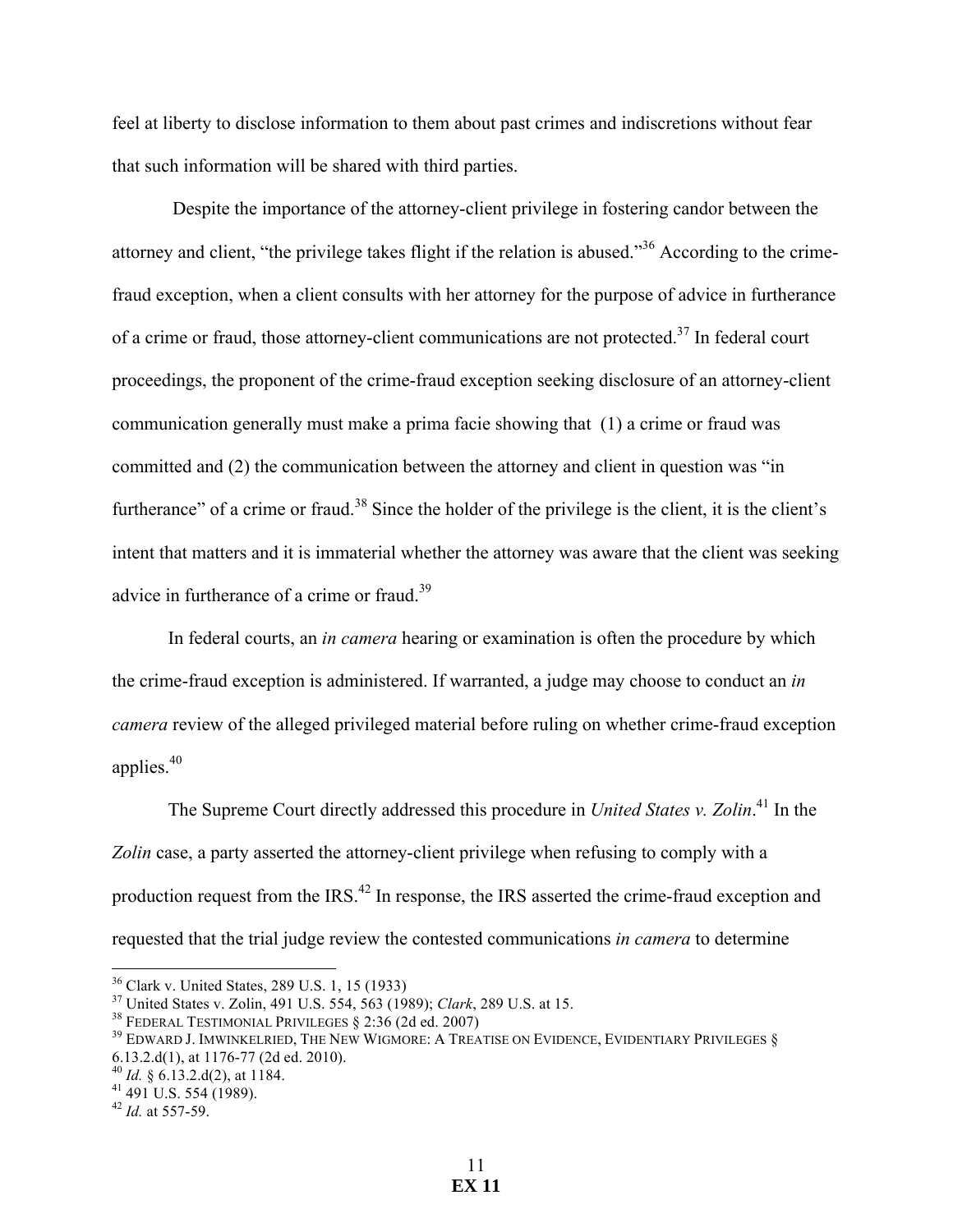whether their contents warranted the protection of the privilege.<sup>43</sup> The Supreme Court took up the case to determine whether an *in camera* review was appropriate.

The *Zolin* Court began its analysis by first finding that an *in camera* review may be appropriate in certain circumstances to determine the applicability of the crime-fraud exception and that such a review of the contested documents would not in itself defeat their privileged nature. 44 However, the Court found that before a court engages in such an *in camera* review, the proponents of the crime-fraud exception must first meet a threshold showing. Reasoning that an *in camera* inspection is less of an intrusion on confidentiality than is public disclosure, the Court found that this threshold showing "need not be stringent."<sup>45</sup> The court held that a judge need only "require a showing of a factual basis adequate to support a good faith belief by a reasonable person that an *in camera* review of the materials may reveal evidence to establish the claim that the crime-fraud exception applies."46 Nevertheless, the Court also held that the ultimate decision of whether to engage in an *in camera* review still remains in the discretion of the trial judge, even if the initial threshold burden is met.<sup>47</sup> The Court indicated that the judge should decide whether to hold an *in camera* review by considering the "facts and circumstances of the particular case, including among other things, the volume of the materials [to be reviewed], the relative importance to the case of the alleged privileged information, and the likelihood that evidence produced through *in camera* review . . . will establish that the crime-fraud exception does apply."<sup>48</sup> Finally, the *Zolin* Court found that when determining whether to conduct an *in* 

- 
- 
- 

<sup>!!!!!!!!!!!!!!!!!!!!!!!!!!!!!!!!!!!!!!!!!!!!!!!!!!!!!!!</sup> <sup>43</sup> *Id.* <sup>44</sup> *Id.* at 569-570. 45 *Id. at* 572. 46 *Id.* <sup>47</sup> *Id.* <sup>48</sup> *Id.*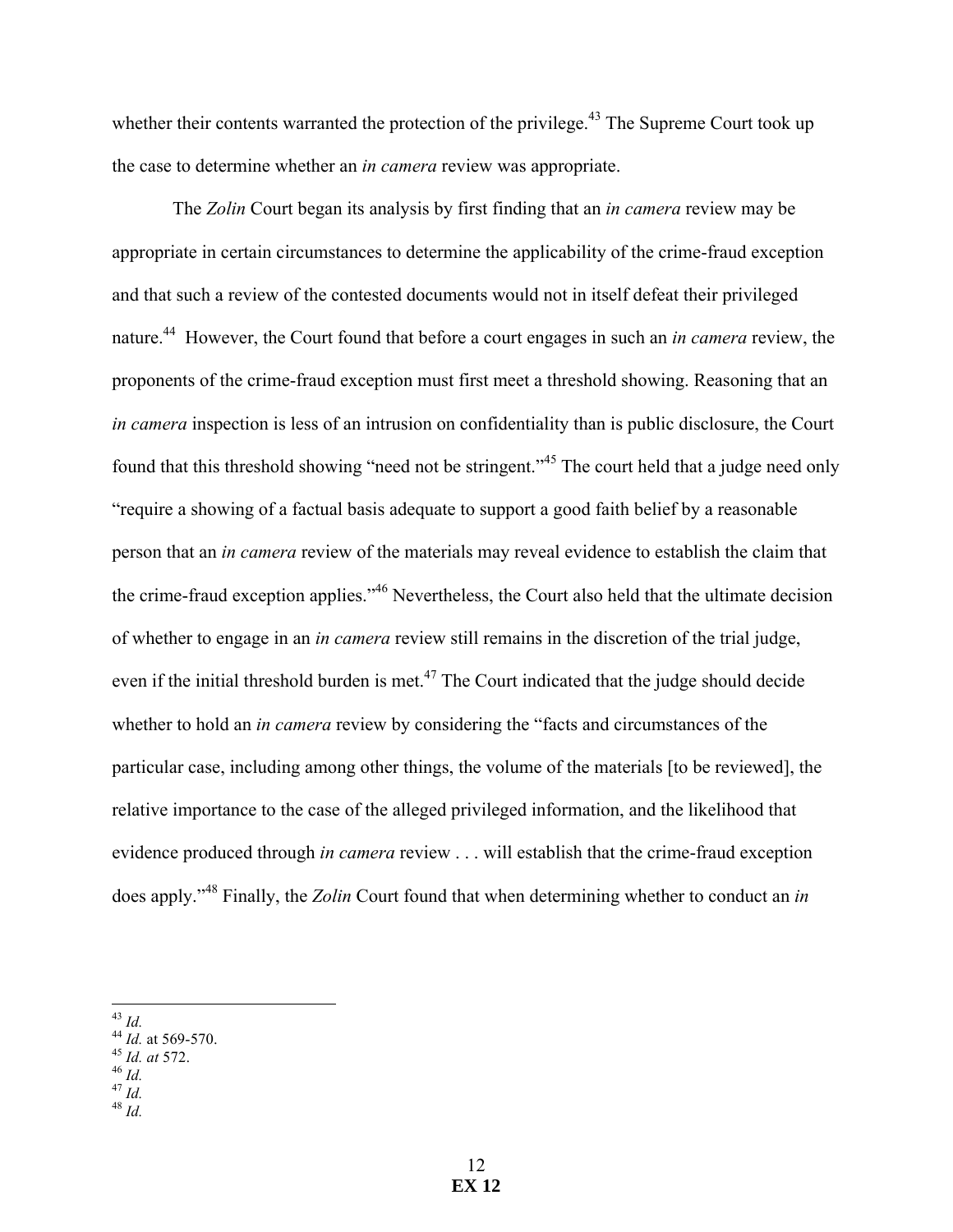*camera* review, the trial court could consider any relevant evidence not yet found to be privileged, including the contested communication itself.<sup>49</sup>

Aside from its holding in the *Zolin* decision, the Supreme Court has not otherwise addressed how federal trial courts should conduct *in camera* proceedings with respect to the crime-fraud exception. However, as the *Zolin* decision suggests, the nature of the *in camera*  proceeding will depend on the particularities of the case. For example, as contemplated in *Zolin*, the judge might review the contested communications during the *in camera* proceedings. However, in other contexts the judge might first subject a party to questioning regarding the alleged crime or fraud or ask the attorney to testify *in camera* to the content of oral discussions with the client. Furthermore, different federal jurisdictions have adopted varied procedural techniques for the *in camera* hearing. For example, some jurisdictions permit judges to follow a "sampling" procedure when the quantity of contested documents is so large that a review of each and every document to determine whether the crime-fraud exception should apply would not be feasible.<sup>50</sup> Other jurisdictions have expressed a preference that a separate trial judge or special master conduct an *in camera* proceeding in order to avoid potential bias on the part of the trial judge assigned to the case in the event that the contested communications are found to be privileged. 51

Nevertheless, it is of note that when the judge or special master is making her final decision after the *in camera* proceeding as to whether the crime-fraud exception should apply, she need not engage in a balancing test. For example, it would be inappropriate for the judge to consider whether there are alternative means for the party seeking disclosure to acquire

<sup>&</sup>lt;sup>49</sup> *Id.* at 574.<br><sup>50</sup> IMWINKELRIED, supra note 39, § 6.13.2.d(2).<br><sup>51</sup> In re Marriage of Decker, 606 N.E. 2d 1094, 1107 (Ill. 1992)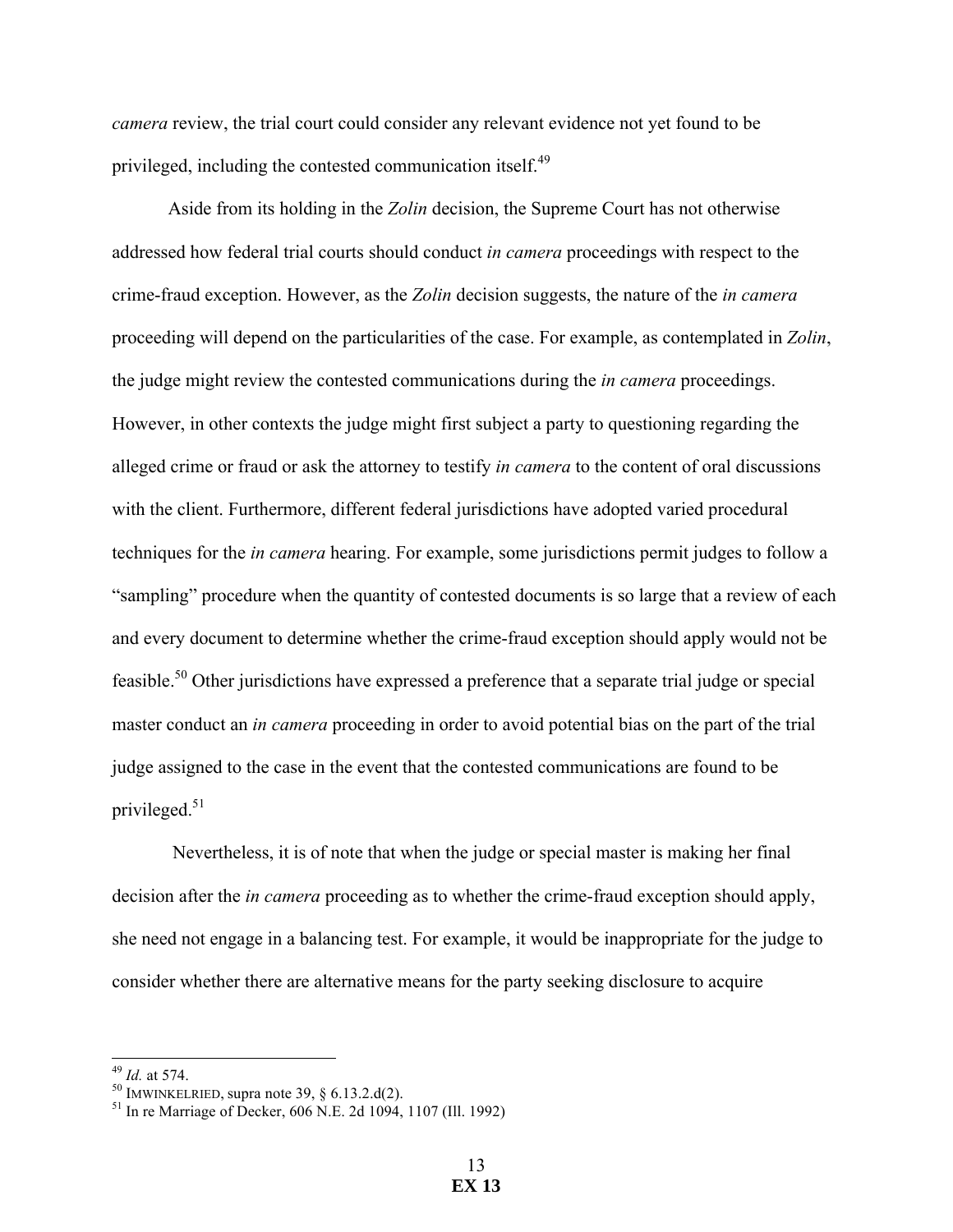equivalent information as to what is contained in the contested documents or communications.<sup>52</sup> Once the party seeking disclosure pursuant to the crime-fraud exception meets its burden of proving a prima facie case that the communications in question were in furtherance of a crime or fraud, the crime-fraud exception kicks in and attorney-client privilege no longer protects those communications. 53

# **B.** *In Camera* **Proceedings and the Informant Privilege**

The informant privilege is another area of the law in which courts have used *in camera*  proceedings to balance a policy interest in keeping certain information confidential against countervailing concerns that weigh in favor of disclosure of that information. The informant privilege is a common law doctrine which gives the government the right to refuse to disclose the identity of a confidential informant in court proceedings.<sup>54</sup> Under the doctrine, the only privileged information is the *identity* of the informant, however the content of a communication may also be deemed privileged when the communication itself would tend to reveal the identity of the informant.55 The "purpose of the [informant] privilege is the furtherance and protection of the public interest in effective law enforcement."<sup>56</sup> The idea is that by protecting the identity of informants, the privilege encourages people to come forward and report violations of the law to law enforcement officials.

Nevertheless, the informant privilege is conditional and subject to exceptions. As the Supreme Court explained in *Roviaro v. United States*, its seminal case discussing the operation of the privilege, the trial judge may require the government to disclose an informant's identity to a defendant "where the disclosure of an informer's identity, or of the contents of his

<sup>!!!!!!!!!!!!!!!!!!!!!!!!!!!!!!!!!!!!!!!!!!!!!!!!!!!!!!!</sup> <sup>52</sup> IMWINKELRIED, supra note 39, § 6.13.2.d(2), at 1194. <sup>53</sup> *Id.* <sup>54</sup> <sup>353</sup> U.S. 53, 59 (1957). 55 *Id.* at 60. 56 *Id at* 59.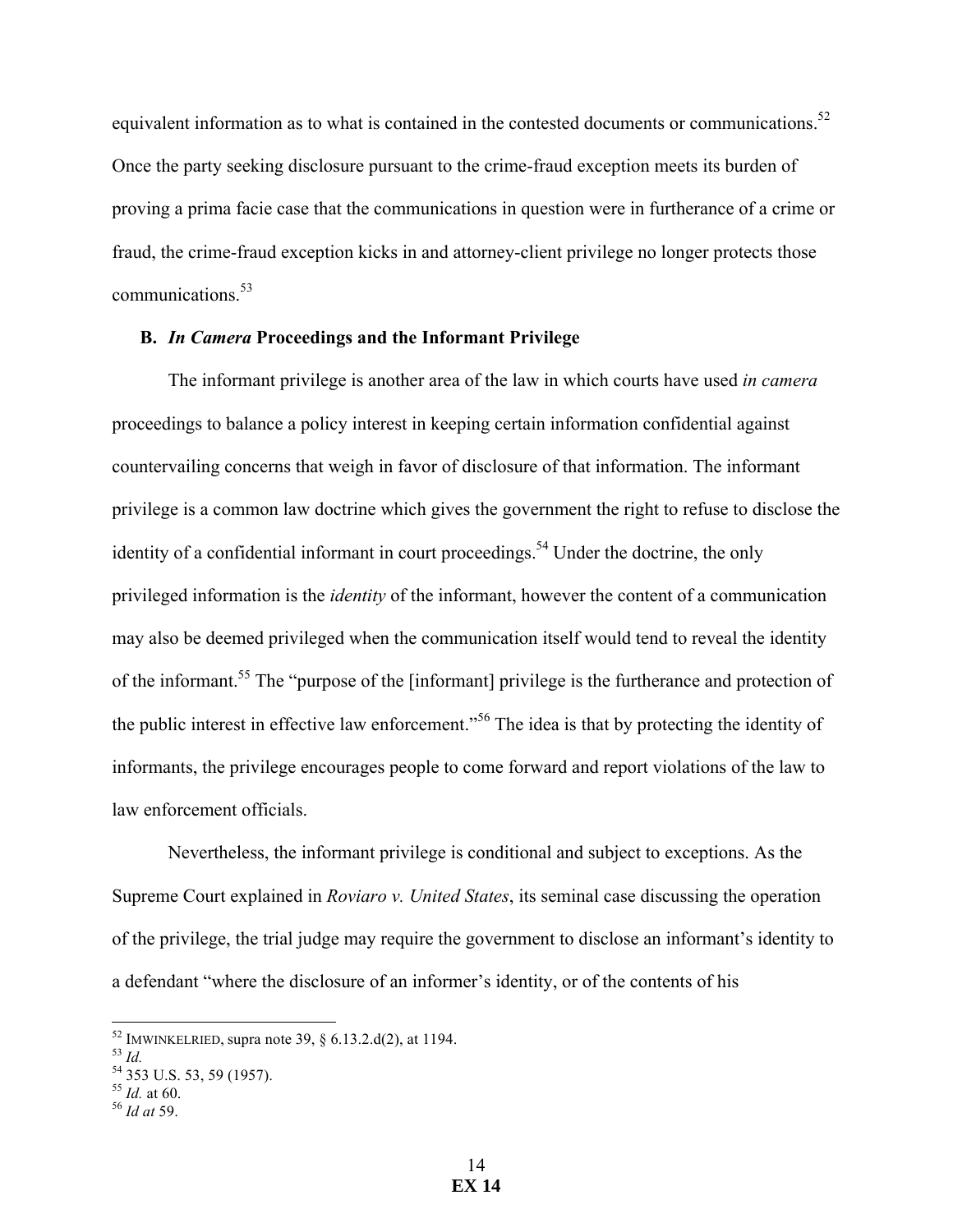communication, is relevant and helpful to the defense of an accused, or is essential to the fair determination of [the case]." <sup>57</sup> For example, in *Roviaro,* the Court found that it was appropriate to compel the disclosure of the identity of a police informant because the informant's identity and testimony could be "highly material" to the accused's defense. The Court explained that since the informant was a participant in the defendant's alleged crime and was one of the only witnesses to the defendant's alleged illegal conduct, the informant might have important information that would be favorable to the defense's case.<sup>58</sup>

In *Roviaro*, the Court declined to establish a "fixed rule" of when an exception to the informant privilege should be granted.<sup>59</sup> Instead, the Court noted that determining whether the disclosure of an informant's identity is appropriate would require a trial judge to invoke a balancing test, weighing the "public interest in protecting the flow of information against an individual's right to prepare his defense."<sup>60</sup> Such a balancing test would require consideration of the particularized circumstances of a case including "the crime charged, the possible defenses, the possible significance of the informer's testimony and other relevant factors."61 Since the *Roviaro* decision, lower courts have found it appropriate to require the disclosure of an informant's identity when the defense is able to demonstrate that the informant was a participant in the alleged offense or otherwise a material witness to facts determining the defendant's guilt or innocence.<sup>62</sup>

Courts have typically invoked *in camera* proceedings to assist in making determinations as to whether an exception to the informant privilege is necessary to preserve a defendant's right

- 
- 

<sup>&</sup>lt;sup>57</sup> *Id.*<br><sup>58</sup> *Id.* at 63-65.<br><sup>59</sup> *Id.* at 62.<br><sup>60</sup> *Id.* <sup>61</sup> *Id.* <sup>62</sup> IMWINKELRIED, supra note 39, § 7.3.2, at 1274-76.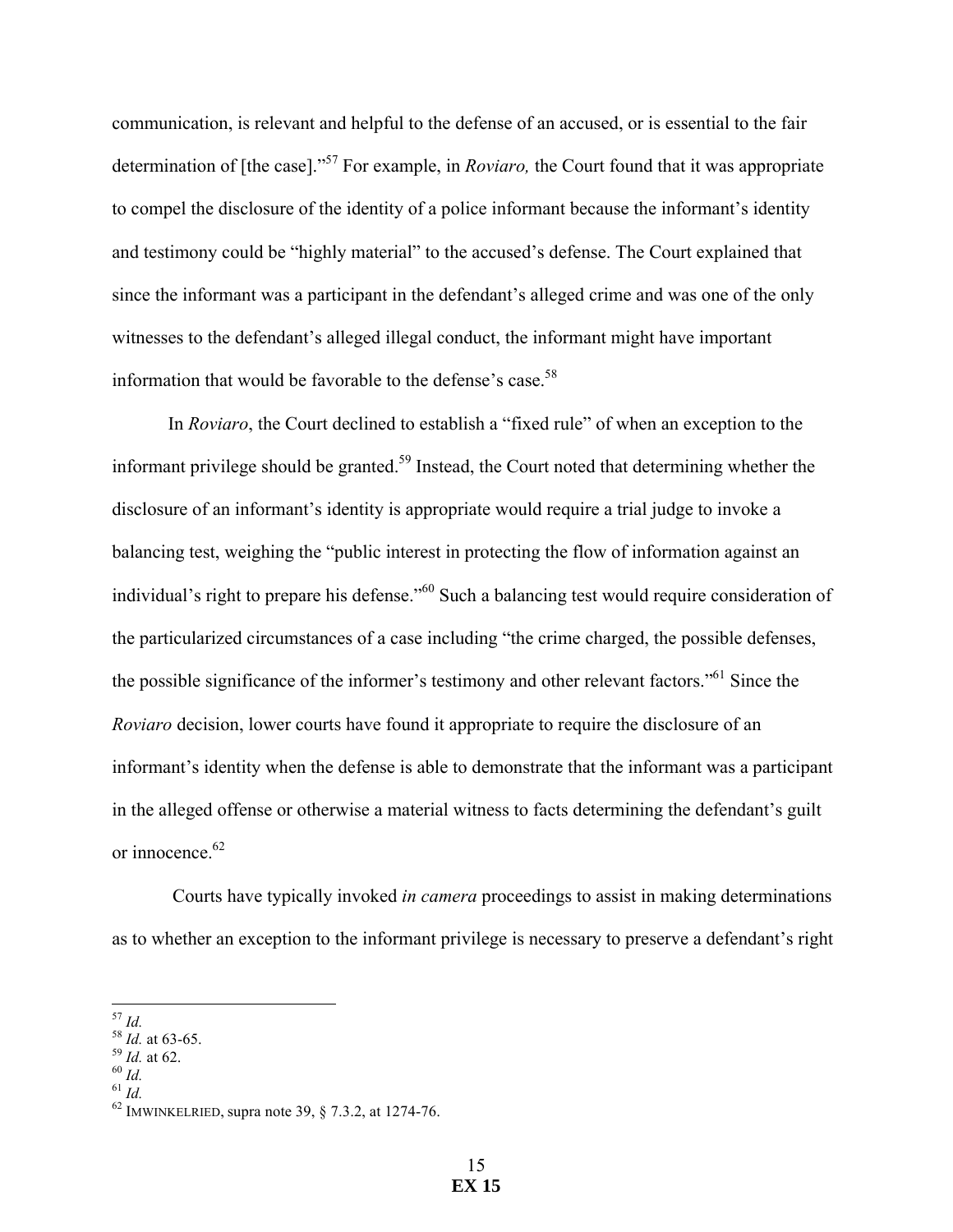to a fair trial. Once a defendant makes an initial prima facie showing that an exception to the informant's privilege is warranted, a judge may examine the informant *in camera*, before making a decision whether to require the disclosure of the informant's identity.<sup>63</sup> Such a proceeding gives the judge an opportunity to first hear the informant's testimony before determining whether the testimony would be helpful to the defense. While the defendant is excluded from such a hearing so as to preserve the confidentiality of the informant's identity, some jurisdictions do allow the presence of a defense attorney under a protective order.<sup>64</sup>

Similar to the crime-fraud exception, the nature of the *in camera* proceeding to determine whether the informant privilege will apply may vary depending on the jurisdiction. For example, in Alaska, the *in camera* proceeding is strictly limited to "evidence concerning the information possessed by an informant [which might] tend to reveal the informant's identity."65 In other jurisdictions, courts have used the *in camera* hearing to consider any facts relevant to *Roviaro* balancing or to redact documents that might contain references to the identity of an informer.<sup>66</sup>

#### **C. Application to Mediation Confidentiality and Attorney Malpractice**

In the event that the California legislature would like to allow for some flexibility to permit the introduction of mediation communications into evidence in attorney malpractice suits, but does not wish to create a categorical exception to the mediation confidentiality statutes, *in camera* proceedings can be a useful procedural technique to employ. The implementation of a procedural regime where a judge first reviews the relevant mediation communications *in camera*  would preserve mediation confidentiality while allowing the judge to determine whether disclosure of the mediation communication in the malpractice suit is actually warranted.

<sup>&</sup>lt;sup>63</sup> Id. at 1282-83.<br><sup>64</sup> Id. at 1284.<br><sup>65</sup> 26A FED. PRAC. & PROC. EVID. § 5717 (1st ed. 2013)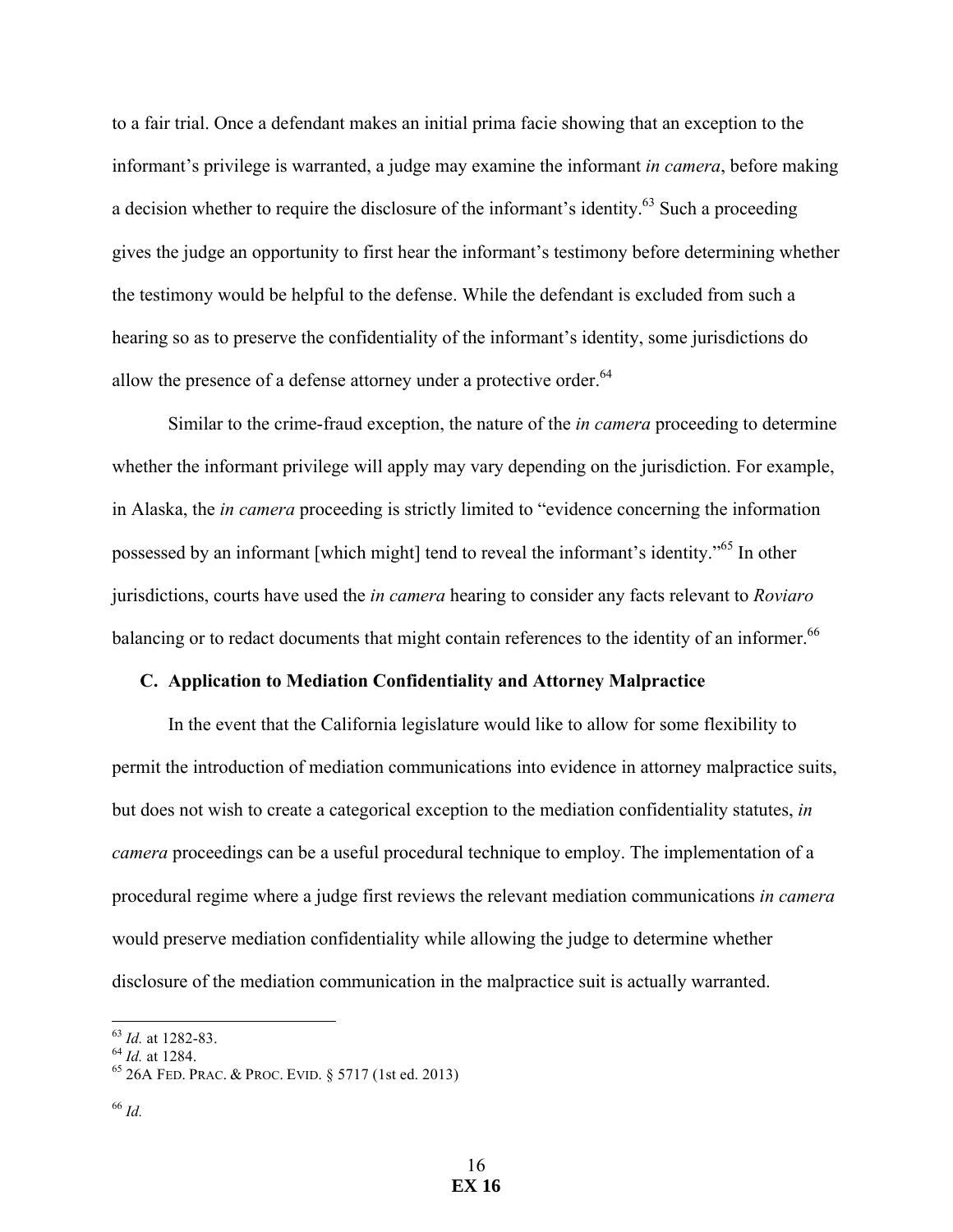The study of how *in camera* proceedings have been used in the contexts of the crimefraud exception and exceptions to the informant privilege serves to highlight some of the relevant considerations that the Law Revision Commission might take into account when considering whether to suggest the of use *in camera* proceedings in the context of mediation confidentiality. As the *Zolin* case highlights, one important consideration is whether an *in camera* proceeding would be conducted on a mandatory basis anytime that a party seeks to disclose a mediation communication or if the party seeking the disclosure must first meet threshold showing before the contested communications are reviewed *in camera*. In the context of the crime-fraud exception, the *Zolin* Court found that the requirement of a minimal threshold showing was appropriate, lest the party seeking disclosure could engage in "groundless fishing expeditions" in efforts to pierce the attorney-client privilege.<sup>67</sup> Such a concern does not seem as relevant in the context of a party seeking to disclose mediation communications in attorney malpractice suits. Presumably, both the plaintiff and her former attorney are each already aware of the content of the mediation communications in question; it is simply a matter of a judge determining whether it is appropriate for such communications to be introduced into evidence. Nevertheless, requiring some sort of threshold showing in advance of an *in camera* proceeding may still be appropriate. It could be too heavy a burden on trial courts to conduct an *in camera* proceeding every time that a party seeks to disclose mediation communications as part of a malpractice lawsuit.

When assessing the potential for the use of *in camera* proceedings, it is also important to consider the ultimate standard the judge conducting the proceeding will use to determine whether disclosure of mediation communications is appropriate. For example, the Law Revision Commission might consider establishing a presumption that mediation communications will not be disclosed in a malpractice suit, but allow for a plaintiff to overcome the presumption if she

<sup>&</sup>lt;sup>67</sup> Zolin, 491 U.S. at 571.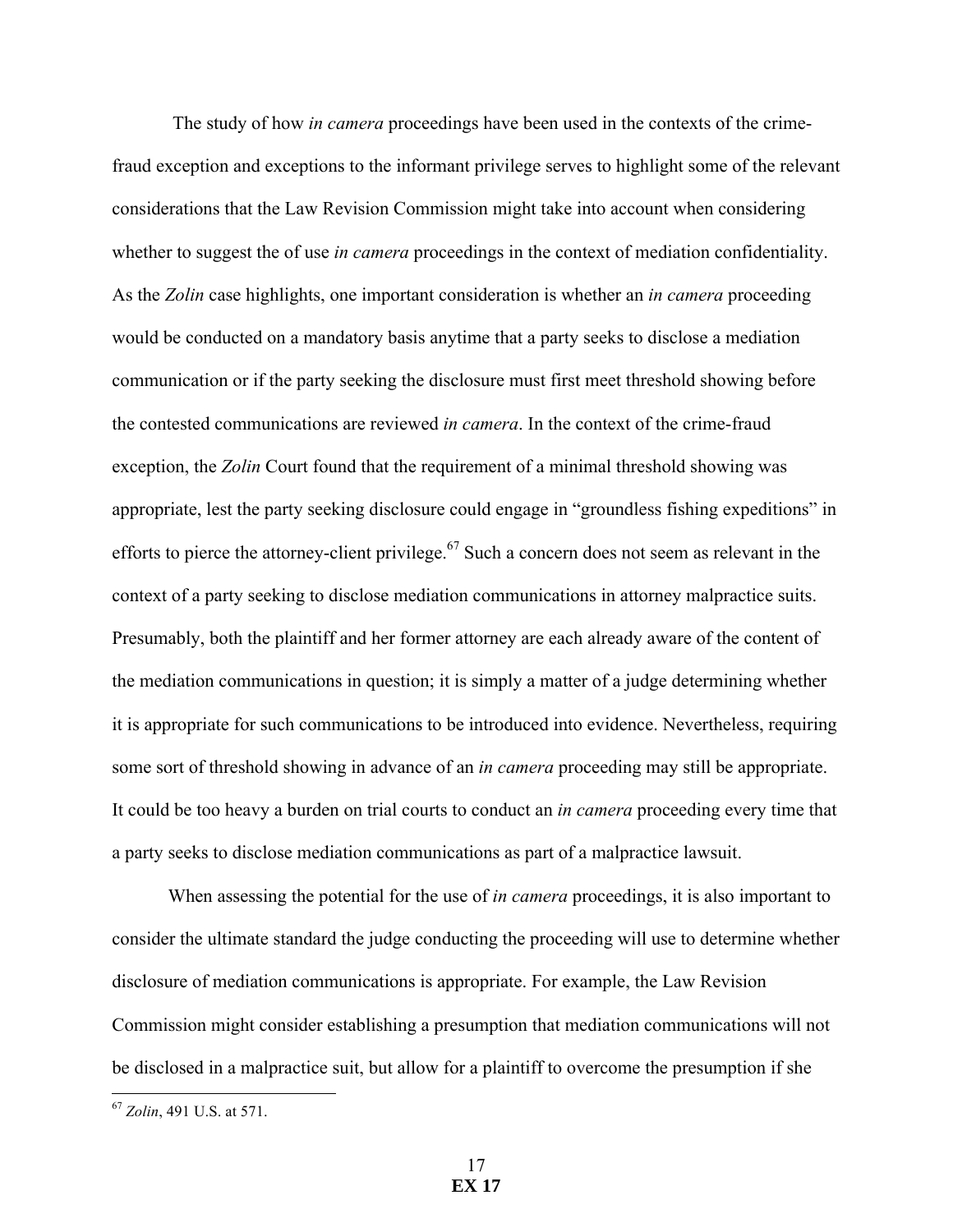can demonstrate that the need to introduce the communication into evidence to prove the malpractice claim substantially outweighs the need to protect the communication's confidentiality. The Law Revision Commission might also consider the *Roviaro* approach and require the judge conducting the *in camera* hearing to engage in a balancing test tailored to the circumstances of a particular case. In employing such a test, the judge might consider factors such as how reliable and probative the mediation communication might be in proving a malpractice claim, whether the mediation communications in question were private communications between the client and the attorney, or if they also included the mediator and the opposing disputant, and whether the plaintiff would have alternative evidence to prove the malpractice claim in the event that the mediation communications were not allowed into evidence.

One of the key advantages of *in camera* proceedings is that the form of the proceeding is adaptable to the needs of a particular case. For example, in the context of an attorney malpractice suit, an *in camera* proceeding may take the form of a hearing in which the judge might hear testimony from a disputant regarding the alleged malpractice that occurred during the mediation. In other malpractice cases, an *in camera* proceeding might simply entail a judge reviewing a settlement term sheet or email communication related to the mediation that a plaintiff alleges are important evidence to proving a malpractice claim. Furthermore, *in camera* proceedings can serve as a screening mechanism, ensuring that mediation communications are only introduced into evidence after a judge has deemed that the disclosure is actually necessary. On a case by case basis, the judge can balance the need for disclosure of the information against the important policy rationales for protecting the confidentiality of mediation communications.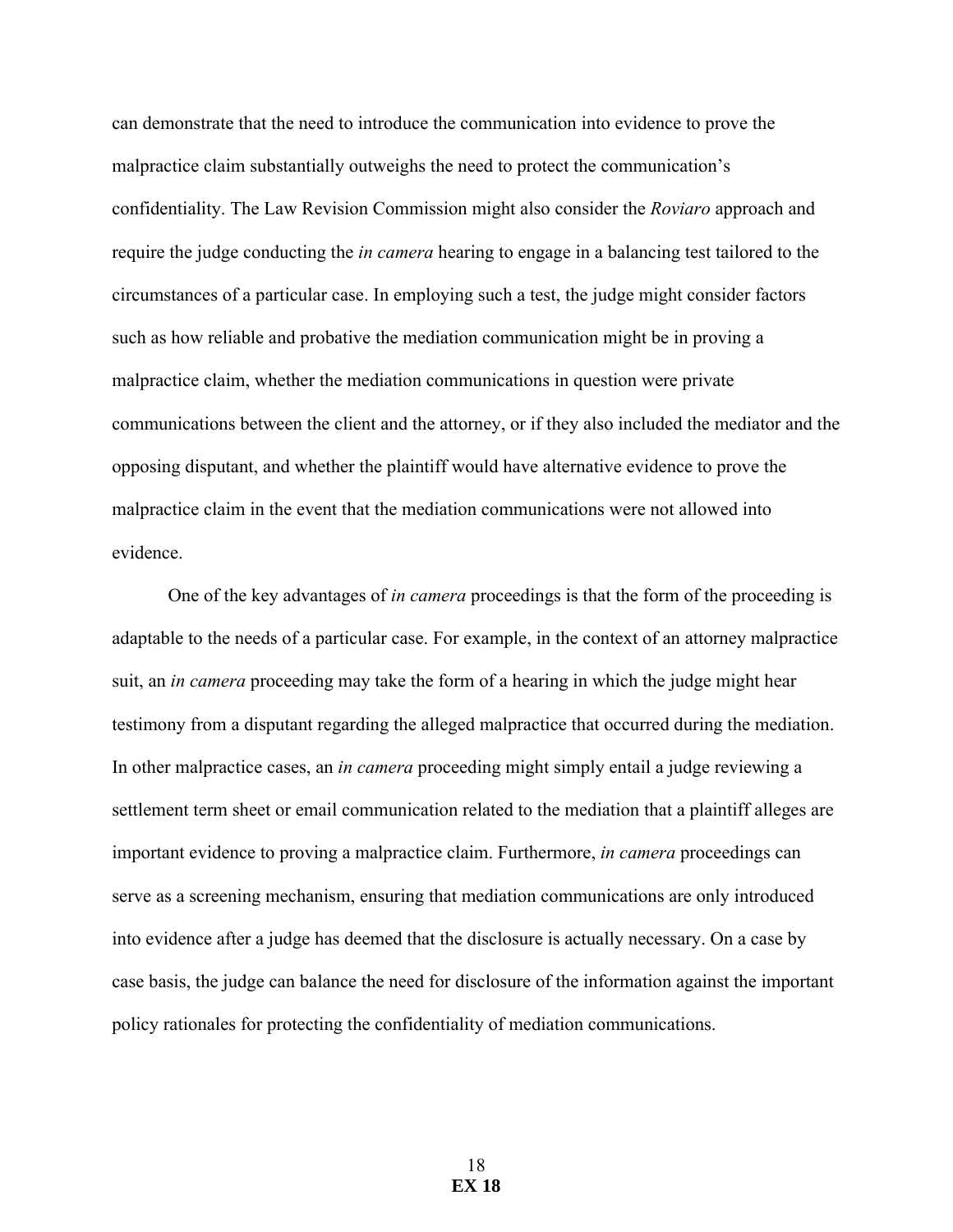However, there are also disadvantages to the use of *in camera* proceedings. By allowing for case-specific determinations on whether exceptions to mediation confidentiality are warranted, *in camera* proceedings would introduce an element of unpredictability. Instead of a categorical rule which mediation participants can rely on in advance of the mediation, mediation participants will have to become comfortable with the fact that whether mediation communications will ultimately be protected from disclosure in a subsequent malpractice suit will be left to the discretion of the judge. Additionally, *in camera* proceedings may introduce an unnecessary level of complexity to court proceedings where a plaintiff is making a malpractice claim against her mediation attorney. This would be a particular risk when mediation communications make up the entirety of the evidence supporting a plaintiff's malpractice claim. In such situations, it is possible that the *in camera* proceeding would devolve into a mini-trial within the malpractice suit itself. Furthermore, conducting *in camera* proceedings might be time consuming, especially considering limited judicial resources.

Nevertheless, in spite of the potential disadvantages, the use of *in camera* proceedings are a viable option in the event that the Law Revision Commission does not wish to create a categorical exception to mediation confidentiality statutes for malpractice suits, but does wish to permit the introduction of mediation communications into evidence in limited circumstances.

### **Conclusion**

In sum, the use of *in camera* proceedings is a procedural mechanism that courts have used in variety of contexts to balance a policy interest in protecting the confidentiality of communications against other interests that might warrant the disclosure of such information. While the procedural mechanism does present some disadvantages, there is rich potential for the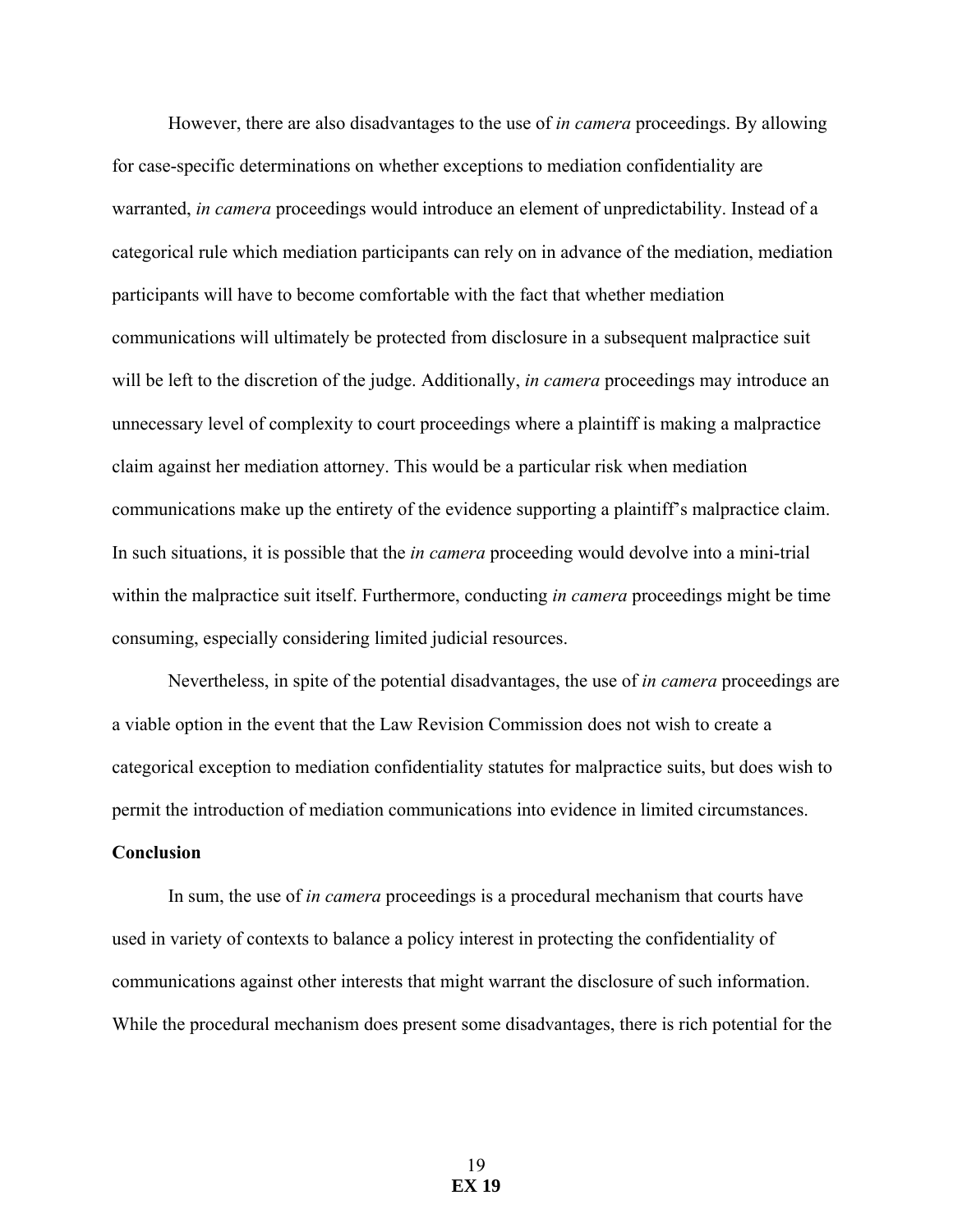use of *in camera* proceedings to balance the competing public policy interests of confidentiality and accountability at the intersection of mediation confidentiality and attorney malpractice suits.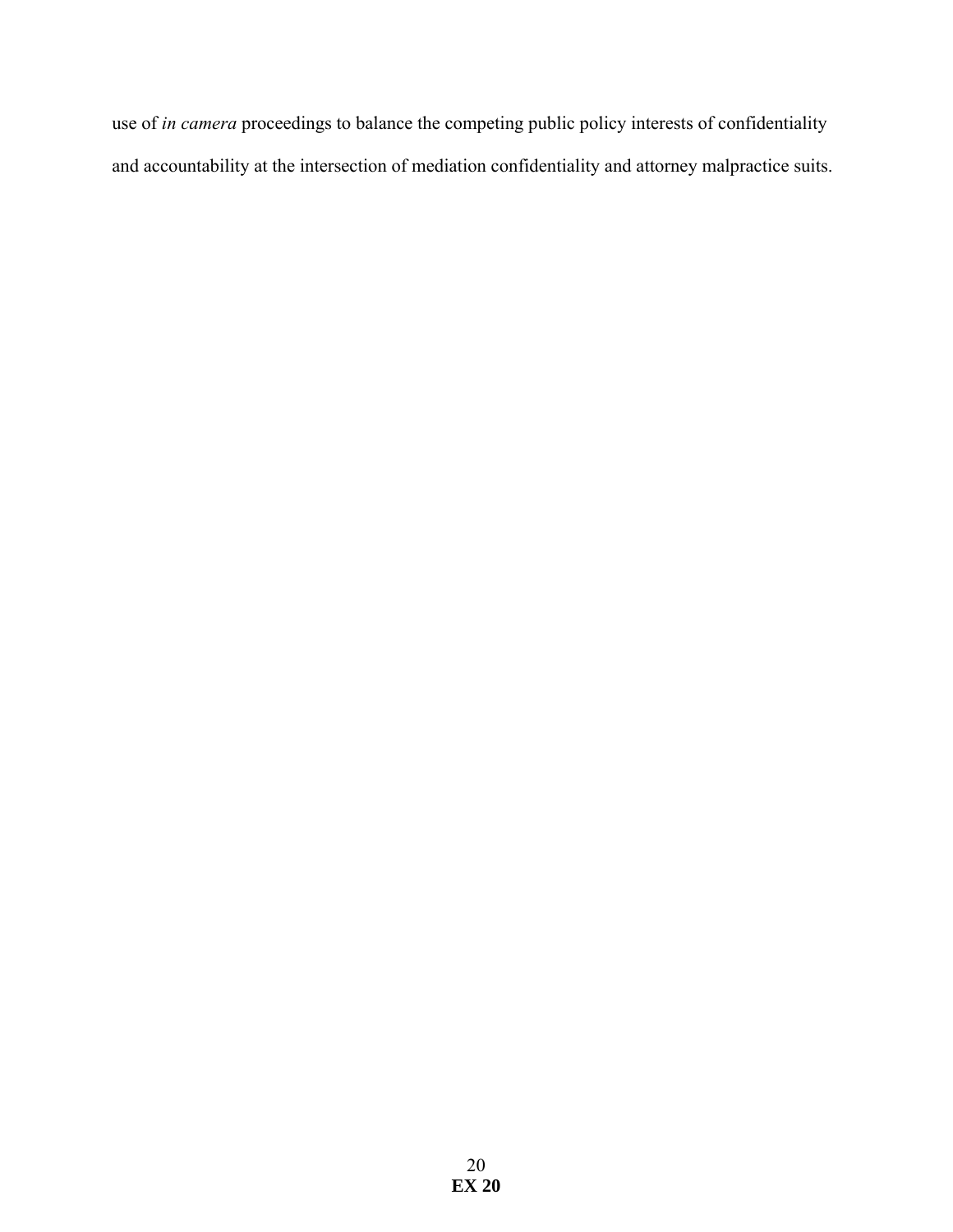# **Balancing Mediation Confidentiality with the Need to Admit Evidence of Attorney Malpractice: Evidentiary Corroboration Requirements as a Potential Solution**

Jordan Rice March 10, 2015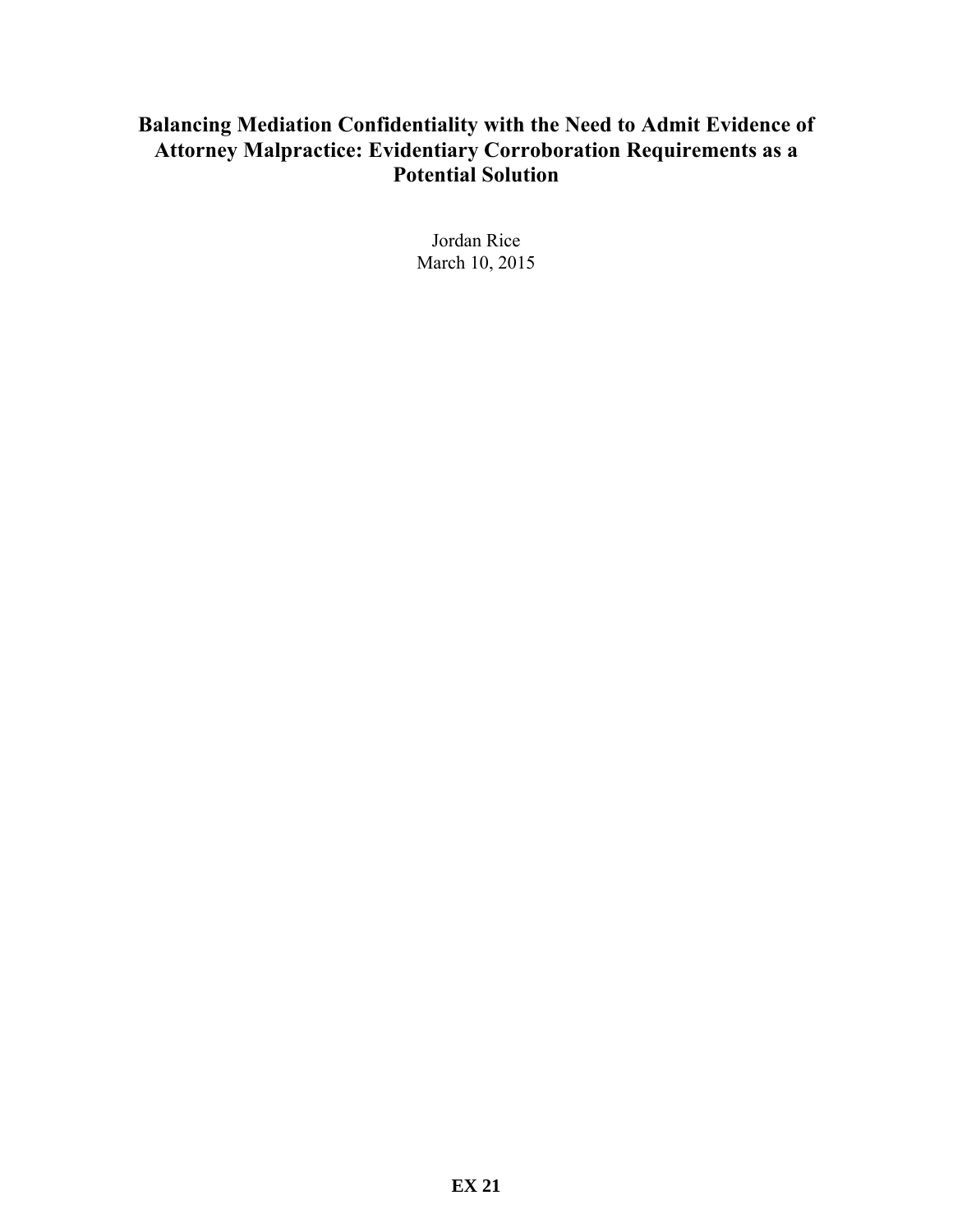#### **Introduction**

The California Legislature has instructed the California Law Revision Commission (CLRC) to analyze "the relationship . . . between mediation confidentiality and attorney malpractice" and "make any recommendations that [the CLRC] deems appropriate for the revision of California law to balance the competing public interests between confidentiality and accountability."<sup>1</sup> As part of that project, I have been asked to prepare the following memorandum exploring whether instituting a corroboration requirement for evidence from a mediation tending to prove or disprove a claim of attorney malpractice would help strike the proper balance between holding attorneys accountable for their conduct while maintaining a strong degree of confidentiality in mediations.

California law presently embodies a policy preference to encourage meaningful participation in mediations. Therefore communications from mediations are, with few exceptions, confidential and inadmissible in civil litigation. By cloaking mediations under a veil of confidentiality—the theory goes—parties need not fear jeopardizing their claims or defenses if the mediation proves unsuccessful. Thus, parties will engage in mediation more frequently and with greater candor, avoiding costly litigation.

There is, however, a negative byproduct of this strict rule of mediation confidentiality. If a malpractice claim or defense turns on evidence from a mediation conference, it is inadmissible. For example, if an attorney were negligent in rejecting a particular offer of settlement made during a mediation conference, the attorney's client would have no means of remedying the damage resulting from the attorney's malpractice because the client would be unable to introduce any evidence proving the malpractice claim. Consequently, attorneys are effectively granted immunity to commit malpractice during mediations.

 $1$  2012 Cal. Stat. res. ch. 108 (ACR 98 (Wagner & Gorell)).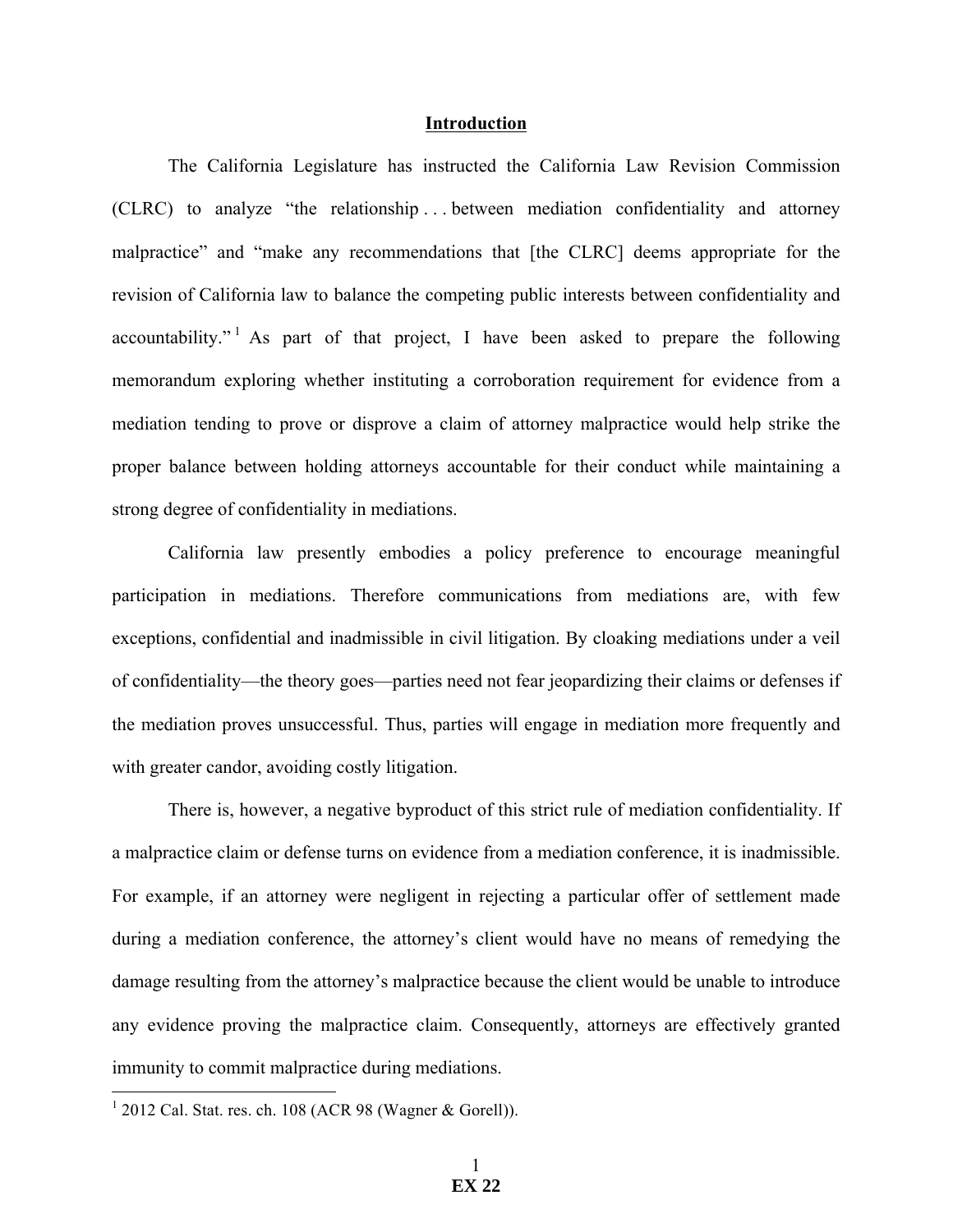Pursuant to the Legislature's instructions, the CLRC is exploring potential solutions to cure this unfortunate consequence of mediation confidentiality while still attempting to preserve the policy goal of encouraging participation and candor in mediation. In this memorandum, I analyze the merits of adding a corroboration requirement to a rule of evidence allowing for the admissibility of evidence from a mediation that tends to prove or disprove a claim of legal malpractice.

Corroboration requirements exist as an extra safeguard protecting against some sort of undesirable outcome like a wrongful conviction or the admission of evidence that would mislead or prejudice a jury. Such a requirement can take numerous forms—for example, mandating that two witnesses attest to something instead of one, or requiring that the circumstances surrounding the proffered evidence persuasively assure the proffered evidence's trustworthiness.<sup>2</sup> In the mediation context, a corroboration requirement would function as an added protection ensuring that if the veil of confidentiality surrounding a mediation is to be lifted, it is only done only for trustworthy, useful evidence.

In Part I, I briefly summarize California's current treatment of mediation confidentiality in its evidentiary code and accompanying case law. In Part II, I examine prominent examples of corroboration requirements, analyze their underlying purpose, and explore how courts institute them in practice. Finally, in Part III, I explain how a corroboration requirement could be used to strike a balance between mediation confidentiality and attorney accountability. Additionally in this Part, I evaluate the potential advantages and drawbacks of adding a corroboration

<sup>&</sup>lt;sup>2</sup> For two prominent examples of corroboration, see U.S. CONST. art. III, § 2 (requiring "the testimony of two witnesses to the same overt act" for a conviction of treason to be valid, unless the accused confesses in open court); FED. R. EVID. 804(b)(3)(B) (requiring that evidence of an out-of-court statement against the declarant's interests is only admissible if supported by corroborating evidence if the out-of-court statement "is offered in a criminal case as one that tends to expose the declarant to criminal liability").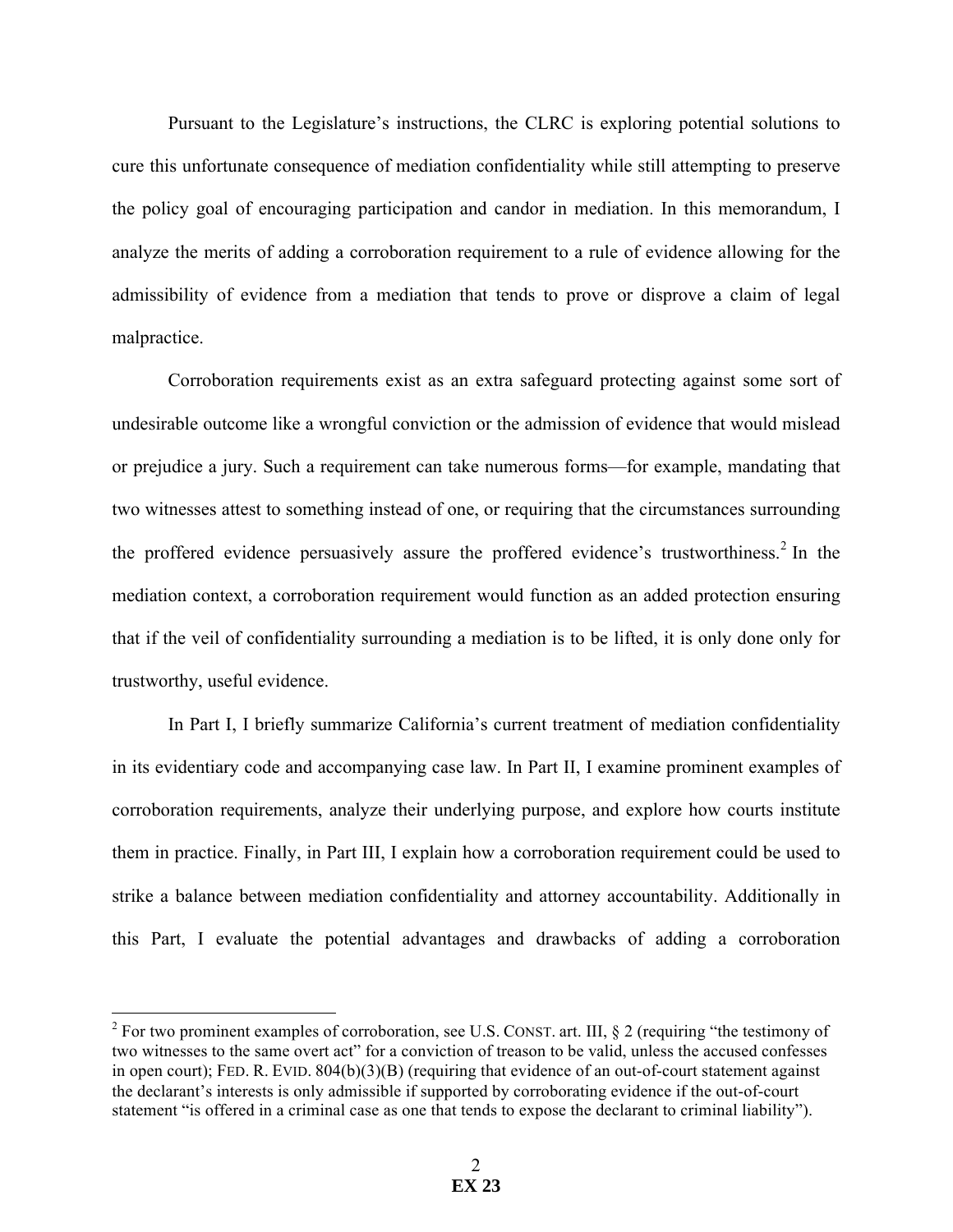requirement in this context, concluding that such a requirement should be omitted from any amendment to the California Evidence Code.

# **I. The Law Today in California Regarding Mediation Confidentiality and Claims of Attorney Malpractice3**

Since its adoption in 1965, the California Evidence Code embodied a strong policy preference to encourage out-of-court settlements. For instance, section 1152(a) renders offers of settlement inadmissible if they are used to prove the offering party's liability.<sup>4</sup> As explained by the CLRC, this provision was intended to promote "the complete candor between the parties that is most conducive to settlement" in order to further the public policy "favor[ing] of the settlement of disputes without litigation."<sup>5</sup> Despite this protection, the original California Evidence Code did not keep settlement discussions confidential under all circumstances. For instance, a party could introduce evidence of a settlement offer to show its opponent's bias or motive<sup>6</sup>

These same policy interests form the basis of the California Evidence Code's rules regarding mediation. As mediation gained popularity in the 1980s, the CLRC recommended legislation to keep the information disclosed during mediation conferences confidential to encourage the efficient resolution of disputes outside of court.<sup>7</sup> Based on the CLRC's recommendations, the California Legislature adopted a provision that protected certain mediation communications.8 After a number of rounds of expanding and altering the evidentiary code's

<sup>&</sup>lt;sup>3</sup> The CLRC's staff reports provide a more detailed analysis of the current law regarding mediation confidentiality. I provide only a brief summary of the most relevant developments in the law.  $^{4}$  CAL. EVID. CODE  $\S$  1152(a) (West 2014); 1965 Cal. Stat. ch. 299.

 $5$  EVID.  $8$  1152(a).

<sup>6</sup> CAL. LAW REVISION COMM'N, MEMORANDUM 2013-39: RELATIONSHIP BETWEEN MEDIATION CONFIDENTIALITY AND ATTORNEY MALPRACTICE AND OTHER MISCONDUCT 3 (2013), *available at*  http://www.clrc.ca.gov/pub/2013/MM13-39.pdf (collecting cases).<sup>7</sup> *Id.* 

<sup>8</sup> *Id.* at 4.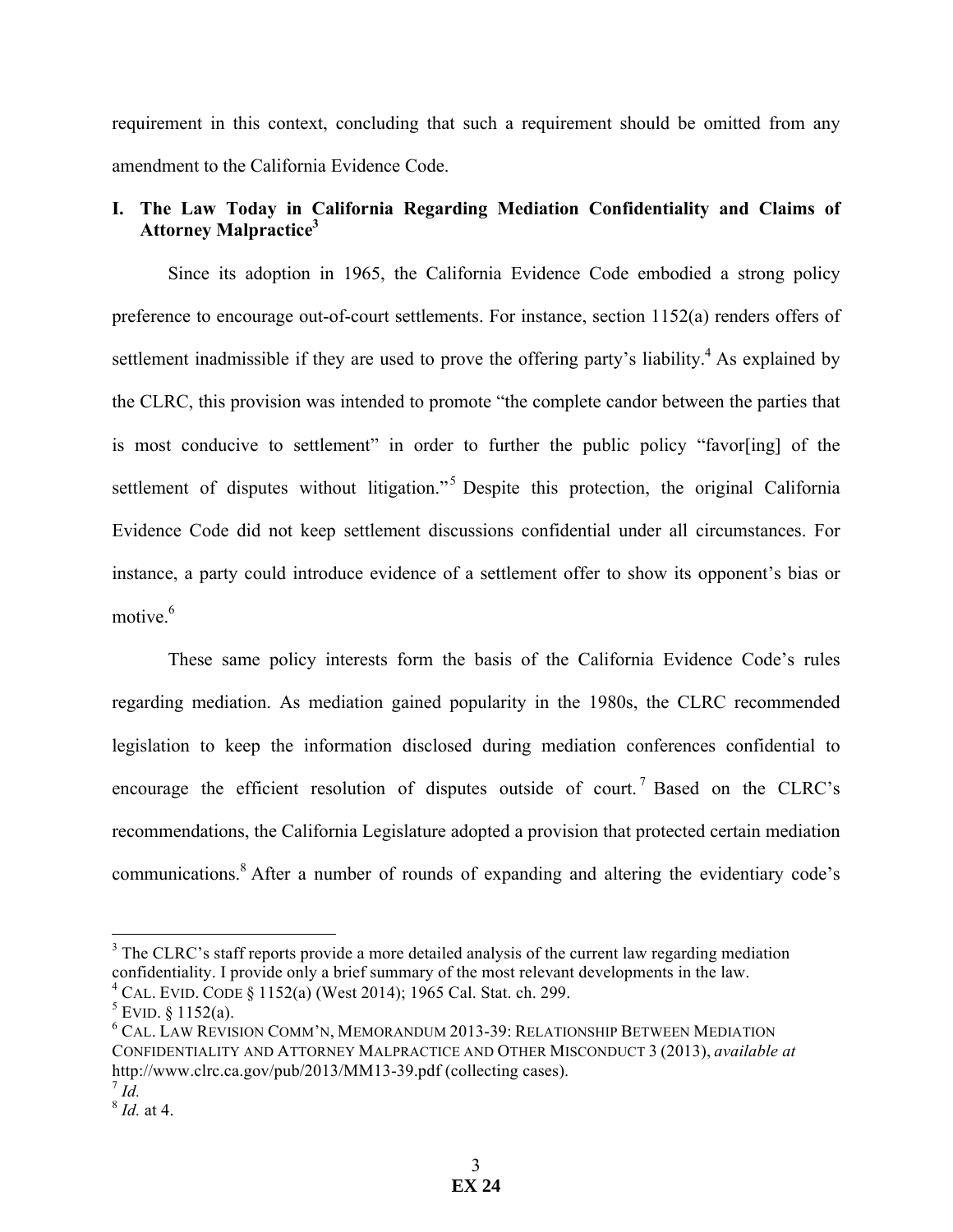protection of mediation communications, the California Legislature adopted the current statutory scheme in 1997.<sup>9</sup>

The most important provision for the purposes of the CLRC's current study is section 1119. The statute provides that no oral or written communication "made for the purpose of, in the course of, or pursuant to, a mediation or a mediation consultation is admissible or subject to discovery."<sup>10</sup> Additionally, the statute mandates that "[a]ll communications, negotiations, or settlement discussions by and between participants in the course of a mediation . . . shall remain confidential."<sup>11</sup> The protection afforded by section 1119 is robust, protecting not only the statements of the parties involved, but also any communication made by any mediation participant in the course of, or for the purpose of, a mediation conference. Indeed, the California Evidence Code only provides a narrow exception that lifts the veil of confidentiality if "[*a*]*ll persons* who conduct or otherwise participate in the mediation expressly agree . . . to disclosure," or if the communication "was prepared by or on behalf of fewer than all the mediation participants, those participants expressly agree" to its disclosure.<sup>12</sup> Similarly, a mediator's report may not be considered in court unless "mandated by court rule or other law."<sup>13</sup> Even then, the only admissible element of a mediator's report is "whether an agreement was reached" unless all the mediation participants agree to further disclosure.<sup>14</sup>

 $^{14}$  *Id.* 

<sup>&</sup>lt;sup>9</sup> *Id.* 5-10. The California Evidence Code now contains a separate chapter covering mediation. CAL. EVID. CODE ch. 2 (West 2014).

 $10$  *Id.* § 1119(a)-(b).

<sup>&</sup>lt;sup>11</sup> *Id.*  $\frac{1}{2}$  1119(c).

<sup>12</sup> *Id.* § 1122(a) (emphasis added). 13 *Id.* § 1121.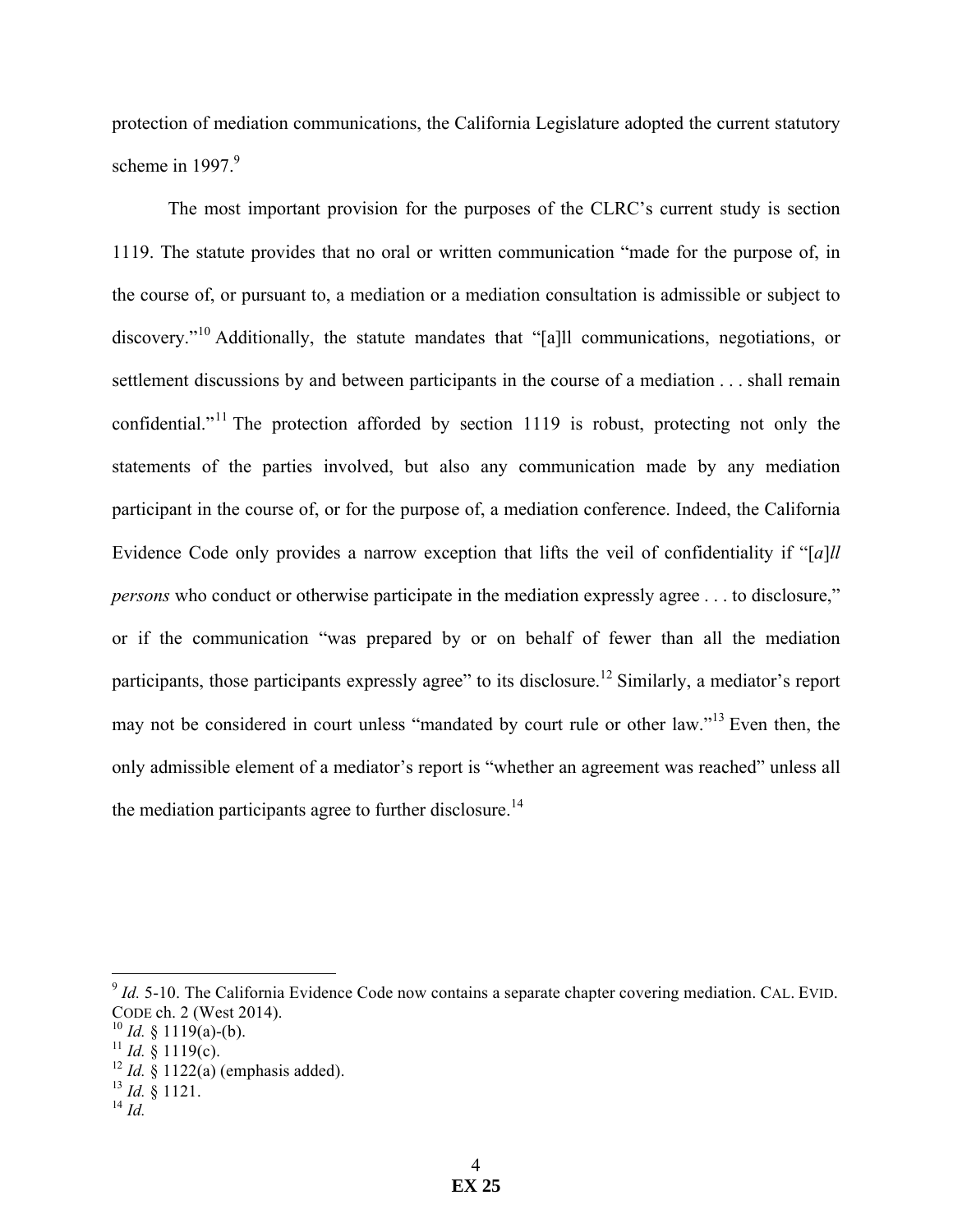Matching the statutory text's strict imposition of mediation confidentiality, judicial interpretations of the California mediation provisions have been unyielding.<sup>15</sup> The California Supreme Court has consistently explained that the Legislature implemented a strong policy in favor of encouraging alternative means of resolving disputes outside of court.<sup>16</sup> Mediation is of course one of those alternative means of dispute resolution, and the California Supreme Court has reasoned that confidentiality is of paramount importance to promote participation in mediation.<sup>17</sup>

This robust protection afforded to mediation confidentiality in the California Evidence Code as well as in judicial decisions led to the CLRC's current project of studying the relationship between mediation confidentiality and legal malpractice. In *Cassel v. Superior Court*, the California Supreme Court applied its strict interpretation of the mediation confidentiality provisions to bar from admission into evidence the "mediation-related discussions" between a client and his attorney.18 The petitioner in *Cassel* had brought a malpractice claim against an attorney who represented him in a mediation to settle a business lawsuit.<sup>19</sup> His claim turned on evidence of "private attorney-client discussions" that

<sup>&</sup>lt;sup>15</sup> *See, e.g.*, Rojas v. Superior Court, 33 Cal. 4th 407, 423 (2005) (holding that there is no judicially created "good cause" exception to the mediation confidentiality provisions); Foxgate Homeowners Ass'n v. Bramalea Cal., Inc., 26 Cal. 4th 1, 4 (2001) (concluding "there are no exceptions to the confidentiality of mediation communications or to the statutory limits on the content of mediator's reports" outside of express statutory exceptions, and thus, the imposition of sanctions based on a mediator's report must be overturned). *But see* Rinaker v. Superior Court, 62 Cal. App. 4th 155, 160-61 (1998) (holding that California's mediation confidentiality rules "must yield when necessary to ensure [a minor's] constitutional right to effective cross-examination and impeachment of an adverse witness in a juvenile delinquency proceeding").

<sup>16</sup> *See, e.g.*, *Rojas*, 33 Cal. 4th at 415 (citing *Foxgate*, 26 Cal. 4th at 14).

<sup>&</sup>lt;sup>17</sup> *Id.* ("[Mediation] confidentiality is essential to effective mediation' because it 'promote[s] a candid and informal exchange regarding events in the past. . . . This frank exchange is achieved only if participants know that what is said in the mediation will not be used to their detriment through later court proceedings and other adjudicatory processes.'" (alterations in original) (internal quotation marks omitted) (quoting *Foxgate*, 26 Cal. 4th at 14)).

<sup>18</sup> 51 Cal. 4th 113, 123 (2011).

<sup>19</sup> *Id.* at 118.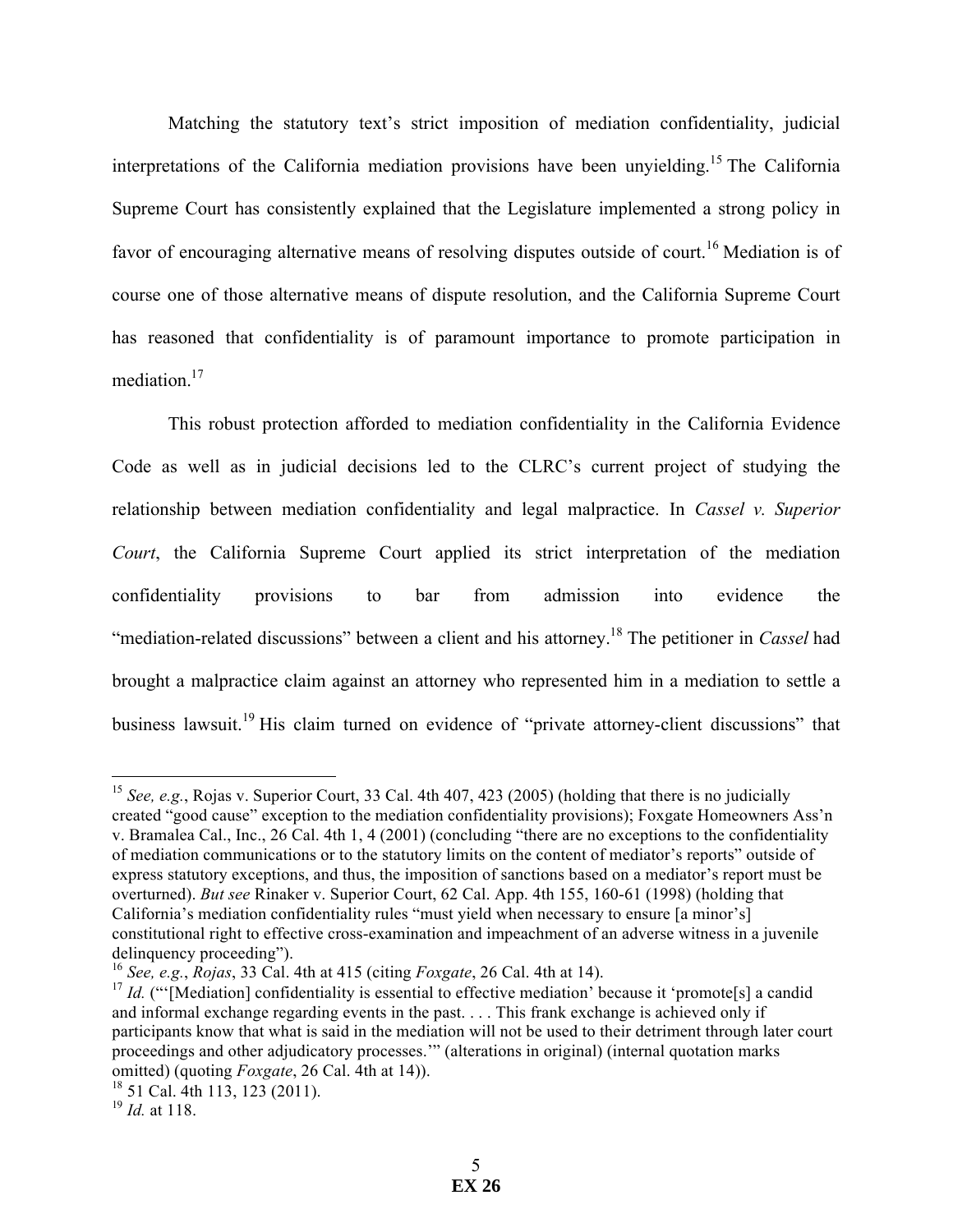took place immediately before the mediation.<sup>20</sup> While the trial court barred this evidence under section 1119, the court of appeals reversed, "reason [ing] that the mediation confidentiality statutes are intended to prevent the damaging use *against a mediation disputant* of tactics employed, positions taken, or confidences exchanged in the mediation, not to protect attorneys from the malpractice claims of their own clients. $^{221}$ 

The California Supreme Court reversed the court of appeals, explaining that the statutory language simply did not support such a reading.<sup>22</sup> The Court also noted that it "express[ed] no view" on whether the California Evidence Code "ideally balances the competing concerns or represents the soundest public policy," and invited the Legislature to reconsider the statute if it saw fit.<sup>23</sup> Justice Chin concurred in the decision "reluctantly."<sup>24</sup> He expressed concern that the Court's decision "will effectively shield an attorney's actions during mediation" from a malpractice lawsuit, "even if [the attorney's] actions are incompetent or even deceptive."<sup>25</sup> Moreover, he questioned the wisdom of the statute, explaining that "[t]here may be better ways to balance the competing interests [of promoting participation in mediation and ensuring attorney accountability] than simply providing that an attorney's statements during mediation may never be disclosed."<sup>26</sup>

The *Cassel* decision led to the CLRC's current project: determining whether and how the California Evidence Code should be amended to allow for the admission of evidence from a

- <sup>22</sup> *Id.* at 136.
- $^{23}$  *Id.*
- <sup>24</sup> *Id.* at 138 (Chin, J., concurring).
- $^{25}$  *Id.*
- <sup>26</sup> *Id.* at 139.

 <sup>20</sup> *Id.* 

 $^{21}$  *Id.*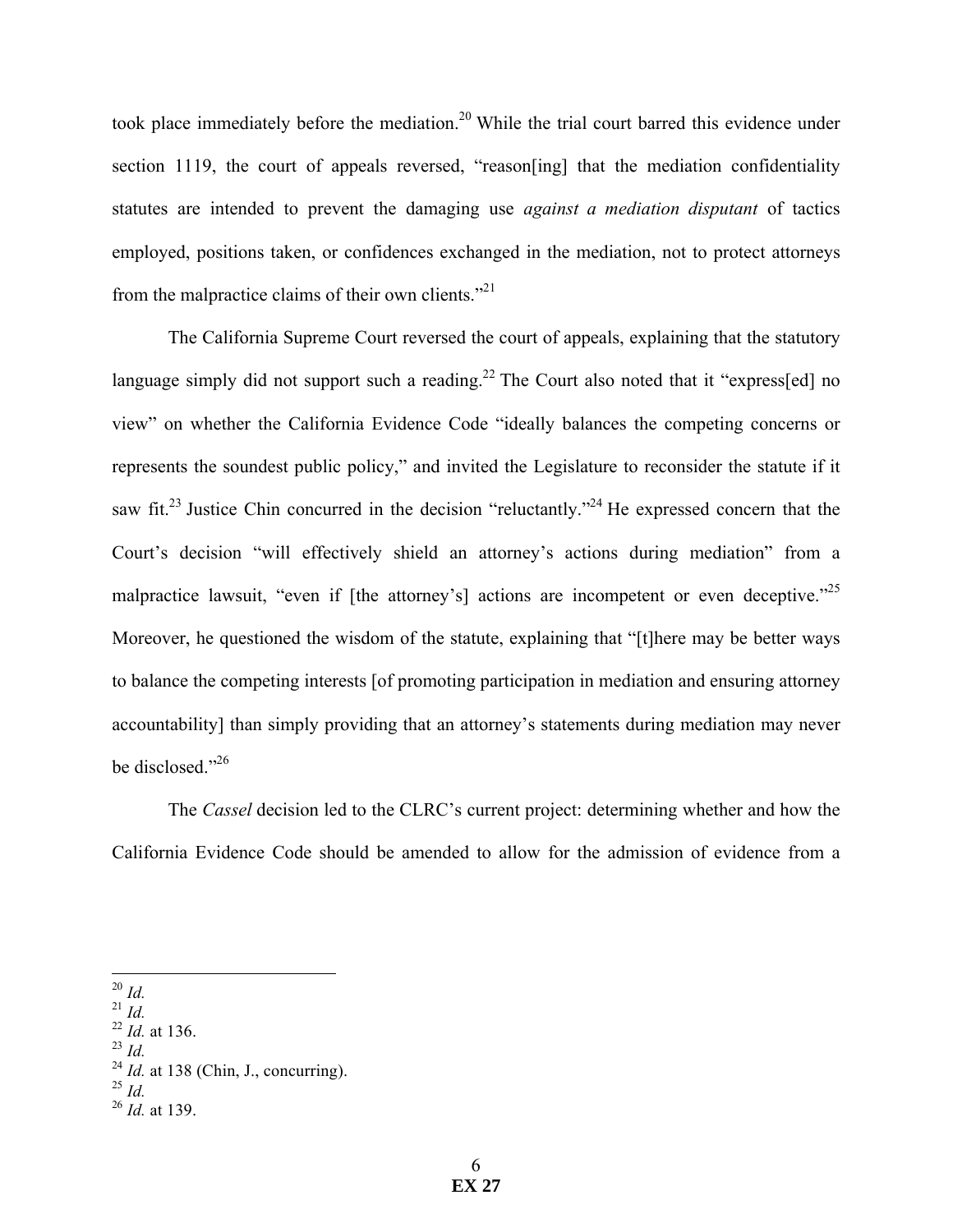mediation of attorney malpractice.<sup>27</sup> The remainder of this paper is devoted to analyzing the rationale, potential benefits, and possible disadvantages of amending the California Evidence Code to permit the admission of evidence from a mediation of attorney malpractice only if corroborated by other evidence.

## **II. Corroboration Requirements: Their Rationale and Implementation**

Corroboration requirements exist in a variety of forms, and "have perhaps the longest lineage of all evidentiary rules."<sup>28</sup> Indeed, such rules can be traced back to three different places in the Torah.<sup>29</sup> Sometimes they predicate the admissibility of evidence on the existence of other evidence that somehow heightens the original evidence's trustworthiness.<sup>30</sup> In other circumstances, corroboration of testimony or a particular fact is a required element of a conviction.<sup>31</sup> The United States Constitution, for instance, explicitly mandates that a person accused of treason cannot be convicted without "the testimony of two witnesses to the same overt act, or on confession in open court."<sup>32</sup>

<sup>&</sup>lt;sup>27</sup> Other states currently allow for the admission of such evidence. *E.g.*, UNIFORM MEDIATION ACT § 6(a)(6). The Uniform Mediation Act has been adopted in eleven states and the District of Columbia. *Legislative Enactment Status: Mediation Act*, UNIFORM L. COMMISSION (Nov. 7, 2014), http://www.uniformlaws.org/LegislativeMap.aspx?title=Mediation%20Act.

<sup>28</sup> Sandra Guerra Thompson, *Beyond a Reasonable Doubt? Reconsidering Uncorroborated Eyewitness Identification*, 41 U.C. DAVIS L. REV. 1487, 1528 (2008).  $^{29}$  *Id.* 

 $30$  *See, e.g.*, FED. R. EVID.  $804(b)(3)(B)$  (requiring that in some circumstances hearsay evidence of a statement against interest may be admissible if "supported by corroborating circumstances that clearly indicate [the evidence's] trustworthiness"); *id.* 807(a) (providing a general exception to the rule against hearsay evidence if the preferred hearsay statement has, among other attributes, "equivalent guarantees of trustworthiness").

<sup>&</sup>lt;sup>31</sup> *See, e.g.*, CAL. PENAL CODE § 1111 (West 2014) ("A conviction can not be had upon the testimony of an accomplice unless it be corroborated by such other evidence as shall tend to connect the defendant with the commission of the offense; and the corroboration is not sufficient if it merely shows the commission of the offense or the circumstances thereof."); *see also* Christine J. Saverda, Note, *Accomplices in Federal Court: A Case for Increased Evidentiary Standards*, 100 YALE L.J. 785, 790-91 & n.40 (1990) (discussing how a number of states predicate the sufficiency of a conviction based of accomplice testimony on the existence of corroborating evidence).  $32$  U.S. CONST. art. III, § 2.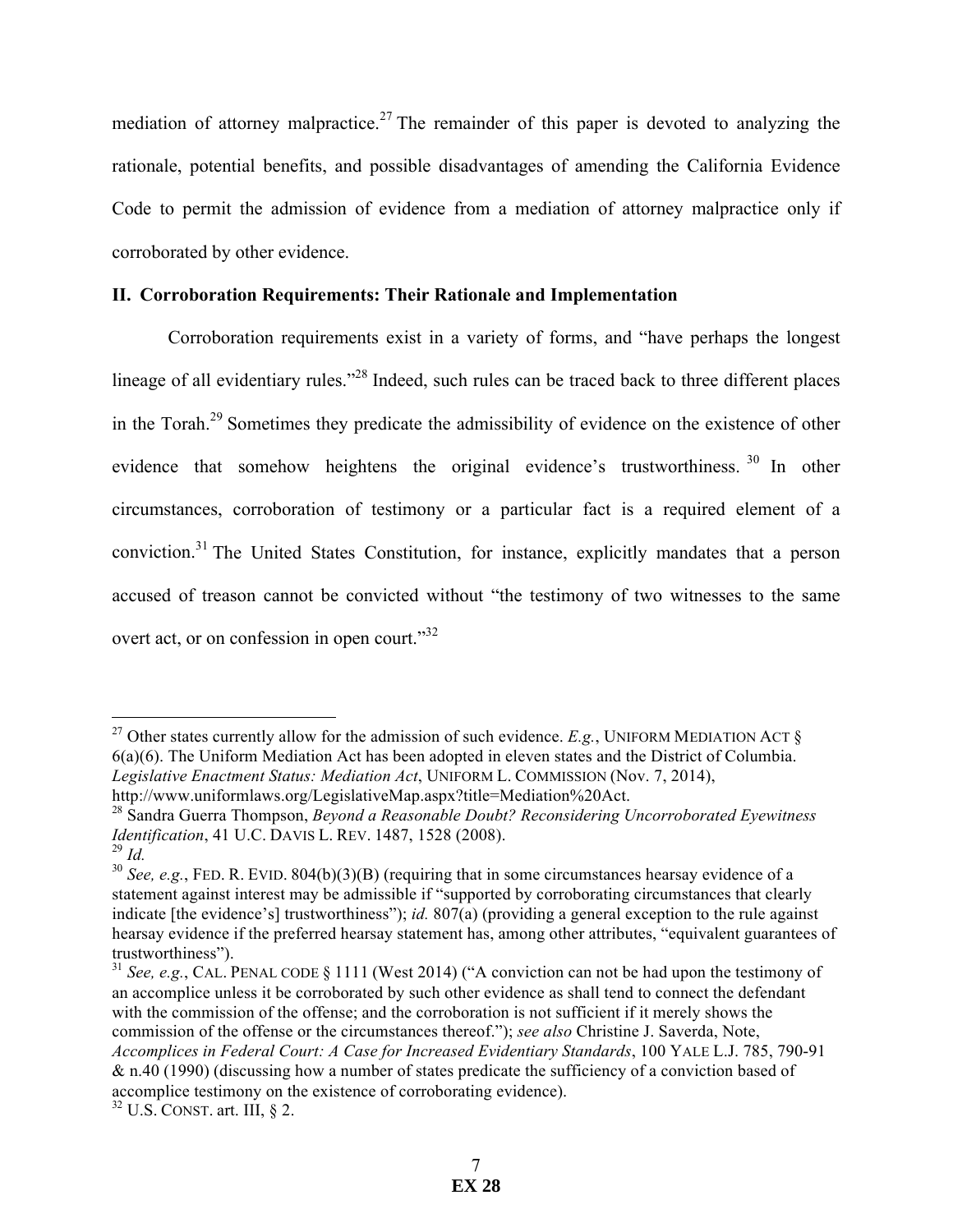The purpose of these requirements is generally to ensure that the truth is ascertained at trial. Some classes of evidence are deemed to be inherently suspect, so the corroboration requirement is meant to ensure the evidence's trustworthiness. For instance, the testimony of an accomplice is thought to "com[e] from a tainted source" because the accomplice "usually testiffies] in the hope of favor or the expectation of immunity.<sup>33</sup> In other circumstances, corroboration serves to break a tie between conflicting testimony. This was the rationale of the traditional rule that the testimony of a single individual was insufficient to sustain a conviction for perjury.<sup>34</sup> As one court put it, the two-witness rule was necessary to break "metaphysical" equipoise, of 'oath against oath.'"<sup>35</sup>

In this Part, I will discuss the parameters, rationale, and judicial interpretation of different types of corroboration requirements, both current and historical. First, I will examine the most prominent corroboration requirement in the Federal Rules of Evidence, Rule 804(b)(3). Second, I will analyze corroboration requirements in the context of being a barrier to conviction. Then, in Part III, I will analyze how a corroboration requirement would be used to balance the policies in favor of mediation confidentiality and attorney accountability, and assess the advantages and disadvantages of implementing such a requirement.

#### **A. Corroboration in Federal Rule of Evidence 804(b)(3)**

Rule 804(b)(3) provides the clearest example of an evidentiary corroboration requirement. Indeed, Rule 804(b)(3) explicitly requires the support of "corroborating

 <sup>33</sup> People v. Coffey, 161 Cal. 433, 438 (1911).

<sup>34</sup> George Fisher, *The Jury's Rise as Lie Detector*, 107 YALE L.J. 575, 607-08 (1997) (explaining the historical rationale for the perjury two-witness rule and stating that even in modern times, "a single oath remains insufficient to support a perjury prosecution"). California used to have such a rule, CAL PENAL CODE § 1103a (West 1988), but it was repealed in 1989, 1989 Cal. Stat. ch. 897, §§ 28-33.

<sup>35</sup> *United States v. Silverman*, 106 F.2d 750, 751-52 (3d Cir. 1939) (quoting John H. Wigmore, *Required Numbers of Witnesses; A Brief History of the Numerical System in England*, 15 HARV. L. REV. 83, 106- 108 (1901)). Grounded on the same rationale, another rule existed requiring the corroboration of victim's testimony in cases of rape. Fisher, *supra* note 34, at 699.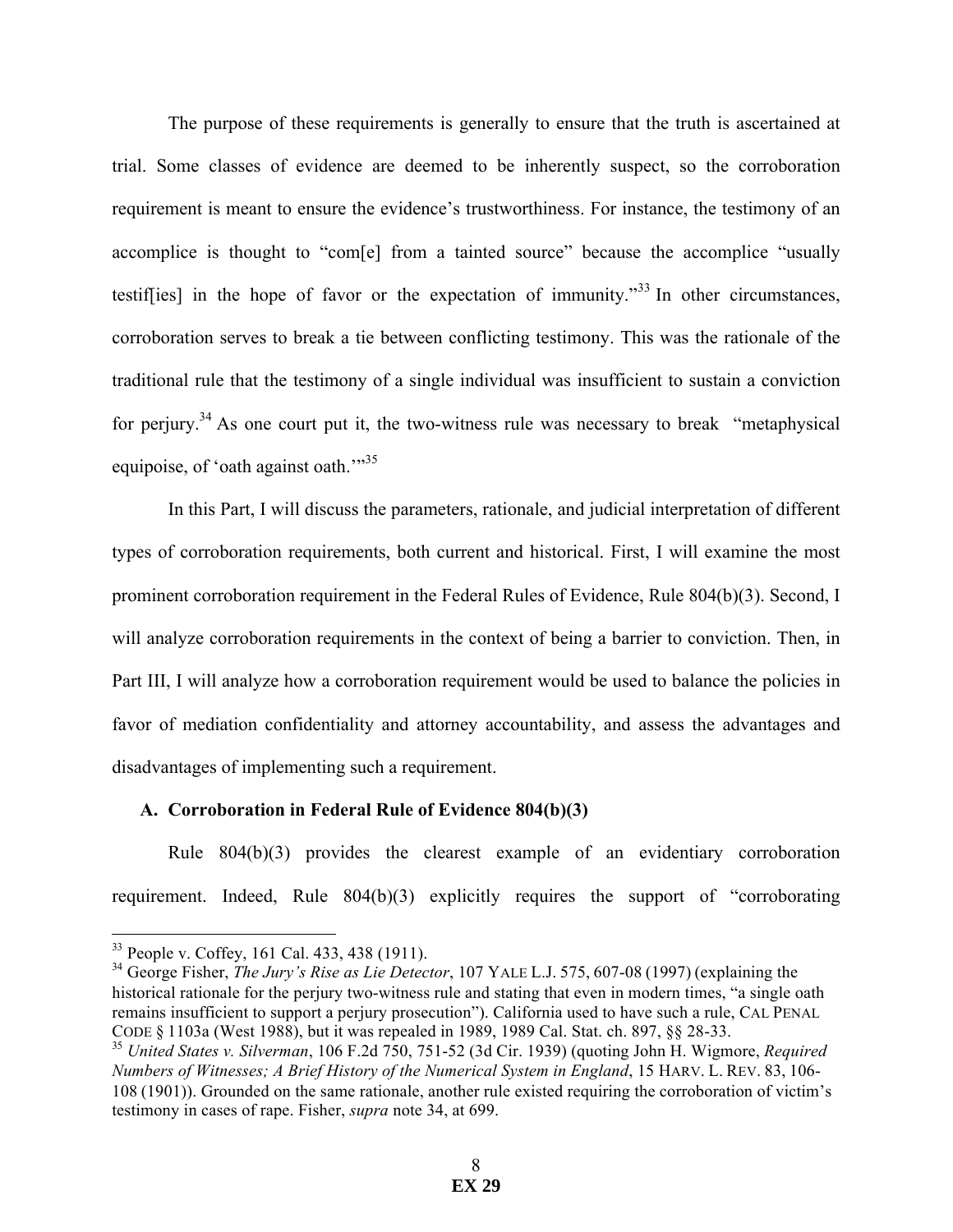circumstances" as a condition to admissibility. The underlying purpose of the rule as well as its judicial interpretation provide insight into the anatomy and usefulness of evidentiary corroboration requirements. While other corroboration requirements exist in the Federal Rules of Evidence—for instance Rule 807, the residual exception to the rule against hearsay, requires a statement to be accompanied by "circumstantial guarantees of trustworthiness"—I will, for the sake of brevity, not focus exclusively on 804(b)(3).

An understanding of the rule against hearsay is necessary to understand any exception to the rule like 804(b)(3). The Federal Rules of Evidence generally exclude hearsay evidence—that is, a statement made by a person (known as the "declarant") outside of a trial that is offered "to prove the truth of the matter asserted in the statement [made by the declarant].<sup>36</sup> An example comparing hearsay to nonhearsay testimony proves helpful in understanding the rule. If Bill testifies in court that he saw John pull the trigger, it is not hearsay.37 If, however, Bill testifies in court that his friend Alice told him that she saw John pull the trigger, it is hearsay testimony.<sup>38</sup> The key difference between the two turns on hearsay evidence's inherent unreliability. For nonhearsay evidence, the in-court nature of the testimony provides certain safeguards ensuring its reliability—namely, the declarant must swear an oath, the jurors can judge the demeanor of the declarant, and the opposing party can cross-examine the witness.<sup>39</sup> For hearsay testimony, while the person who testifies in court is subject to courtroom safeguards, the declarant is not. In our example, Alice cannot be cross-examined, she does not swear an oath, and the jury cannot examine her demeanor.<sup>40</sup> Consequently, hearsay evidence is generally excluded.

 <sup>36</sup> FED. R. EVID. 801-02.

 $37$  GEORGE FISHER, EVIDENCE 377-78 (3d ed. 2013). George Fisher, Evidence Text book.

<sup>38</sup> *Id.* at 378-79.

<sup>39</sup> *Id.* at 378.

<sup>40</sup> *Id.* at 378-79.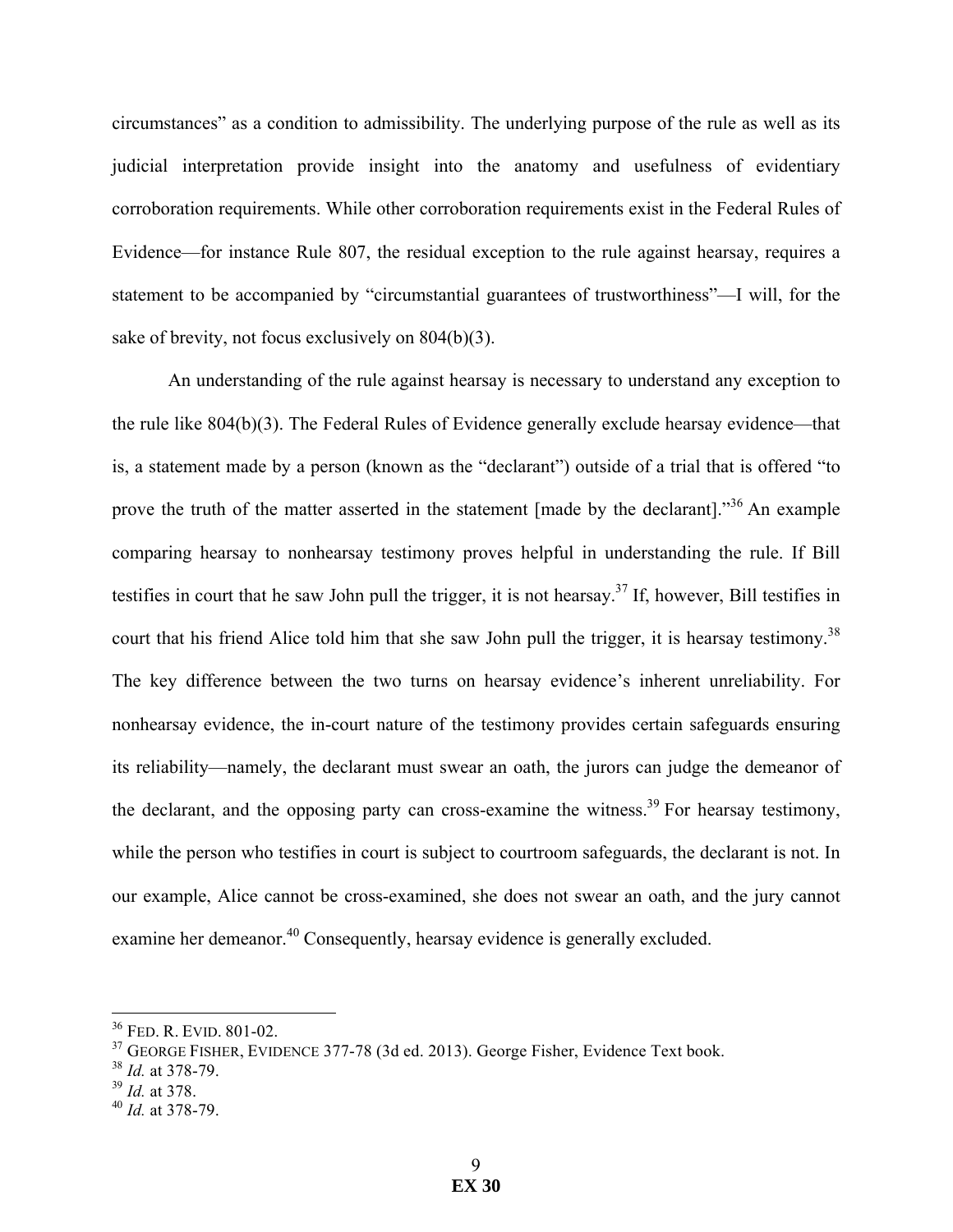Rule 804(b)(3) provides an exception to the rule against hearsay. It applies only when the declarant is "unavailable,"<sup>41</sup> and covers "[s]tatement[s] against interest." A statement against interest is defined as one that "a reasonable person in the declarant's position would have made only if the person believed it to be true because ... it was so contrary to the declarant's . . . interest or had so great a tendency to invalidate the declarant's claim against someone else or to expose the declarant to civil or criminal liability."<sup>42</sup> If, however, the statement is offered in a criminal case and "tends to expose the declarant to criminal liability," the party offering the statement must show that the statement "is supported by corroborating circumstances clearly indicating its trustworthiness."<sup>43</sup>

The original draft of Rule 804(b)(3) did not include a corroboration requirement and would not have permitted the government to offer statements against interest incriminating criminal defendants.<sup>44</sup> Congress objected to this draft, demanding that  $(1)$  the rule should allow incriminating evidence offered by the government, and (2) the rule should require defendants to corroborate exculpatory evidence due to the evidence's untrustworthy nature (the theory behind this is that testimony on the behalf of a criminal defendant that another person confessed to the crime for which the defendant stands accused is particularly suspect).<sup>45</sup> The Advisory Committee then relented to Congress's demands.<sup>46</sup> In 2010, the rule was amended further to require

 $41$  FED. R. EVID. 804(a). The statute specifically defines unavailability. A declarant is "unavailable" when, among other circumstances, a privilege applies exempting the declarant from testifying, the declarant refuses to testify in spite of a court order to the contrary, the declarant testifies to lacking memory, the declarant has died or is too ill to testify. *Id.* 

 $42$  *Id.* 804(b)(3)(A).

 $^{43}$  *Id.* 804(b)(3)(B). This additional showing of evidence is subject to Federal Rule of Evidence 104(a), which requires a judge to rule based on a preponderance of the evidence standard (meaning more likely than not) whether the corroborating circumstances exist. *Bourjaily v. United States*, 483 U.S. 171, 176 (1987). In making this determination, the judge is not bound by the rules of evidence, other than those regarding privilege. FED. R. EVID. 104(a).

<sup>&</sup>lt;sup>44</sup> CHRISTOPHER B. MUELLER & LAIRD C. KIRKPATRICK, FEDERAL EVIDENCE § 8.108 (4th ed. 2014). <sup>45</sup> *Id.* 

<sup>46</sup> *Id.*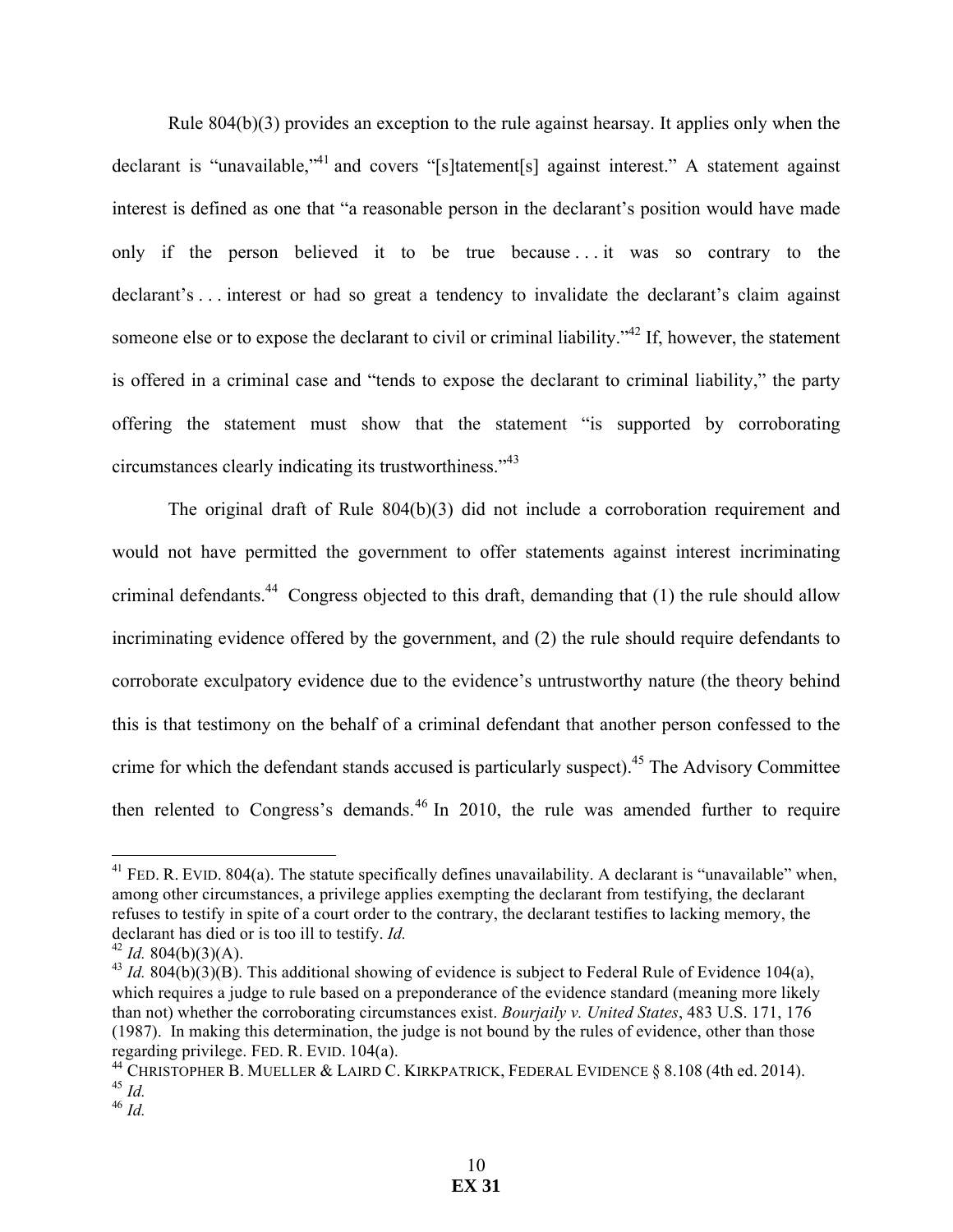corroboration in criminal cases for statements against penal interest offered *against* the defendant.<sup>47</sup>

The reasoning behind this amendment was to "assure[] both the prosecution and the accused that the Rule will not be abused and that only *reliable* hearsay statements will be admitted under the exception."<sup>48</sup> In the case of evidence offered by a defendant, hearsay statements against penal interest "are suspect because of a long-standing concern . . . that a criminal defendant might get a pal to confess to the crime the defendant was accused of  $\dots$ ."<sup>49</sup> In the case of evidence offered against the accused, the concern is that the declarant was "trying to deflect blame or curry favor with authorities by incriminating others."50 In either case, the fundamental underlying purpose of Rule 804(b)(3)'s corroboration requirement is to provide an extra precaution to ensure that inherently suspect evidence is indeed trustworthy before it is presented to a jury.

The question remains of what exactly constitutes "corroborating circumstances that clearly indicate [a statement's] trustworthiness."51 Before answering that question, it is useful to determine what courts *should not* consider when applying this provision of Rule 804(b)(3): the credibility of the witness who testifies to the declarant's statement against interest.<sup>52</sup> To do

 <sup>47</sup> FED. R. EVID. 804 (Notes of Advisory Committee on Rules—2010 Amendment). Since *Crawford v. Washington*, 541 U.S. 36 (2004), the Confrontation Clause of the Constitution bars statements offered against the accused under 804(b)(3) if they are "testimonial" in nature.

<sup>&</sup>lt;sup>48</sup> *Id.* (Notes of Advisory Committee on Rules—2010 Amendment). Various courts had already applied the corroboration requirement in cases of evidence offered against a criminal defendant. Their reasoning is rooted in pre-*Crawford* Confrontation Clause concerns that focused on the reliability of evidence. *See, e.g.*, United States v Alvarez, 584 F.2d 694, 700-01 (5th Cir. 1978).<br><sup>49</sup> United States v. Silverstein, 732 F.2d 1338, 1347 (7th Cir. 1984) (citing United States v. Tovar, 687

F.2d 1210, 1213 (8th Cir. 1982) (per curiam); Lyon v. State, 22 Ga. 399, 401 (1857)).

<sup>50</sup> United States v. Shukri, 207 F.3d 412, 417 (7th Cir. 2000) (citing United States v. Garcia, 986 F.2d 1135, 1140 (7th Cir. 1993)).

 $51$  FED. R. EVID.  $804(b)(3)(B)$ .

<sup>&</sup>lt;sup>52</sup> *Id.* (Notes of Advisory Committee on Rules—2010 Amendment).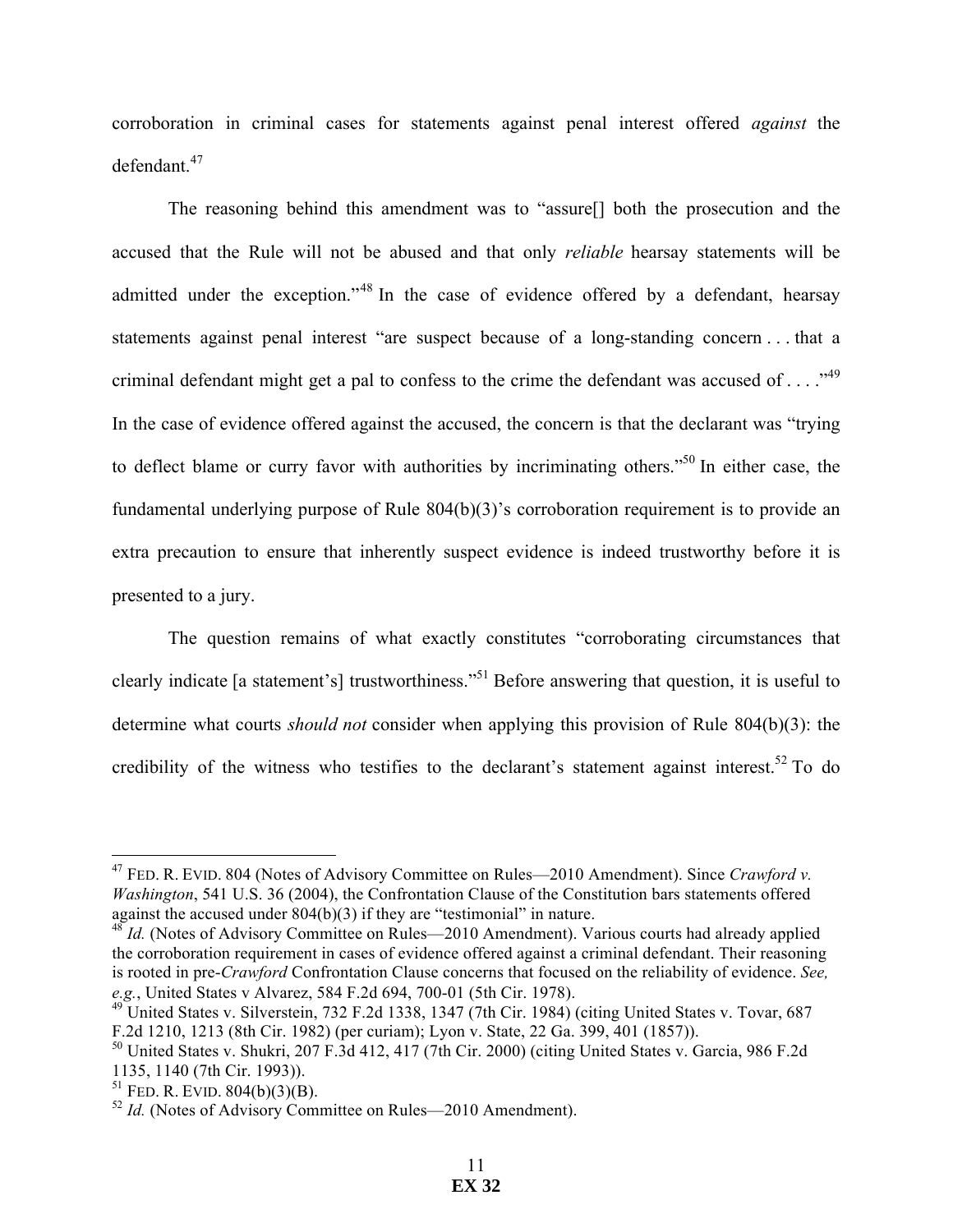otherwise "would usurp the jury's role of determining the credibility of testifying witnesses.<sup>53</sup> In spite of the Advisory Committee's reasoning, however, some courts have taken into account the reliability of the in-court witness.<sup>54</sup>

With that issue aside, I turn to the uncertain task at hand of defining what qualifies as a corroborating circumstance for the purposes of  $804(b)(3)$ .<sup>55</sup> While the statute and the Advisory Committee Notes shed little light on what the statute means, the Advisory Committee in a 2002 report identified several factors from the relevant case law that it found useful to determining whether corroborating circumstances clearly indicating trustworthiness exist:

> (1) the timing and circumstances under which the statement was made;

> (2) the declarant's motive in making the statement and whether there was a reason for the declarant to lie;

> (3) whether the declarant repeated the statement and did so consistently, even under different circumstances;

(4) the party or parties to whom the statement was made;

(5) the relationship between the declarant and the opponent of the evidence; and

(6) the nature and strength of independent evidence relevant to the conduct in question. $56$ 

Due to the necessarily fact-specific nature of the inquiry, it is impossible to say with

certainty that any one factor could be dispositive under  $804(b)(3)(B)$ . That being said, some

examples may prove helpful. In *United States v. Smallwood*, for example, the government

 <sup>53</sup> *Id.* (Notes of Advisory Committee on Rules—2010 Amendment). *See also, e.g.*, United States v. Casamento, 887 F.2d 1141, 1170 (2d Cir. 1989) (explaining that consideration of the creditability of the in-court witness should not be considered under 804(b)(3) because witness credibility is a matter for the jury to consider).

<sup>54</sup> *See, e.g.*, United States v. Alvarez, 584 F.2d 694, 701 (5th Cir. 1978).

<sup>&</sup>lt;sup>55</sup> See Silverstein, 732 F.2d at 1346-47 ("[T]he precise meaning of the corroboration requirement in Rule 804(b)(3) is uncertain and is not much clarified by either legislative history or the cases.").

<sup>&</sup>lt;sup>56</sup> ADVISORY COMM. ON EVIDENCE RULES, REPORT OF THE ADVISORY COMMITTEE ON EVIDENCE RULES 23 (2002), *available at* http://www.uscourts.gov/uscourts/RulesAndPolicies/rules/Reports/EV5-2002.pdf. *See also* United States v Halk, 634 F.3d 482, 490 (8th Cir. 2011) (listing similar factors, but including the spontaneity of the statement and the general character of the declarant); United States v. Guillette, 547 F.2d 743, 754 (2d Cir. 1976) (listing the timing of the declaration, the existence of corroborating evidence, the extent to which the statement was against penal interest, and the availability of the declarant as witness) (citing Chambers v. Mississippi, 410 U.S. 284, 300-01 (1975)).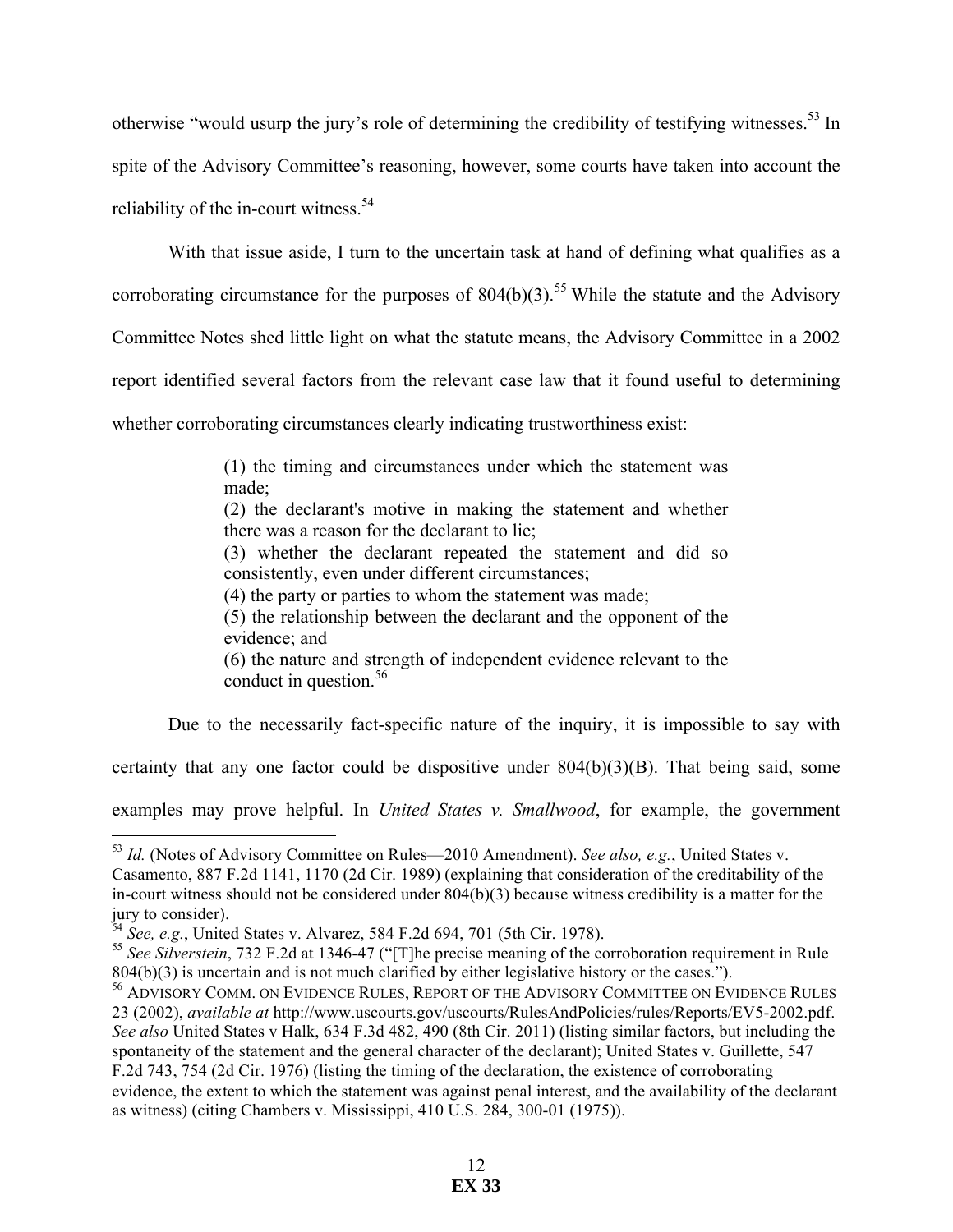offered evidence that the victim told his roommate that he was going to see one of the defendants "because they were angry that [the victim] had stolen drugs from [one of the defendants and his associates]." The government also offered evidence that the victim told his roommate that he had stolen cocaine from one of the defendants and planned to rob him and his associates again, but that the defendant had learned of the past robbery as well as the future robbery plans.<sup>57</sup> The court found the "corroborating circumstances" element satisfied because the declarant had "repeated the statement and had no reason to lie."<sup>58</sup>

In *United States v. Halk*, the defendant, who was convicted of being a felon in possession of a firearm, sought to offer testimony under 804(b)(3) of a statement made by a man named George Robbins, Sr. to an investigator for the Federal Defender that the defendant left to go to the bathroom without a gun before the police came and that the gun the police recovered belonged to the declarant's son.<sup>59</sup> The Eighth Circuit affirmed the District Court's ruling that the evidence was inadmissible under 804(b)(3) because (1) it was not a statement against penal interest, and (2) even if it were a statement against penal interest, there were no sufficient corroborating circumstances to clearly indicate its trustworthiness.<sup>60</sup> With regard to the lack of corroboration, the court reasoned that only one person heard the declarant's statements, that he made at least two contradictory statements respecting the ownership of the gun, and the statement at issue was not spontaneous, as it was made a year after the defendant's arrest shortly before his trial. $61$ 

### **B. Corroboration as a Predicate to Conviction**

 <sup>57</sup> 299 F. Supp. 2d 578, 582 (E.D. Va. 2004).

<sup>58</sup> *Id.* at 588.

<sup>59</sup> 634 F.3d 482, 484, 486 (8th Cir. 2011).

<sup>60</sup> *Id.* at 489-90.

<sup>61</sup> *Id.* at 490.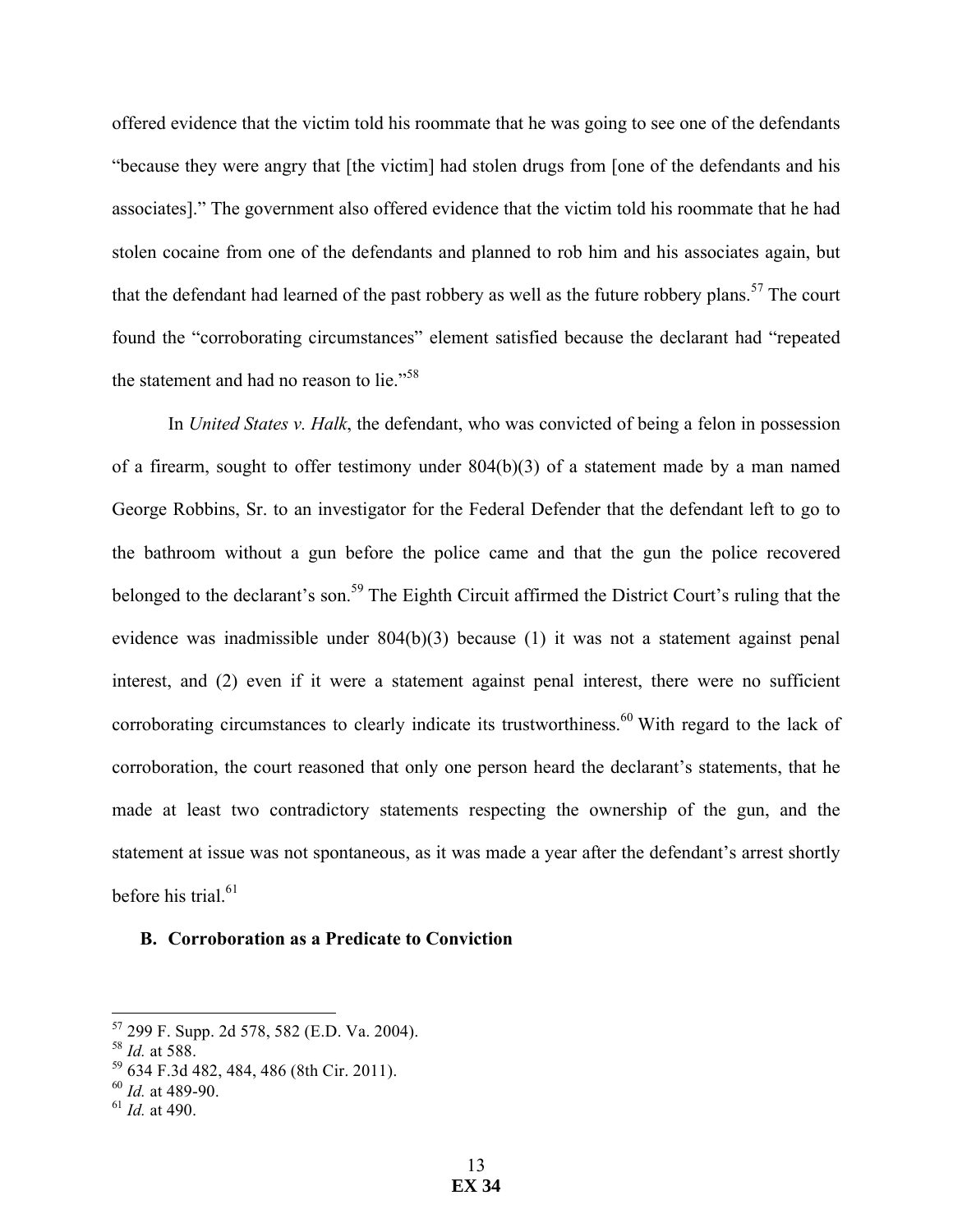In some cases, corroboration of evidence is a prerequisite to conviction. Perjury, which at common law required the testimony of two witnesses for a conviction to stand, is one such prominent example, although its rationale for corroboration is weak in modern times. Convictions based on accomplice testimony also often require corroboration—a requirement with a much stronger justification. In this Subpart, I will examine the underlying use and implementation of corroboration as a predicate to conviction for perjury or conviction based on the testimony of an accomplice.

The two-witness rule in cases of perjury exists not because "perjury is too serious a crime for conviction to ride on a single witness's word," but rather because it is a relic of the legal system's "old reluctance to pit one oath against another."<sup>62</sup> California did away with its twowitness rule for perjury in 1989,<sup>63</sup> but some jurisdictions still maintain such a rule. Indeed, 18 U.S.C. § 1621 (2013), one of the federal perjury statutes, still is subject to a two-witness rule, though courts have interpreted the rule more broadly and thus accept corroborating evidence other than the testimony of a second witness.<sup>64</sup> The purpose of the two-witness rule comes from the common law. It exists, as mentioned previously, as a sort of tiebreaker to tilt the balance of a case either for or against a defendant when the only evidence presented is the defendant's word against the testimony of a single witness.<sup>65</sup> As Blackstone put it, the rule exists because "one witness is not allowed to convict a man for perjury; because then there is only one oath against

 <sup>62</sup> Fisher, *supra* note 34, at 700.

<sup>63</sup> 1989 Cal. Stat. ch. 897, §§ 28-33.

<sup>64</sup> *See, e.g.*, United States v. Stewart, 433 F.3d 273, 315 (2d Cir. 2006); United States v. Chaplin, 25 F.3d 1373, 1377 (7th Cir. 1994). Prosecutions under section 1621 are relatively uncommon. Prosecutors prefer to bring perjury charges under section 1623, which dispenses with the two-witness rule and outlaws a wider range of conduct than section 1621. *See* CHARLES DOYLE, CONG. RESEARCH SERV., PERJURY UNDER FEDERAL LAW: A BRIEF OVERVIEW 7 (2014), *available at* fas.org/sgp/crs/misc/98-808.pdf. <sup>65</sup> *See supra* note 35.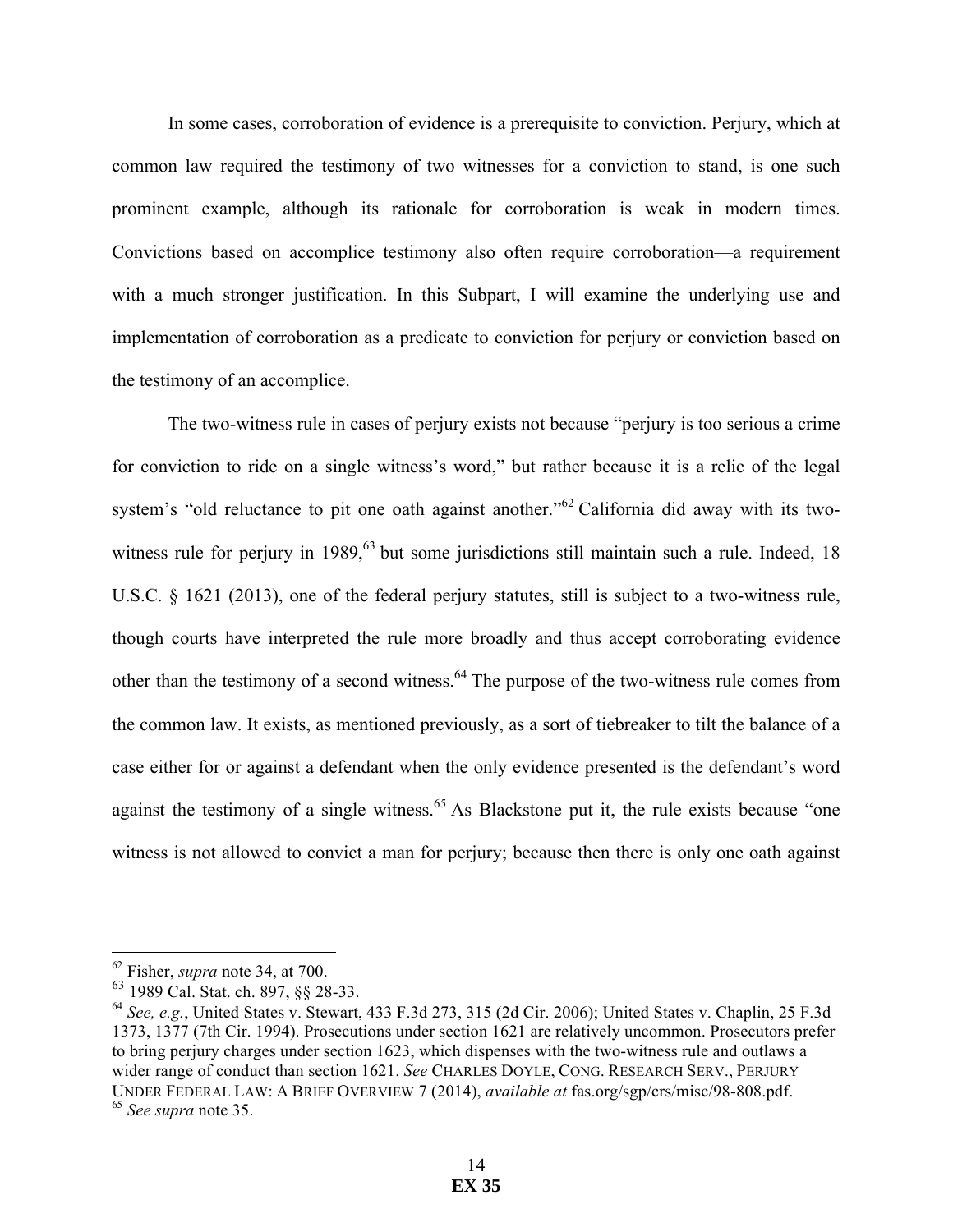another."<sup>66</sup> Additionally, Blackstone explained that two-witness rules also serve the purpose of protecting the accused from false testimony.<sup>67</sup>

In modern times, the primary justification for the two-witness rule—to break the equipoise between the defendant's oath versus another's oath—is unconvincing. As the Seventh Circuit noted in *United States v. Chaplin*, "th[e] original justification of the two-witness rule provides a very weak rationale for the application of the rule in the contemporary trial setting."<sup>68</sup> For one, the oath-versus-oath justification makes little sense in that a conviction for a far more serious crime may stand on the "uncorroborated testimony of a single witness."<sup>69</sup> Indeed, in modern times the federal government generally prosecutes perjury under 18 U.S.C. § 1623, which contains no two-witness requirement, rather than  $\frac{1}{2}$  1621.<sup>70</sup>

Nevertheless, the two-witness rule, though quite possibly an historical anachronism, has yet to meet its end. The Supreme Court in *Weiler v. United States*, looked to the rule's secondary original purpose to justify it in modern times: protection of the accused.<sup>71</sup> The Court explained that although "[t]he rule may originally have stemmed from quite different reasoning . . . implicit in its evolution and continued vitality has been the fear that innocent witnesses might be unduly harassed or convicted in perjury prosecutions if a less stringent rule were adopted."<sup>72</sup>

In the accomplice-testimony context, the justification is similar though more persuasive. Accomplice testimony used to convict a criminal defendant should be viewed with a jaundiced

 <sup>66</sup> WILLIAM BLACKSTONE, COMMENTARIES ON THE LAWS OF ENGLAND 522 (William C. Sprague ed., Callaghan & Co. 1915).

 $^{67}$  *Id.* at 523 (explaining the two-witness rule in the treason context protects the accused "from being" sacrificed to fictitious conspiracies, which have been the engines of profligate and crafty politicians in all ages.")

 $^{68}$  25 F.3d 1373, (7th Cir. 1994).

<sup>69</sup> *See* SARA SUN BEALE ET AL., GRAND JURY LAW & PRACTICE § 11.8 (2013).

<sup>70</sup> Doyle, *supra* note 64, at 7.

 $71$  323 U.S. 606 (1945).

<sup>72</sup> *Id.* at 609. *See also Chaplin*, 25 F.3d at 1378 (quoting *Weiler*, 323 U.S. at 609).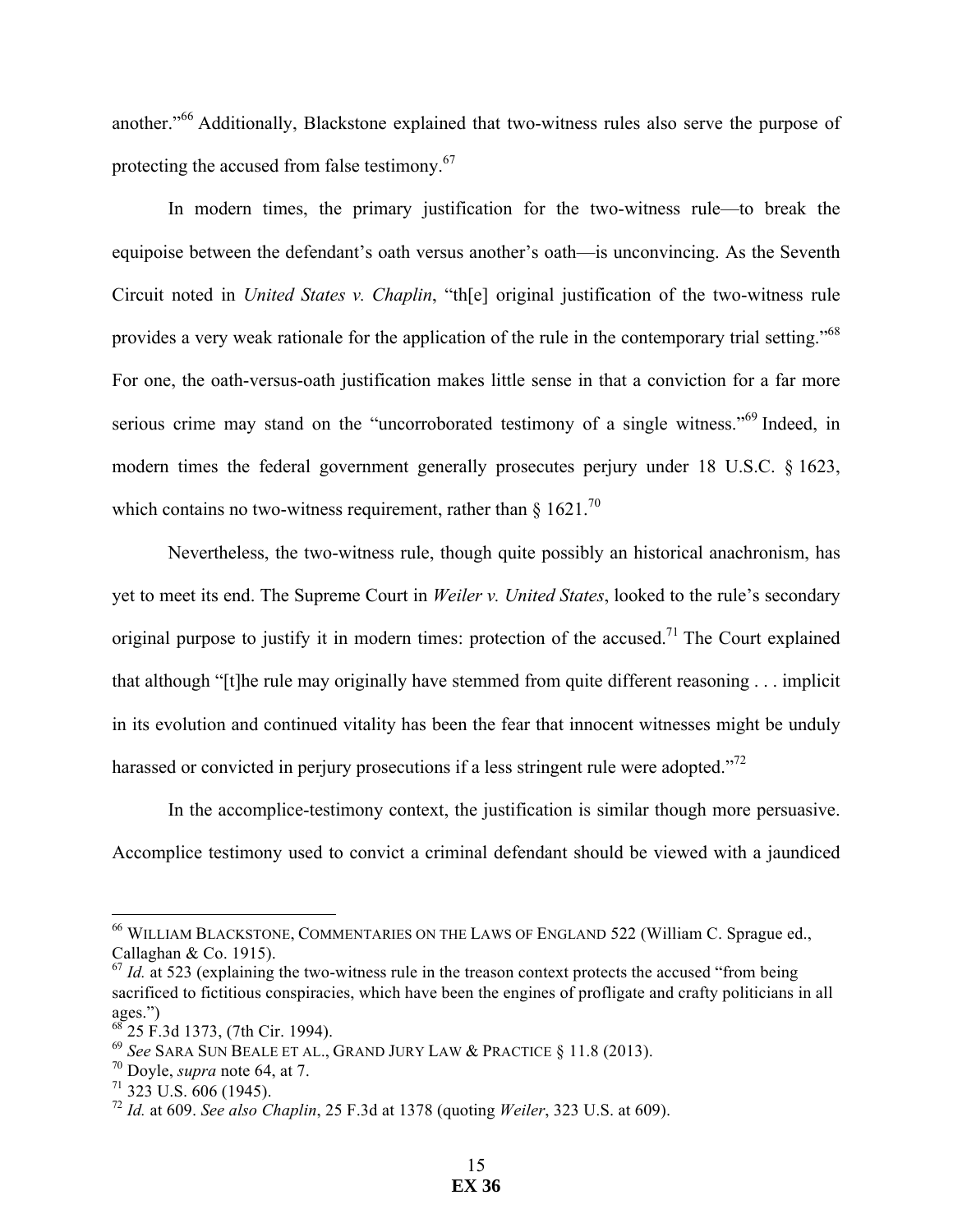eye. Generally, there is "prosecutorial inducement"—namely immunity or a lighter sentence for accomplices to become informers.<sup>73</sup> Thus, an accomplice's testimony is more likely to be inherently suspect. Additionally, accomplice testimony can be unusually damning to a defendant because the accomplice "claims to have participated in the intricacies of the alleged crime."<sup>74</sup> Consequently a jury is susceptible to dangerously affording great weight to suspect testimony.

Courts thus interpret the corroboration requirements in the perjury and accomplice testimony contexts to effectuate the requirements' purpose to act as a safeguard to ensure evidence's trustworthiness. In perjury cases, courts differ on whether "the corroborative evidence must be inconsistent with the innocence of the defendant" or whether it is sufficient that the "corroborative evidence is substantial and that it tends to confirm the truth of the first witness's testimony in material respects."75 The difference between these two approaches is, however, "more a matter of semantics than a real distinction."<sup>76</sup> The requirement is satisfied when the corroborative evidence and the principal testimony together can establish that the accused made a false statement under oath beyond a reasonable doubt.<sup>77</sup> The evidence must be independent, meaning that it comes from a source other than the principal testimony.<sup>78</sup> Additionally, the corroborating evidence must be sufficiently trustworthy "to convince the jury that what the principal witness said was correct."<sup>79</sup> In short, as the Second Circuit held in synthesizing the relevant case law, corroborative evidence "must be evidence which bears directly on and substantiates the testimony of the principal witness for the prosecution."<sup>80</sup>

<sup>74</sup> *Id.*

<sup>79</sup> *Id.*

 <sup>73</sup> *See* Saverda, note 31, at 786.

<sup>75</sup> SUN BEALE ET AL., *supra* note 69, at § 11.8.

<sup>76</sup> *See id.* (citing United States v. Diggs, 560 F.2d 266, 270 (7th Cir. 1977)).

<sup>77</sup> *Diggs*, 560 F.2d at 270.

<sup>78</sup> *Id.*

<sup>80</sup> *United States v. Weiner*, 479 F.2d 923, 928 (2d Cir. 1973).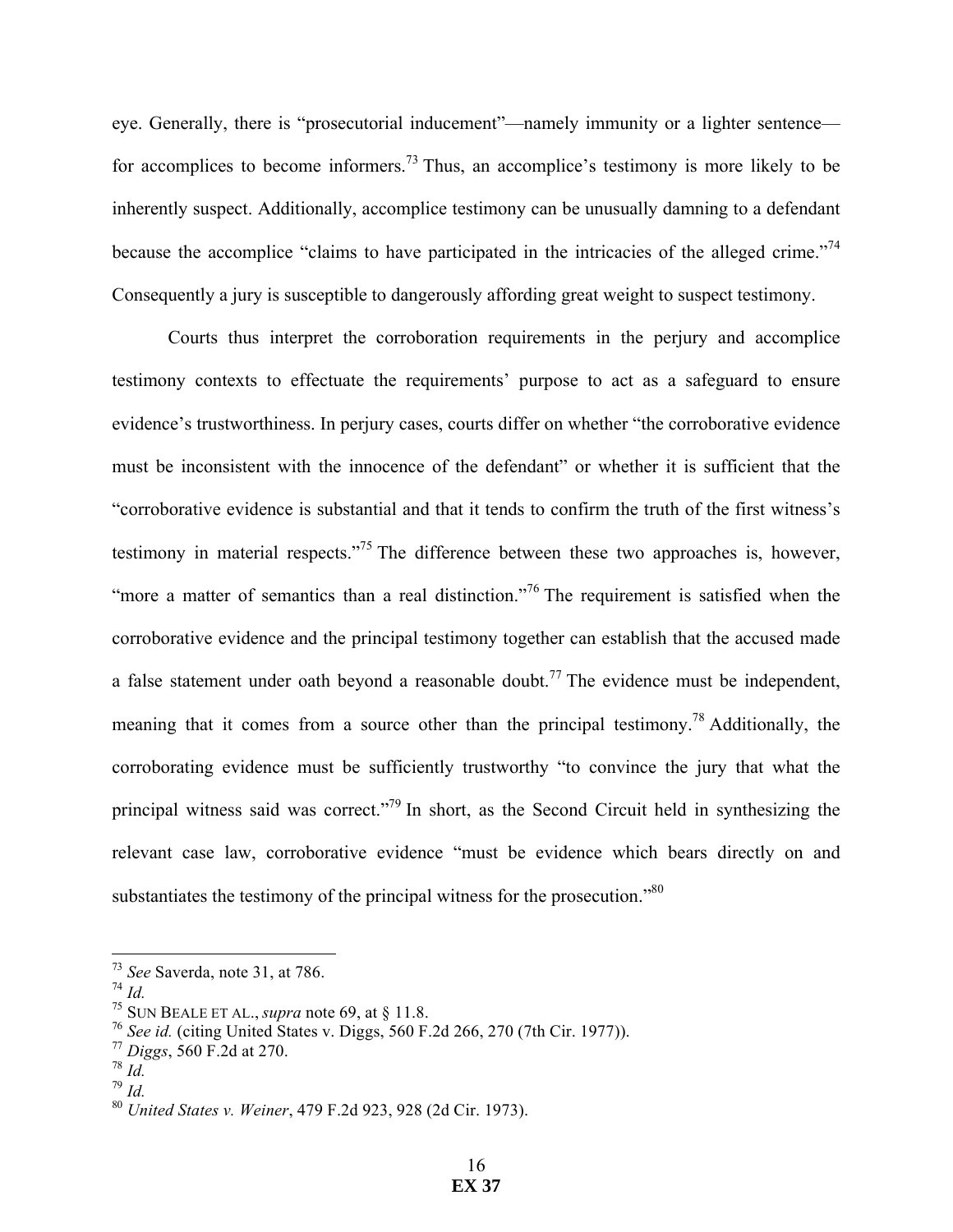To provide an example of this standard in action, in *United States v. Weiner*, the defendant was convicted of perjury on the basis of his grand jury testimony that the extent of his interactions with a man named Phillip Peltz consisted of meeting him once at a mutual friend's house.<sup>81</sup> He testified to never having spoken to Peltz on the phone or having sent him a letter.<sup>82</sup> The government's chief witness was Peltz himself, who testified that he met the defendant five or six times, received letters from him, and spoke to him numerous times on the phone.<sup>83</sup> The Second Circuit ruled that a portion of offered corroborating evidence met the corroboration standard. First, Peltz had testified at another trial about having written the defendant, which was sufficient independent corroborating evidence. $84$  Second, a man named Deutsch testified the defendant had told him a friend of his would call for a recommendation for a stockbroker and that two days later, and Peltz called Deutsch for that very advice, corroborating that Peltz and the defendant had been in contact.<sup>85</sup> Third, the telephone company corroborated Peltz's account.<sup>86</sup>

*Weiner* also has examples of evidence that does *not* meet the corroboration requirement's standards. First, a note in Peltz's diary to call Weiner was not *independent* of his testimony.<sup>87</sup> Second, Peltz had testified that Weiner owned a plaid suitcase and had papers with purple ink.<sup>88</sup> The government was able to show that indeed Weiner owned a plaid suitcase and had papers with purple ink.<sup>89</sup> Moreover, the government showed Peltz had an airline ticket he might have used to go to where Peltz lived.<sup>90</sup> None of these pieces of evidence, however, were sufficient

- 81 *Id.* at 924.
- <sup>82</sup> *Id.*
- <sup>83</sup> *Id.* at 924-25.
- <sup>84</sup> *Id.* at 929.
- <sup>85</sup> *Id.*
- <sup>86</sup> *Id.*
- <sup>87</sup> *Id.* <sup>88</sup> *Id.*
- <sup>89</sup> *Id.*
- <sup>90</sup> *Id.*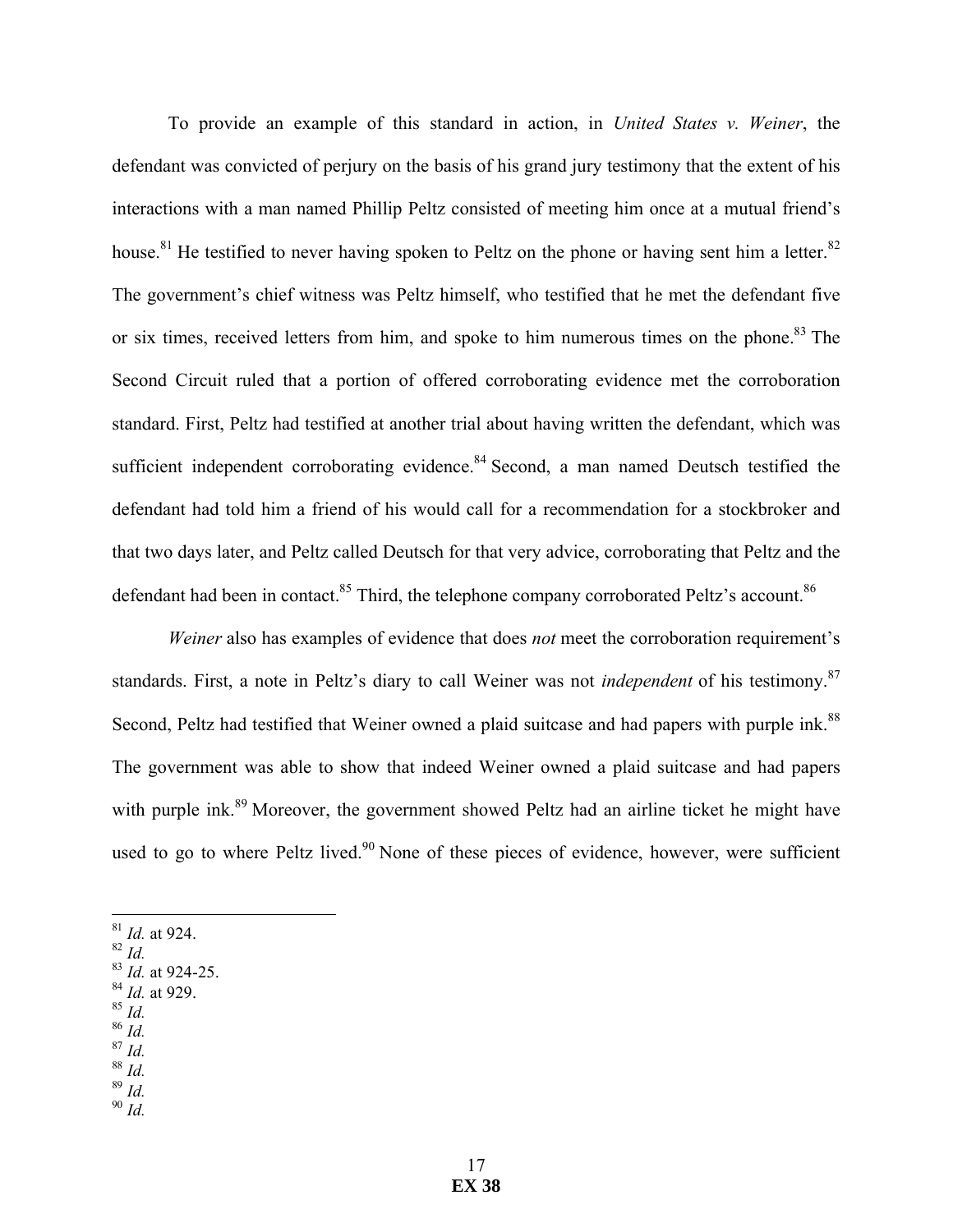corroboration because "the mere fact that Weiner had a plaid suitcase, papers with purple ink, and an airline ticket is not probative of the fact that he met with Peltz."<sup>91</sup>

Corroboration testimony in the accomplice context is essentially identical. It is generally considered to be evidence independent of the accomplice's testimony that would tend to connect the defendant with the commission of the crime charged.<sup>92</sup> So, for example, if an accomplice testifies that a defendant was guilty of a crime, and the defendant had initially told police that he did not know any of the people involved in the crime but later admits to having been with those people the night of the crime, the defendant's implied consciousness of guilt demonstrated by his attempt to initially conceal his involvement constitutes corroborating evidence.<sup>93</sup> This is the case because it, independent of any accomplice testimony, tends to implicate the defendant in the crime.

# **III. A Corroboration Requirement as a Potential Solution to Resolve the Conflict Between Mediation Confidentiality and Attorney Accountability**

Having explained what corroboration requirements are, what purpose they serve, and how courts implement them, it is now necessary to confront the principal question before us: whether they should be included in any change to California's mediation confidentiality provisions that would allow evidence of attorney malpractice to be introduced. While the exact language of a statutory amendment effectuating such a change could differ, it would stipulate that evidence of attorney malpractice arising from or related to a mediation is admissible only if corroborated by some other evidence or circumstances that indicate the proffered evidence's trustworthiness. The benefits and drawbacks of such an amendment are best evaluated by (1)

 <sup>91</sup> *Id.*

<sup>92</sup> *See* Saverda, *supra* note 30, at 791. *See also* People v. Avila, 38 Cal. 4th 491, 562-63 (2006) ("Corroborating evidence is sufficient if it tends to implicate the defendant and relates to some act or fact that is an element of the crime."). <sup>93</sup> *Avila*, 38 Cal. 4th at 563.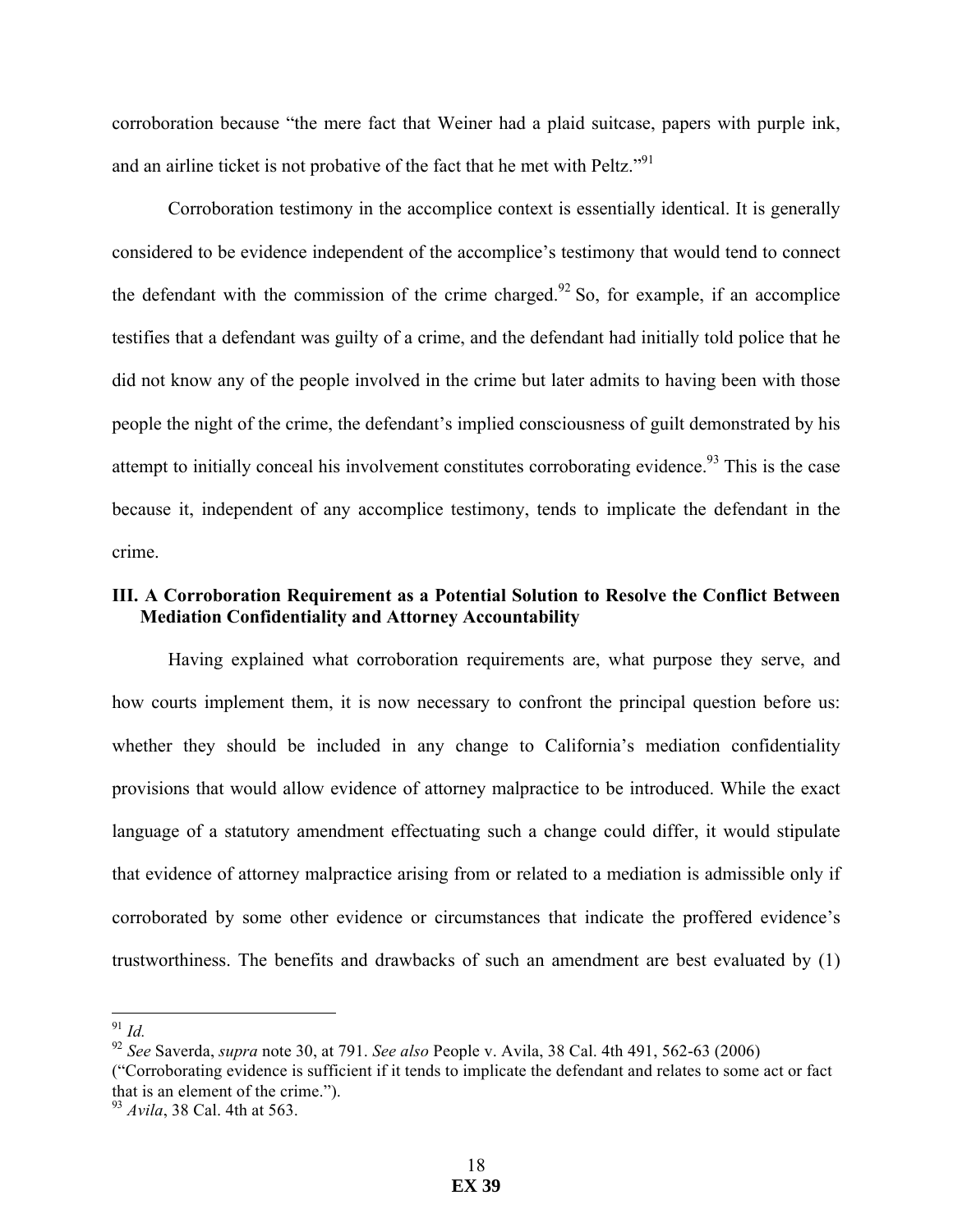analyzing whether the purpose of a corroboration requirement in the mediation context coincides with the purpose of corroboration in other contexts, and (2) considering whether a corroboration requirement in a mediation confidentiality exception would be feasible or useful to implement in practice. I examine these two issues in turn.

To understand if a corroboration requirement would be a useful addition to California law regarding mediation confidentiality and attorney malpractice, it is first necessary to ask what ultimate end would the Legislature intend such a requirement to serve. From section  $1152(a)$  the provision rendering offers of settlement inadmissible if offered to prove liability—to the mediation confidentiality provisions, the California Evidence Code's various mandates of confidentiality related to alternative dispute resolution reflect a strong policy in favor of encouraging out-of-court settlements.94 In *Cassel*, the California Supreme Court reaffirmed that the text of the mediation confidentiality provisions still embodied this unyielding policy preference, even if it meant that an attorney would effectively be shielded from malpractice suits for conduct arising out of a mediation.<sup>95</sup> It follows then that if the Legislature instituted an exception to the strict mediation confidentiality provisions in order to prove or disprove a malpractice claim, it would do so because of a policy preference in favor of attorney accountability as weighed against whatever harm would be done to the incentive to participate in mediation. If a corroboration requirement were added, it would temper this favoring of attorney accountability over the goals of mediation confidentiality. In other words, the strict policy of encouraging participation in mediation through imposing a blanket rule of confidentiality would be abrogated only in cases in which the evidence proving or disproving malpractice is particularly reliable, as shown through satisfying the corroboration requirement.

<sup>&</sup>lt;sup>94</sup> *See supra* notes 4-14 and accompanying text.

<sup>95</sup> *See supra* notes 18-22 and accompanying text.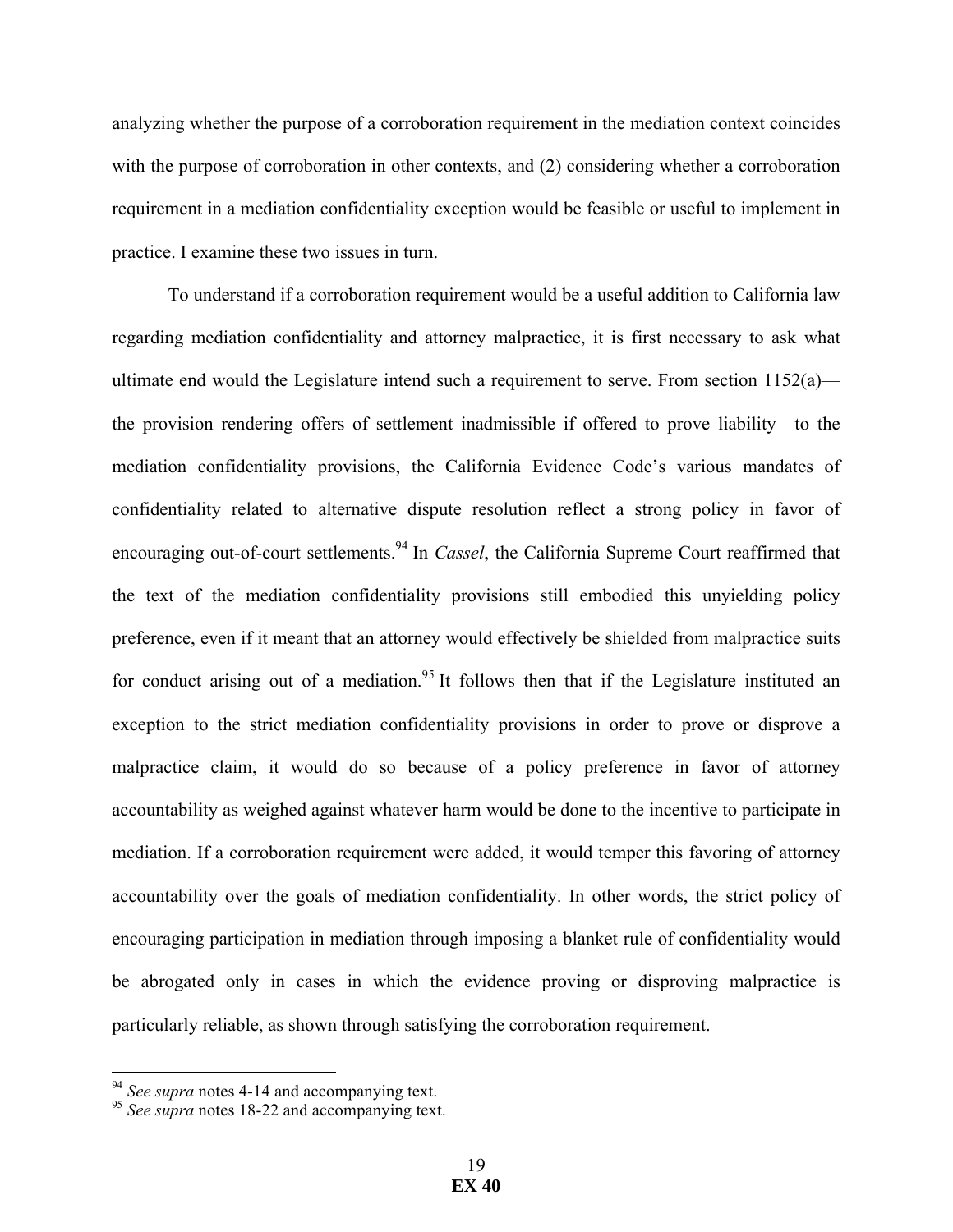While this would result in lifting the veil of confidentiality only if there were at least minimally credible evidence, a corroboration requirement in this context would serve an entirely different purpose than existing corroboration requirements in other areas of the law. The benefit of a corroboration requirement in the mediation confidentiality context would be to limit the amount of evidence from a mediation ultimately admitted at a malpractice trial to evidence that has some verified heightened level of reliability. But since reliability of evidence is not of a special concern in the mediation confidentiality context—rather, the concern is promoting participation in mediation—a corroboration requirement's sole benefit would merely be to increase the chance that mediation communications will be kept confidential by decreasing the chance that an exception to the confidentiality rule will apply. This places the rationale for a corroboration requirement in the mediation confidentiality context at odds with such requirements' accepted rationale. In general, corroboration requirements are undergirded by a policy in favor of either protecting criminal defendants (in the case of perjury and accomplice testimony) and/or a policy in favor of ensuring the reliability of inherently unreliable evidence (in the case of accomplice testimony and statements against interest under Federal Rule of Evidence 804(b)(3)). Importantly, corroboration requirements do not exist merely to limit the amount courts admit a particular type of evidence. In the mediation-attorney malpractice context, there is no special concern to protect parties from meritless claims, and similarly there is no particular concern regarding evidence of malpractice from a mediation being inherently unreliable. Accordingly, the accepted policy rationale for existing corroboration requirements does not correspond to the policy rationale for adding a corroboration requirement to an exception to the mediation confidentiality rule. With this in mind, a corroboration requirement is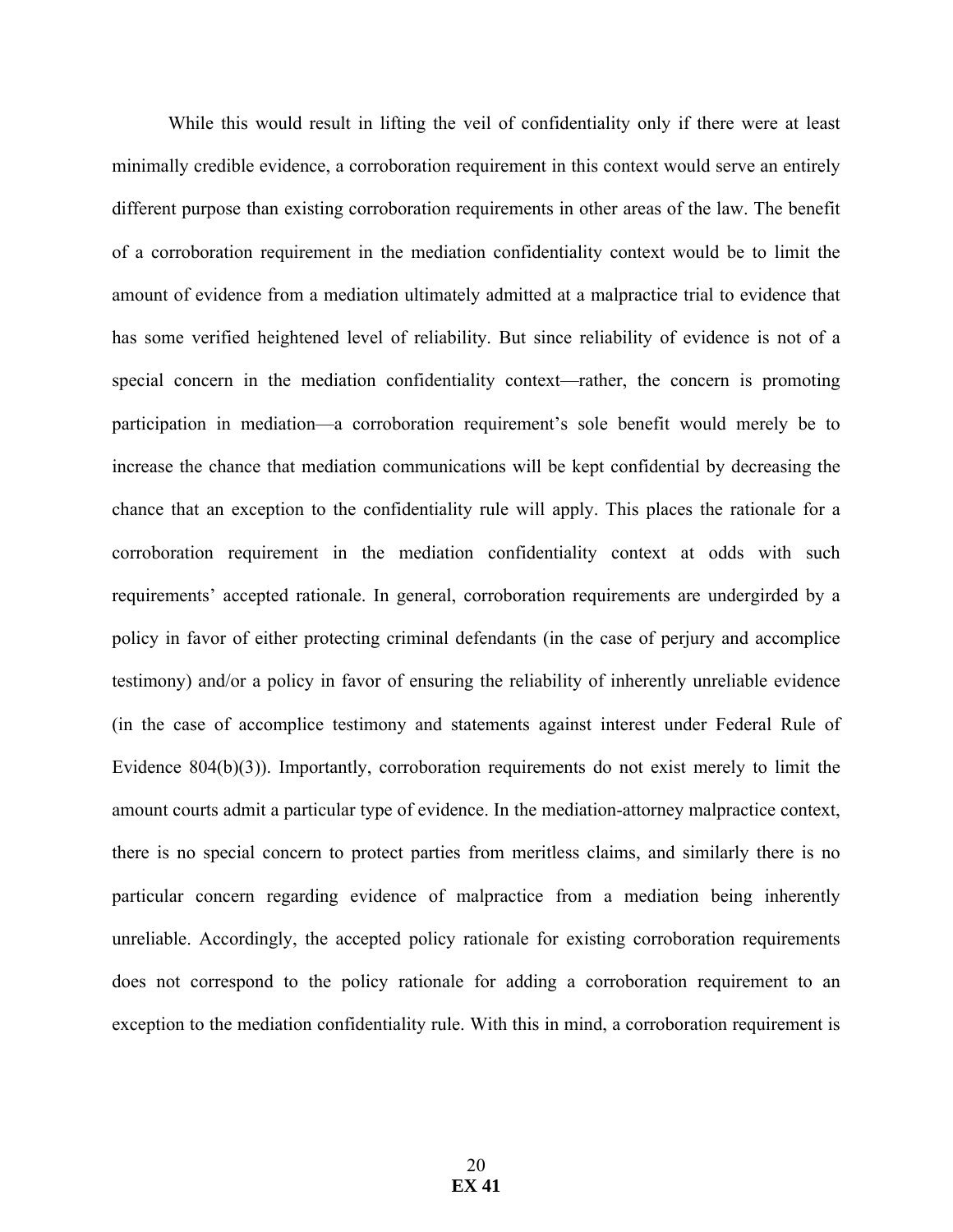likely not the ideal vehicle for promoting the twin policies of encouraging mediation and ensuring attorney accountability.

A further drawback of corroboration requirements in the mediation confidentiality context weighs in favor of omitting such a requirement from an amendment to the California Evidence Code: the disadvantages of implementing it in court outweigh the benefits. As noted above, instituting a corroboration requirement in the mediation confidentiality context has two consequences. First, it would impose a procedural barrier to admissibility, thus limiting the frequency that an exception to the confidentiality rule could be invoked. This, at least theoretically, will result in more participation in mediation. Second, a corroboration requirement would ensure that when the veil of confidentiality is lifted, it is done so only for reliable—or corroborated—evidence. Because reliability of evidence is not of a particular concern in this context, however, this consequence is one that is not necessarily needed. The drawbacks of adding a corroboration requirement, on the other hand, are significant. Evidence of a legitimate malpractice claim stemming from a mediation very well may be some aspect of a conversation between an attorney and client that cannot be corroborated by independent evidence. Thus, the corroboration requirement would be overbroad, resulting in the unnecessary exclusion of evidence and ultimately undermining the policy favoring attorney accountability. Additionally, any corroborating evidence very well may also come from the mediation. Consequently, the addition of a corroboration requirement in some cases will only cause *more* formerly confidential communications to be brought to a court's attention, undermining the policy of imposing confidentiality to encourage participation and candor in mediations.

To provide a hypothetical example, imagine an attorney mischaracterizes an offer of settlement to his client during a mediation conference, causing the client to proceed with his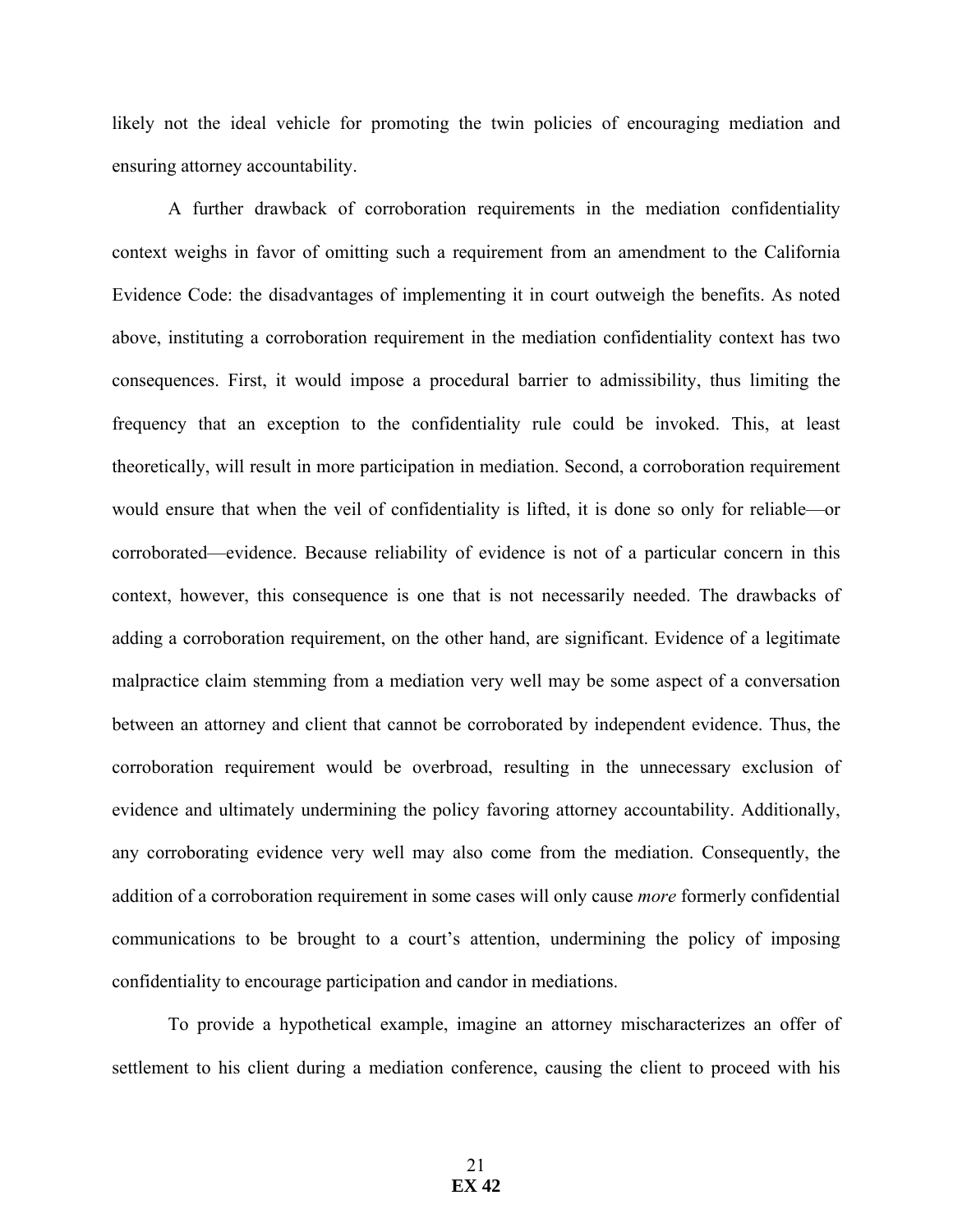claim, lose at trial, and suffer injury. Under present law, the client could not prove his claim because he could not introduce any evidence that the attorney mischaracterized the settlement offer. Imagining that there was an exception for evidence tending to prove or disprove a malpractice claim accompanied by a corroboration requirement, however, the evidence could be admitted if corroborated. If there is no corroborating evidence—for instance, if the conversation were private—then the client's claim would fail no matter how meritorious his claim is or how credible a jury would find his testimony. If there is corroborating evidence—let's say the mediator overheard the lawyer's faulty advice or the lawyer made a note of his mischaracterized advice on his computer—then the client would be forced to further pull back the curtain of mediation confidentiality in order to admit the evidence of the mischaracterization.

### **Conclusion**

Corroboration requirements exist to either protect criminal defendants or to ensure that inherently unreliable evidence is sufficiently trustworthy to be submitted to a jury. Introducing a corroboration requirement in the attorney malpractice-mediation confidentiality context would further neither of these purposes. Instead, a corroboration requirement would serve primarily as a procedural roadblock, limiting the frequency with which evidence from a mediation is admitted to prove or disprove a malpractice claim. Such a requirement would be overbroad, undermining the policy of ensuring attorney accountability and introducing an unnecessary reliability requirement for evidence that is not inherently suspect. Furthermore, a corroboration requirement would paradoxically result in more formerly confidential mediation communications being brought to the court's attention, as it is likely evidence of malpractice during a mediation can only be corroborated by other evidence stemming from that mediation. Consequently, I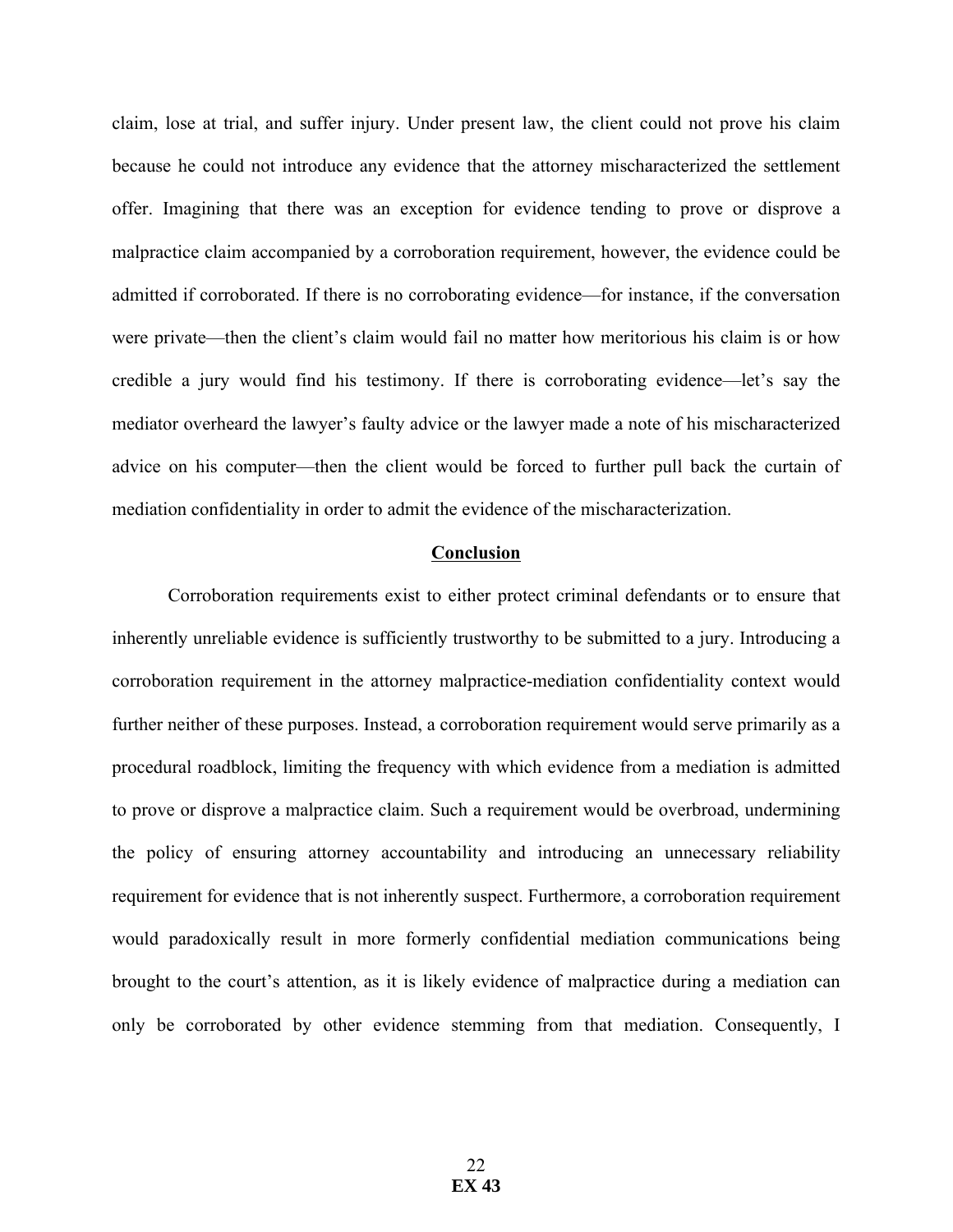recommend against introducing a corroboration requirement to any amendment to the mediation confidentiality provisions of the California Evidence Code.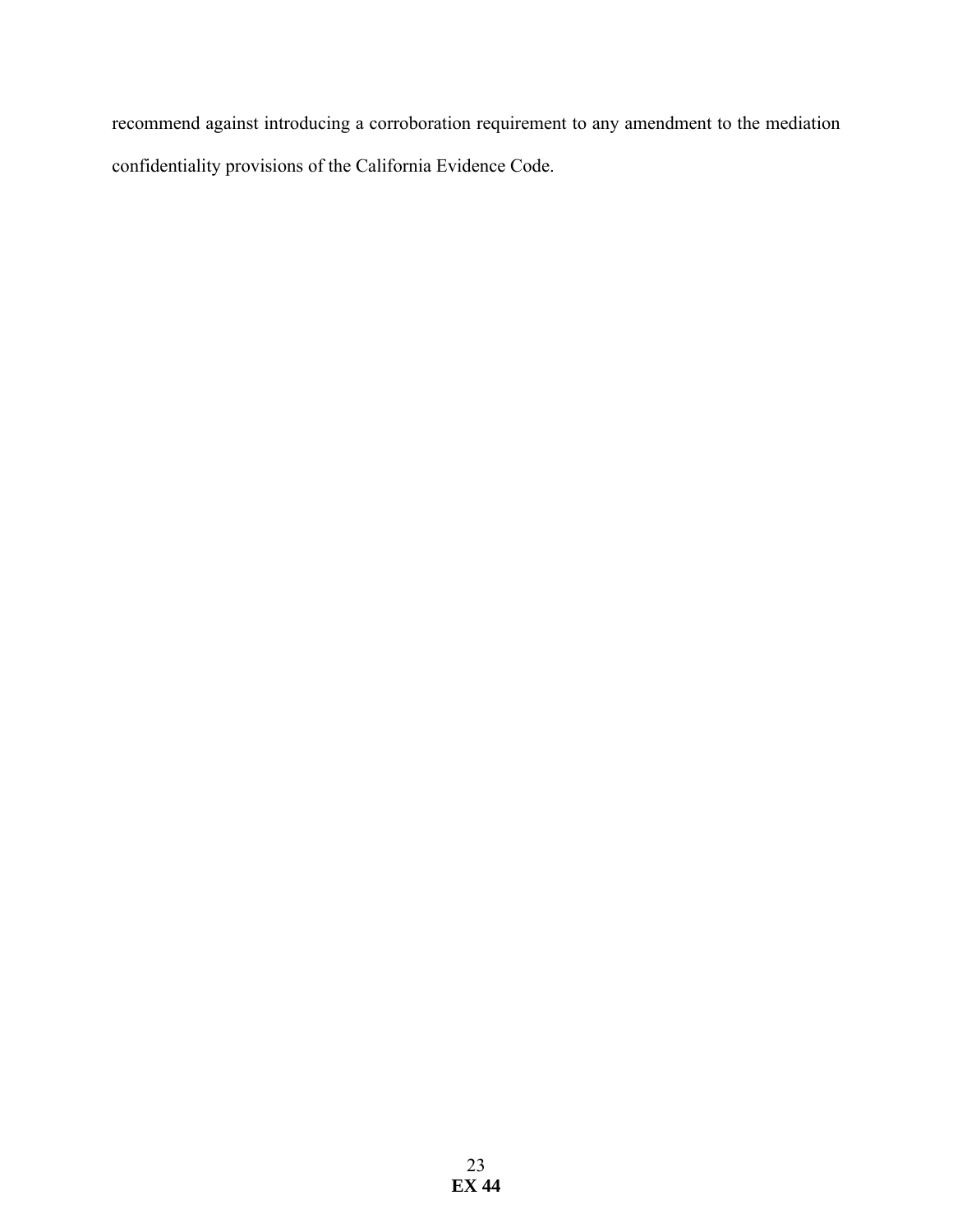# **EMAIL FROM MAGISTRATE JUDGE WAYNE BRAZIL (RET.) TO BARBARA GAAL (2/26/15)**

Dear Barbara: I received your most recent paper for the Commission's consideration of mediation confidentiality. Very nicely done.

I recently was alerted by a friend on the faculty at Boalt to the recent revision of an "empirical" study in which you might be interested (or likely already know about). I am trying to forward my friend's email to you, so you can take a look at this piece directly. The article has no bearing, directly, on confidentiality issues, but does lend some support to the broader notion that mediation can be valuable — and is valued by litigants and lawyers in many cases. The universe about which this article speaks is very limited: one mediator, only employment cases, only in southern California, etc. And most of the findings are not surprising, but a few are not fully intuitive and interesting.

I also wanted to mention (again, probably, so please forgive me) the article I wrote about a year ago for the European symposium that explored formality/informaility in ADR, especially in institutionalized settings (courts, administrative agencies, etc.). Again, there is nothing in this piece that bears directly on the confidentiality questions you are exploring, but in a section of my piece I provide quite a bit of information (from the Northern District's large collection of surveys) about users' views about the character, valued features, and overall value of the ADR processes. This essay was finally published this past fall (with the many other papers delivered at the conference): Joachim Zekoll, Moritz Blaz, and Iwo Amelung, eds., Formalisation and Flexibilisation in Dispute Resolution, published by Brill Nijhoff (Leiden/Boston) in 2014. I have tried to attach the chapter I wrote. If I have succeeded in attaching the document, and if you can open it, you will see that the first half is devoted to history — not even remotely pertinent. The second half presents and explores the implications of some of the data from the Northern District's ADR program, data that further support the view that litigants and lawyers value ADR, especially mediation.

Anyway, I sincerely congratulate you on the sustained high quality of the massive amount of work you have done for the Commission. It could not be better served.

Wayne

Hon. Wayne D. Brazil (Ret.) Mediator/Arbitrator/Discovery Referee/Special Master JAMS, *The Resolution Experts* Two Embarcadero Center, Suite 1500 San Francisco, CA 94111 Email: wbrazil@jamsadr.com 415.982.5267 (Telephone) 415.982.5287 (Facsimile) Case Manager: Joyce Florence Email: jflorence@jamsadr.com 415.774.2668 (Direct Dial) 415.982.5287 (Facsimile)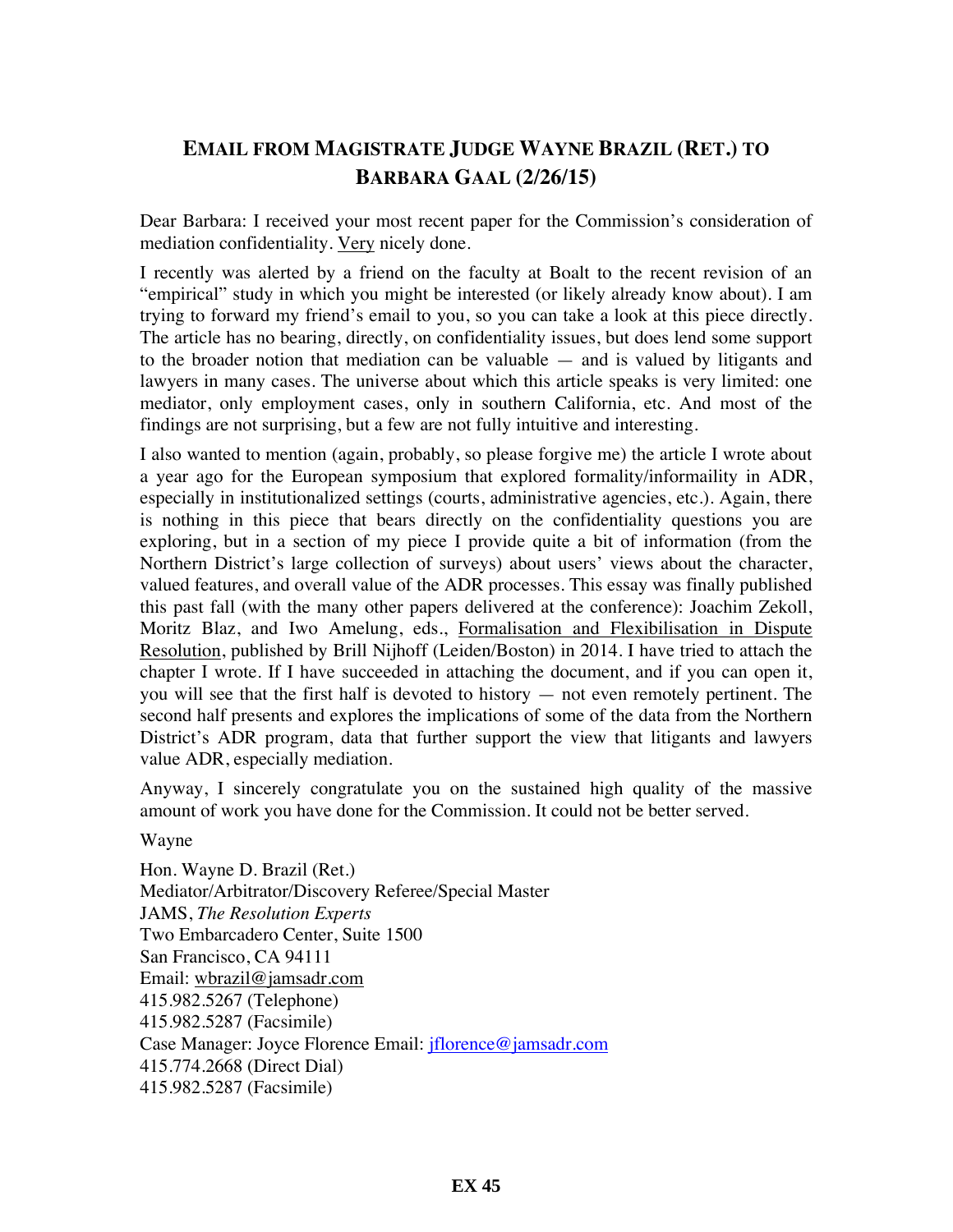# **EMAIL FROM STEPHEN SCHREY (3/13/15)**

# **Re: Study K-402 — Mediation Confidentiality**

Ms. Gaal:

I am a full-time ADR neutral in a mediation and arbitration practice in San Francisco and Northern California. The views I will be expressing in this email are my own while I know they are shared by many if not most in the ADR community, both neutrals and consumers of ADR services.

Before commencing my current practice in 2013, I had been a partner in large law firms, trying and litigating a variety of civil cases for most of my 38+ years in practice in California and other jurisdictions. As I developed my ADR practice while still practicing law, I also represented clients in dozens of mediations as an advocate. I am thus a recent consumer of mediation services. Uniformly, as a consumer along with my clients I regarded mediation confidentiality as a fundamental aspect of the mediation process. Without the long-standing protection of confidentiality for mediations in California, it is safe to say that many if not all of my clients would have balked even at the prospect of entering into a mediation where any of the discussions—depending on the alleged issue—could later be sought in discovery. The concept of a mediated resolution of disputes is largely founded on the finality of any settlement reached in the confidential mediation process. If a seemingly final resolution of a dispute would still leave a risk that in a potential malpractice claim between the opposing lawyer and his client, my clients and/or myself could be forced to testify as to communications between them, the incentive to use mediation would drastically diminish. This is particularly so for institutional parties such as banks and insurance companies.

I therefore respectfully wish to register my strenuous disagreement with the notion that California's existing mediation confidentiality rules should be changed. I urge the Commission to recommend no changes to this existing scheme in the Evidence Code---it has worked well and there is no sound reason to change it. My disagreement is not just aimed at keeping the status quo. I realize that some feel the Supreme Court's decision in Cassel v. Superior Court, 51 Cal.  $4<sup>th</sup>$  113 (2011), somehow has uncovered a serious problem in the mediation regime we enjoy in California. I was therefore interested to read the February 20, 2015 Memorandum 2015-5 by the Commission's staff. As you know, the staff thoroughly—if not exhaustively—reported on its search for empirical data on how mediation confidentiality rules function in practice. On the subject of alleged legal malpractice occurring during the mediation process, not surprisingly little, if any, data exists.

I suspect there are several reasons for this paucity of data other than a plague of lawyer malfeasance being unfairly shielded by the Evidence Code. First, lawyer skills vary in mediation advocacy just as in trial. Such differences in skills or talents alone do not support a cognizable legal malpractice claim, however. Second, a party's unhappiness with the outcome of a mediation after it has concluded is far from unusual—hence the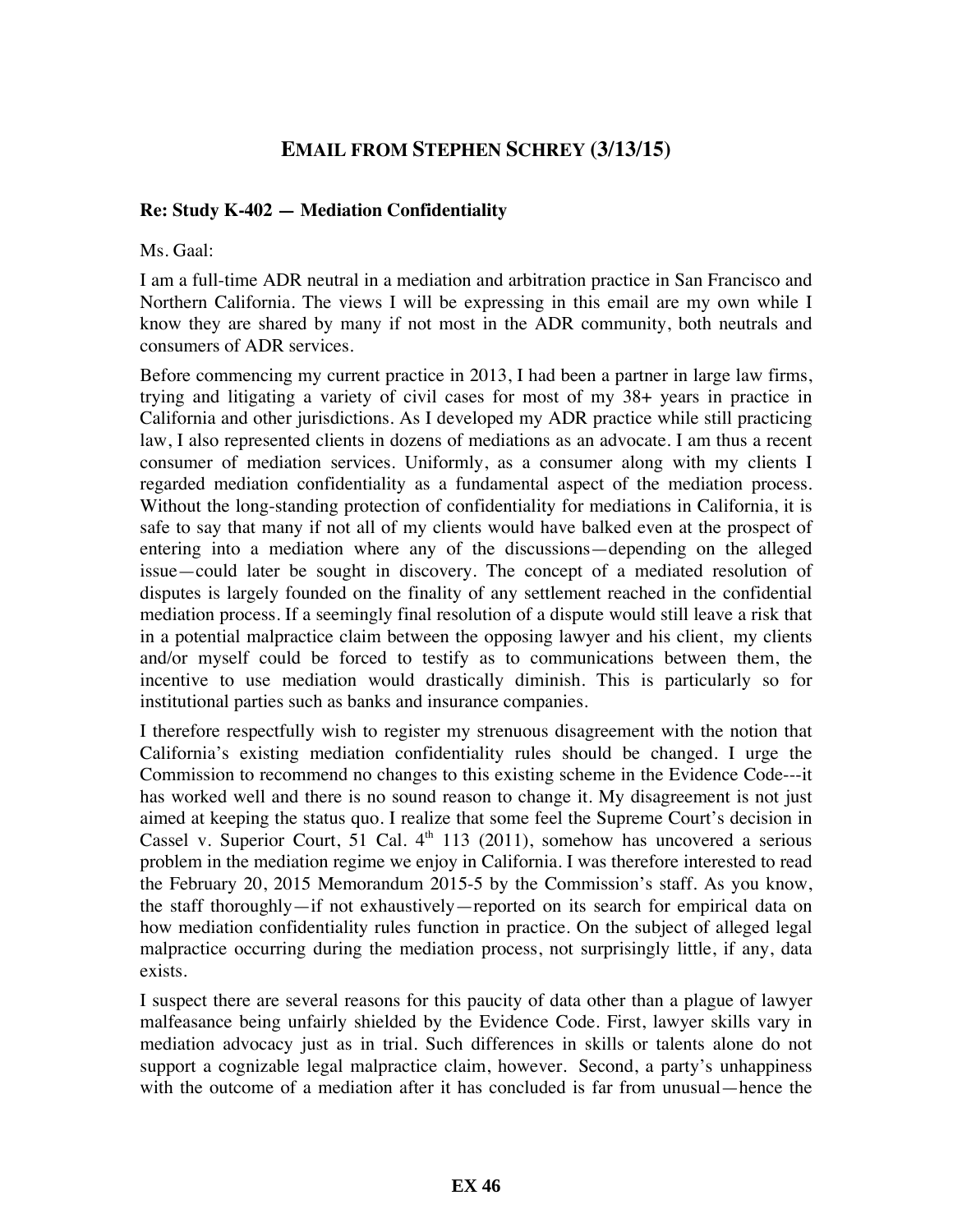cliché that if both sides are a little unhappy with a settlement it must have been a good one-- but not one infected with lawyer negligence. Third, it is more likely than not that the few reported cases of alleged lawyer malpractice were in reality cases of serious buyer's remorse as much as lawyer incompetence.

When this lack of any substantial evidence of lawyer malpractice in mediation is weighed against the probability that current users of mediation in California will cease doing so, it seems clear this would be a consequence our judicial system cannot afford. Even if parties continue to mediate, moreover, if they cannot be candid in a process where candor is critical for fear of later discovery, the damage to our entire mediation scheme would be enormous, reducing mediation to an exchange of pre-existing talking points that would typically preclude any resolution. I believe that on balance it is clear that no change is warranted. The notion of changing our mediation protections is a misguided solution in search of a problem that simply doesn't exist.

Thank you for your consideration.

Stephen G. Schrey Mediator and Arbitrator One Embarcadero Center Mail: P.O. Box 2671 18th Floor San Francisco, California 94126 San Francisco, California 94111 415.984.8228 (P) 415.412.0417(C) steve@schreyadr.com \*\*PLEASE NOTE NEW EMAIL AND WEB ADDRESSES\*\*\* www.schreyadr.com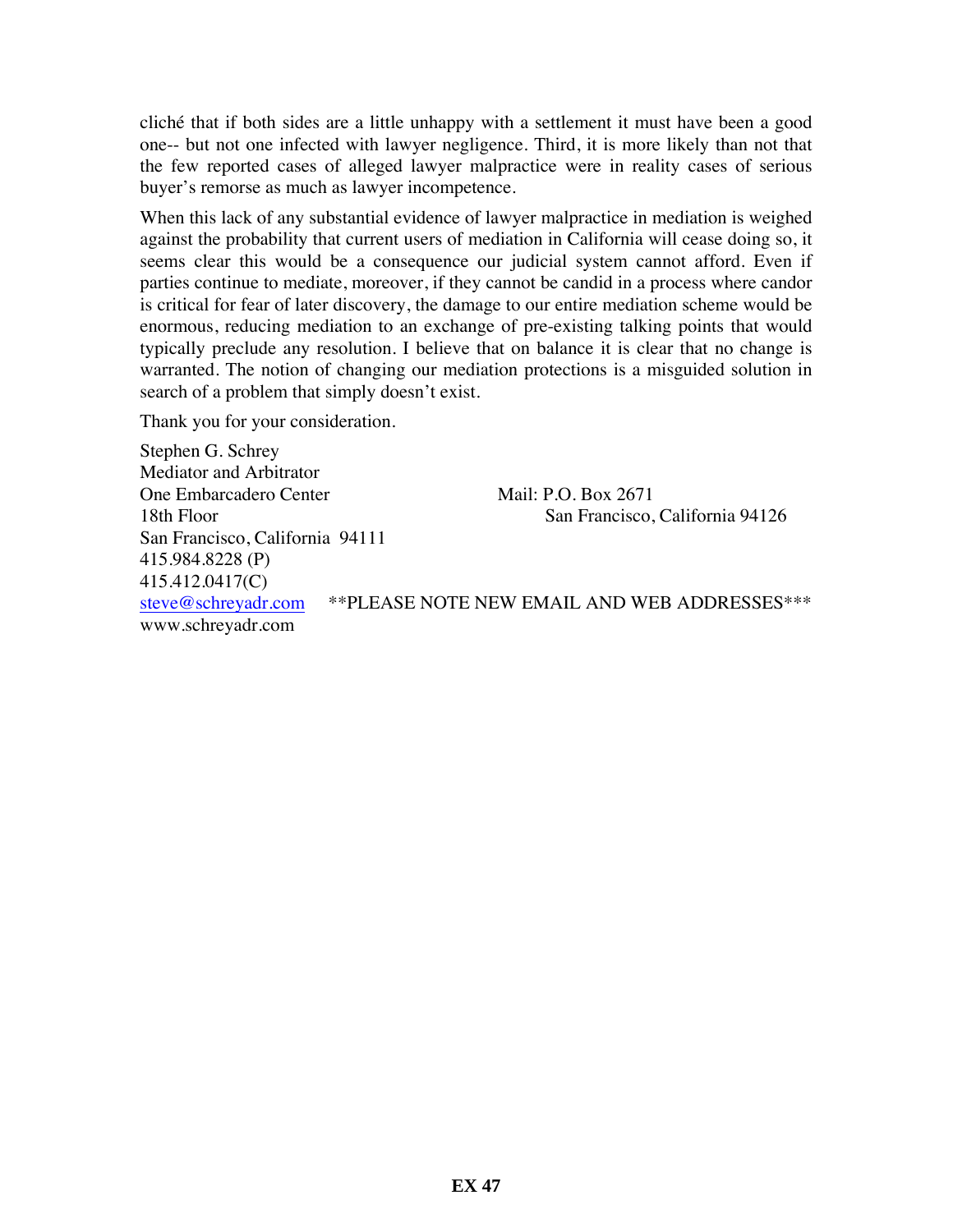# **EMAIL FROM ERIC VAN GINKEL, STRAUS INSTITUTE FOR DISPUTE RESOLUTION, PEPPERDINE UNIVERSITY SCHOOL OF LAW (2/24/15)**

Dear Barbara,

I just want to compliment you and your staff for this excellent memorandum! It continues the now well-established reputation of the CLRC staff for its thorough work in the area of mediation confidentiality.

I just want to add one short remark: each Commissioner should decide for him/herself whether the quantitative analysis of dissatisfaction should be a guideline to what laws to adopt regarding mediation in general and mediation confidentiality in particular.

One complaint I have heard frequently is that many mediators apparently have the habit of continuing the mediation session deep into the night when there comes a time that the parties are numb and sign just about anything that is put in front of them. I seem to recall that the Coben/Thompson study discusses some of these cases where one of the parties alleges that the settlement agreement was achieved by duress. But I have heard this complaint here in Los Angeles as well. I for one stop each session at a reasonable time and reschedule a follow-up session as soon as practicable. An example of a situation many people just accept and which is hard to challenge in California given the extent to which our confidentiality laws bar disclosure about this course of action.

Best regards,

Eric

*Eric van Ginkel* Arbitrator & Mediator LL.M. in Dispute Resolution

Fellow, College of Commercial Arbitrators (CCA) Member, International Council for Commercial Arbitration (ICCA)

Adjunct Professor of Law, Straus Institute for Dispute Resolution Pepperdine University School of Law

Of Counsel, Schonewille & Schonewille

11693 San Vicente Blvd. #908 Schonewille & Schonewille Los Angeles, CA 90049 Vijzelstraat 68-78 Tel: (310) 836-1919 1017 HL Amsterdam Mobile: (310) 569-9505 The Netherlands E-Mail: eric@ericvanginkel.com tel: 020-2067715 Website: www.BusinessADR.com **Agency for Dispute Resolution:** www. agencydr.com

Fax: (310) 815-0255 eric@schonewille-schonewill.com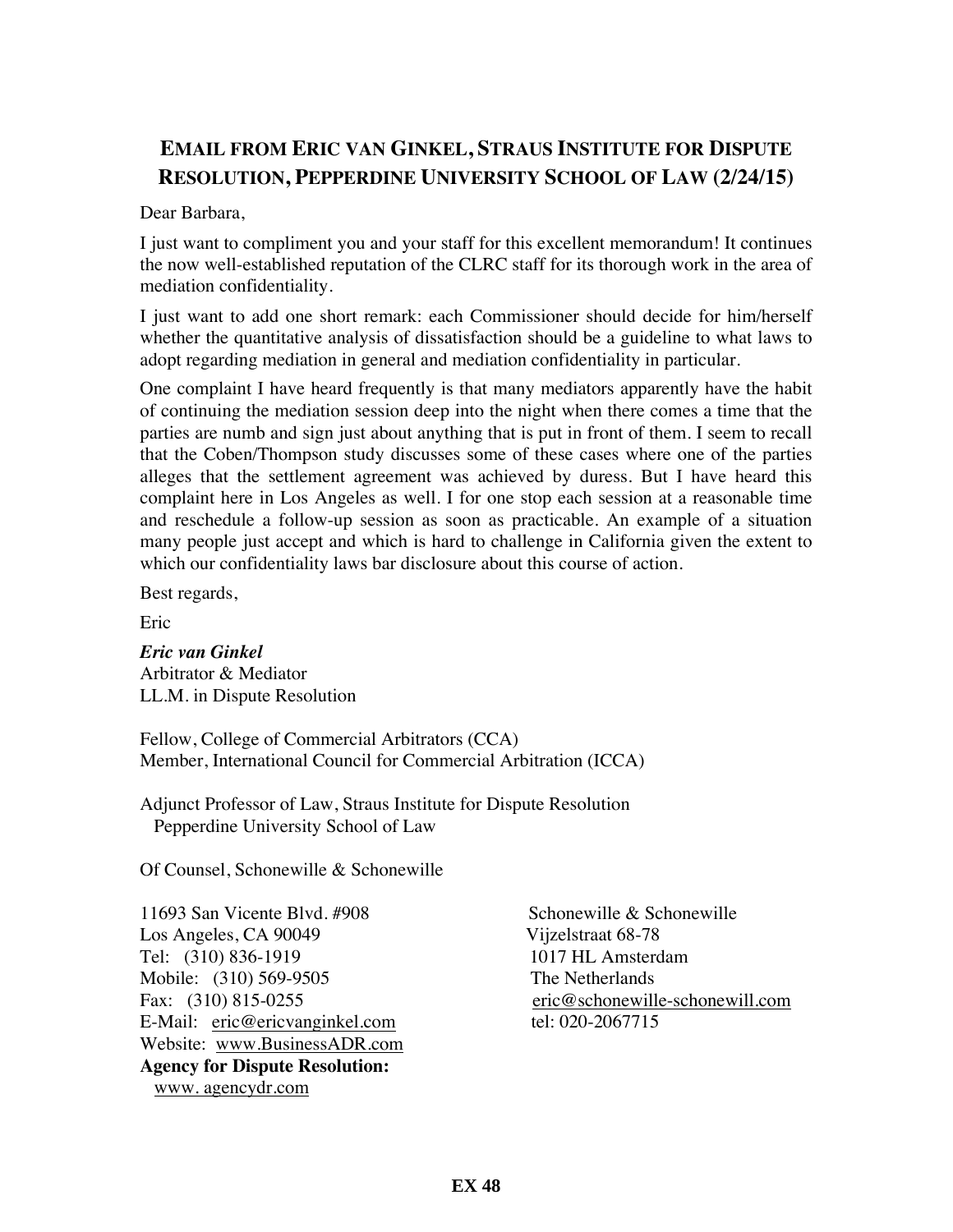SILICON VALLEY MEDIATION GROUP



February 25, 2015

California Law Revision Commission 4000 Middlefield Road, Room D-1 Palo Alto, CA 94303-4739

Re: Relationship Between Mediation Confidentiality and Attorney Malpractice (Study K-402)

Dear Commissioners:

In a recent discussion with other mediators, some interesting scenarios arose, and it would be helpful to know how the CLRC envisions addressing them during your analysis of mediation confidentiality. With the very broad interpretation of confidentiality and with the very limited number of exceptions, it appears that other important issues may be hidden from the light of day.

What if the mediation was scheduled to be held at the offices of one of the attorneys, or perhaps the mediator's office, and there was an ADA violation? It could be a barrier blocking access, no accommodation for someone who had sight or hearing issues, or perhaps even a service animal was not permitted into the mediation. Would the present confidentiality statute preclude the individual, who was not accommodated, from being able to fully participate and would the ADA violations be hidden by confidentiality?

What if a person slipped and fell during the mediation? How would the private insurance claim investigation be handled? Would the information regarding the accident be precluded from disclosure by the present mediation confidentiality statute?

How does concealing attorney malpractice help the State Bar with monitoring its members? I read MM5-05 and noted that the Bar has no data on attorney malpractice during mediations, but then how could it with the present law? How can the California State Bar effectively protect the public, when attorney malpractice is protected?

It is one thing to protect the conversations and negotiations that occur between the parties as they attempt to find a settlement, but it appears to be a very different situation to protect other instances that might occur that have no relationship to finding a resolution. Could California's exceedingly broad confidentiality statutes violate other laws or deny other rights to the participants?

Sincerely,

**Nancy** Nancy Neal Yeend